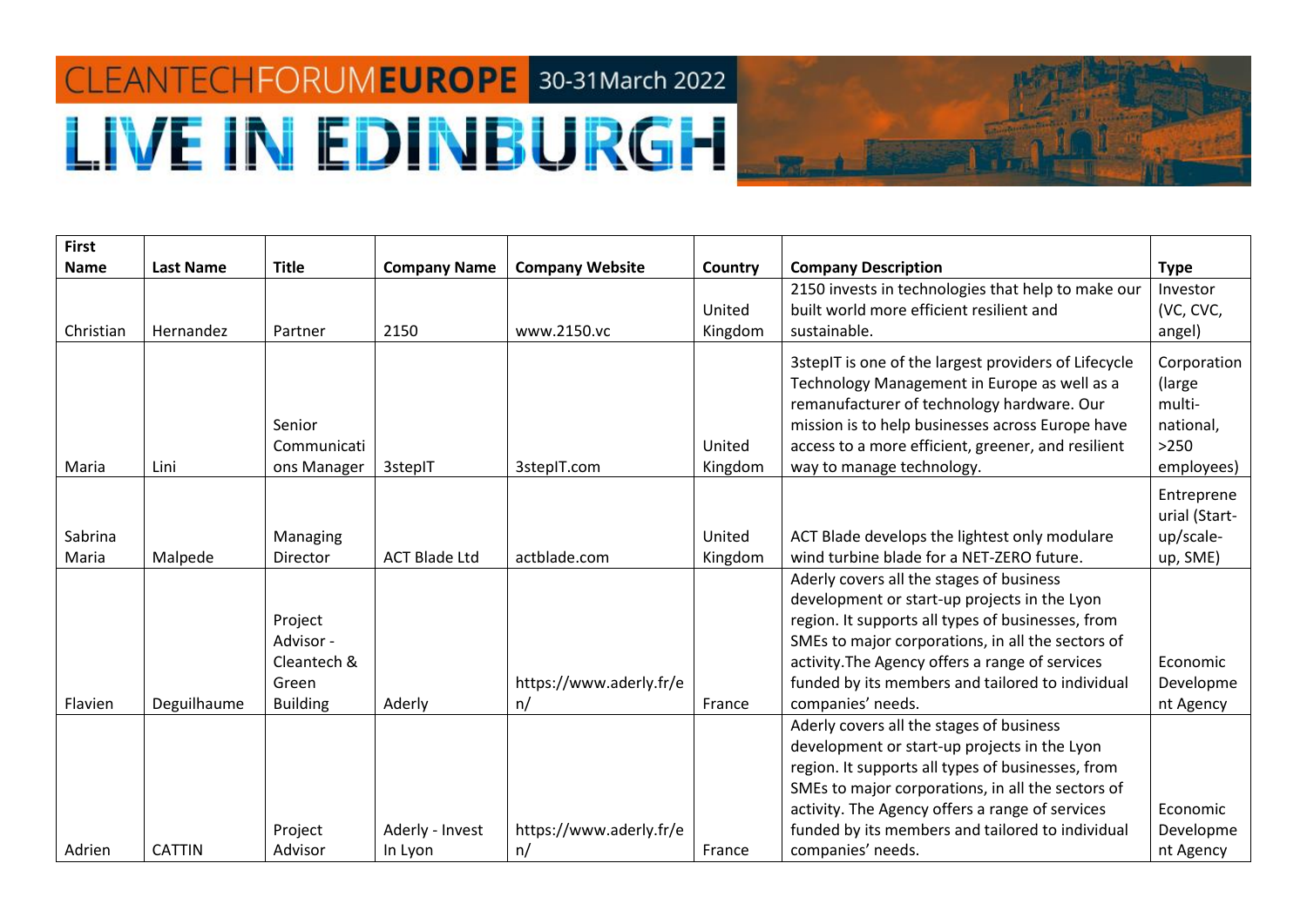|         |               |               |                       |                          |           |                                                     | Corporation   |
|---------|---------------|---------------|-----------------------|--------------------------|-----------|-----------------------------------------------------|---------------|
|         |               |               |                       |                          |           |                                                     | (large        |
|         |               |               |                       |                          |           | AECI is a diversified chemicals manufacturer and    | multi-        |
|         |               |               |                       |                          |           | distributor with interests in mining water agri and | national,     |
|         |               |               |                       |                          | South     | plant health food & beverage additives and          | $>250$        |
| Dean    | Mulqueeny     | Executive     | <b>AECI</b>           | www.aeciworld.com        | Africa    | chemicals (industrial specialty).                   | employees)    |
|         |               |               |                       |                          |           | I'm in charge of Open Innovation with European      |               |
|         |               |               |                       |                          |           | companies(including start-ups). Our global open     | Corporation   |
|         |               |               |                       |                          |           | innovation towards a sustainable industry needs     | (large)       |
|         |               | Senior        |                       |                          |           | your cutting-edge technology. Decarbonization,      | multi-        |
|         |               | Manager of    |                       |                          |           | CCUS, Energy, Batteries, Bioscience, Electronics,   | national,     |
|         |               | Open          |                       | https://www.agc.com/e    |           | etc. My technical background is in electrical       | $>250$        |
| kotaro  | <b>KODAMA</b> | Innovation    | AGC Inc               | n/                       | Japan     | engineering an                                      | employees)    |
|         |               |               |                       |                          |           | Agricarbon provides cost-effective, investment-     | Entreprene    |
|         |               |               |                       |                          |           | grade measurement of soil carbon stock: a vital     | urial (Start- |
|         |               |               |                       |                          | United    | foundation for net zero farming and carbon          | up/scale-     |
| Annie   | Leeson        | CEO           | Agricarbon            | agricarbon.co.uk         | Kingdom   | markets.                                            | up, SME)      |
|         |               |               |                       |                          |           | Alacrity Canada is a non-profit organization driven |               |
|         |               |               |                       |                          |           | by its mission to support entrepreneurship. The     |               |
|         |               |               |                       |                          |           | Alacrity Cleantech program is one of the            |               |
|         |               |               |                       |                          |           | organization's foremost programs, and seeks to      |               |
|         |               | International |                       | https://alacritycanada.c | Netherlan | support cleantech companies with international      | Non-profit /  |
| Martijn | Schouten      | Advisor       | Alacrity Canada       | om/cleantech/            | ds        | sales and growth.                                   | <b>NGO</b>    |
|         |               |               |                       |                          |           | Alacrity Canada is a non-profit organization driven |               |
|         |               |               |                       |                          |           | by its mission to support entrepreneurship. The     |               |
|         |               |               |                       |                          |           | Alacrity Cleantech program is one of the            |               |
|         |               |               |                       |                          |           | organization's foremost programs and seeks to       |               |
|         |               | Marketing     |                       | https://alacritycanada.c |           | support cleantech companies with international      | Non-profit /  |
| Sofie   | Campbell      | Specialist    | Alacrity Canada       | om/cleantech/            | Canada    | sales and growth.                                   | <b>NGO</b>    |
|         |               |               |                       |                          |           |                                                     | Service       |
|         |               |               |                       |                          |           | Albion Capital Group LLP is a leading independent   | Provider /    |
|         |               | Investment    | <b>Albion Capital</b> | https://www.albion.cap   | United    | investment manager with a long-term record of       | Professiona   |
| Adam    | Chirkowski    | Director      | <b>Group LLP</b>      | ital/                    | Kingdom   | backing change and growth.                          | I Services    |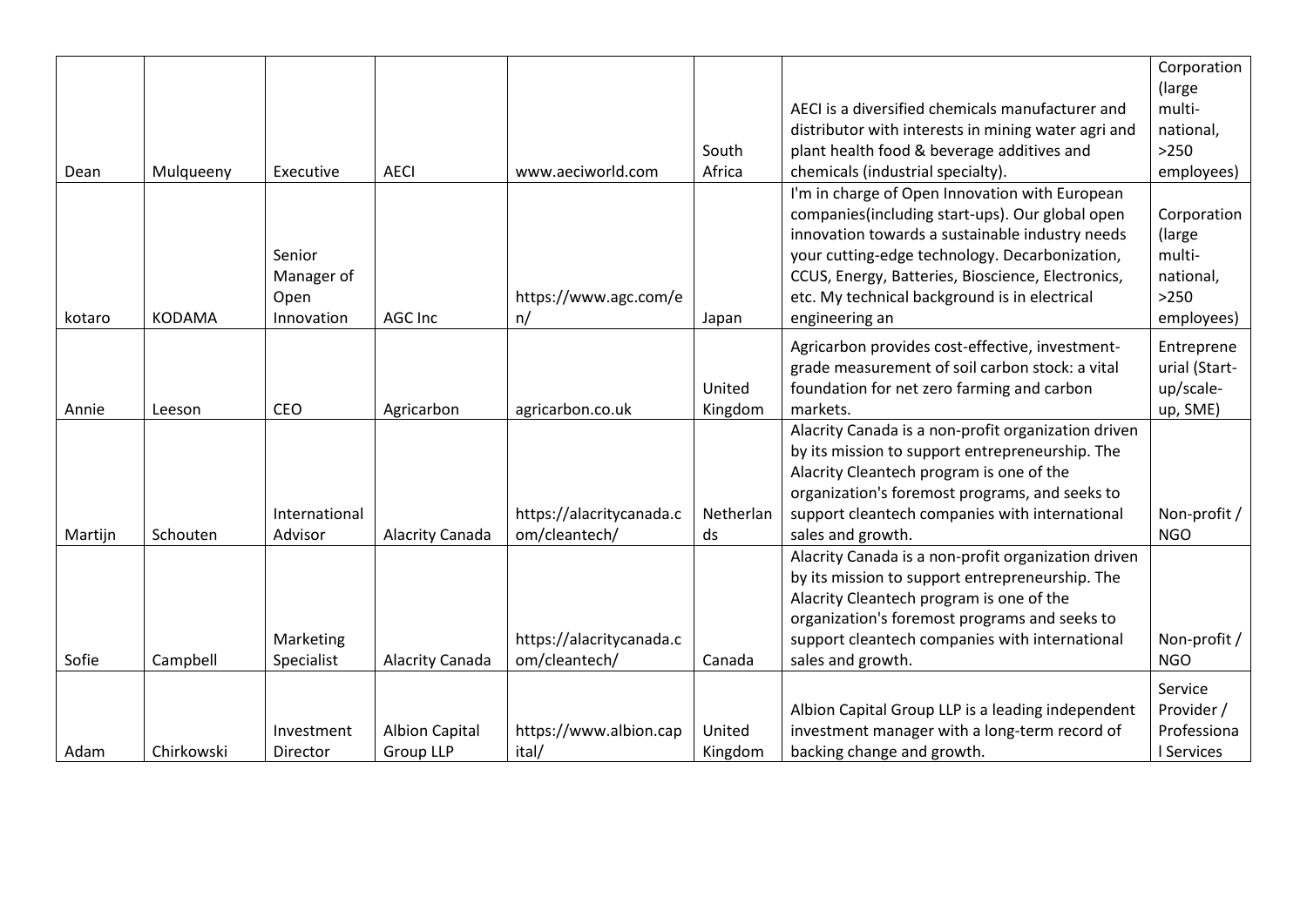|         |                 |                     |                       |                        |            | Amiral Gestion is an independent asset              |             |
|---------|-----------------|---------------------|-----------------------|------------------------|------------|-----------------------------------------------------|-------------|
|         |                 |                     |                       |                        |            | management company that was created in 2003         |             |
|         |                 |                     |                       |                        |            | and is owned by its managers and staff. It          |             |
|         |                 |                     |                       |                        |            | manages 4 billion euros on behalf of institutional  | Investor    |
|         |                 |                     |                       |                        |            | investors, private banks, family offices, IFAs and  | (VC, CVC,   |
| Youssef | <b>LBOUKILI</b> | Analyst PM          | <b>Amiral Gestion</b> |                        | France     | individuals.                                        | angel)      |
|         |                 |                     |                       |                        |            | AP Ventures is a venture capital firm               | Investor    |
|         |                 | Investment          |                       |                        | United     | headquartered in London focused in supporting       | (VC, CVC,   |
| Meryem  | Cherif          | manager             | <b>AP Ventures</b>    | apventures.com         | Kingdom    | hydrogen technology companies                       | angel)      |
|         |                 |                     |                       |                        |            |                                                     | Investor    |
|         |                 |                     |                       | https://www.arapartner |            |                                                     | (VC, CVC,   |
| Robert  | <b>Bond</b>     | Associate           | <b>Ara Partners</b>   | s.com/                 | <b>USA</b> | Global private equity in decarbonization.           | angel)      |
|         |                 |                     |                       |                        |            |                                                     | Investor    |
|         |                 |                     |                       | https://www.arapartner |            |                                                     | (VC, CVC,   |
| Adam    | Hodgson         | Associate           | Ara Partners          | s.com/                 | <b>USA</b> | Global private equity in decarbonization.           | angel)      |
|         |                 |                     |                       |                        |            |                                                     | Investor    |
|         |                 |                     |                       | https://www.arapartner |            |                                                     | (VC, CVC,   |
| Abhiram | Karuppur        | Associate           | <b>Ara Partners</b>   | s.com/                 | <b>USA</b> | Global private equity in decarbonization.           | angel)      |
|         |                 |                     |                       |                        |            |                                                     | Corporation |
|         |                 |                     |                       |                        |            |                                                     | (large      |
|         |                 |                     |                       |                        |            |                                                     | multi-      |
|         |                 | Product &           |                       |                        |            | Arval is an international Fleet Management          | national,   |
|         |                 | Marketing           |                       |                        | United     | Company, providing car and van solutions to         | $>250$      |
| Stuart  | Gibbons         | Director            | Arval UK Ltd          | www.arval.com          | Kingdom    | businesses of all sizes.                            | employees)  |
|         |                 |                     |                       |                        |            | At One Ventures is a Silicon Valley-based venture   |             |
|         |                 |                     |                       |                        |            | capital firm investing in a world where humanity is |             |
|         |                 |                     |                       |                        |            | a net positive to nature. We seek innovative        |             |
|         |                 |                     |                       |                        |            | technologies that can upend the traditional         |             |
|         |                 |                     |                       |                        |            | industries contributing to climate change. Our      | Investor    |
|         |                 |                     |                       | www.atoneventures.co   | United     | focus is seed and Series A stage companies          | (VC, CVC,   |
| Helen   | Lin             | Principal           | At One Ventures       | m                      | Kingdom    | globally.                                           | angel)      |
|         |                 | <b>Business and</b> |                       |                        |            |                                                     | Investor    |
|         |                 | Market              |                       |                        | Netherlan  | We invest in carbon mitigation, minimisation and    | (VC, CVC,   |
| Lennart | Velten          | Analyst             | Aurelius Carbon       | aureliuscarbon.com     | ds         | sequestration.                                      | angel)      |
|         |                 |                     |                       |                        |            |                                                     |             |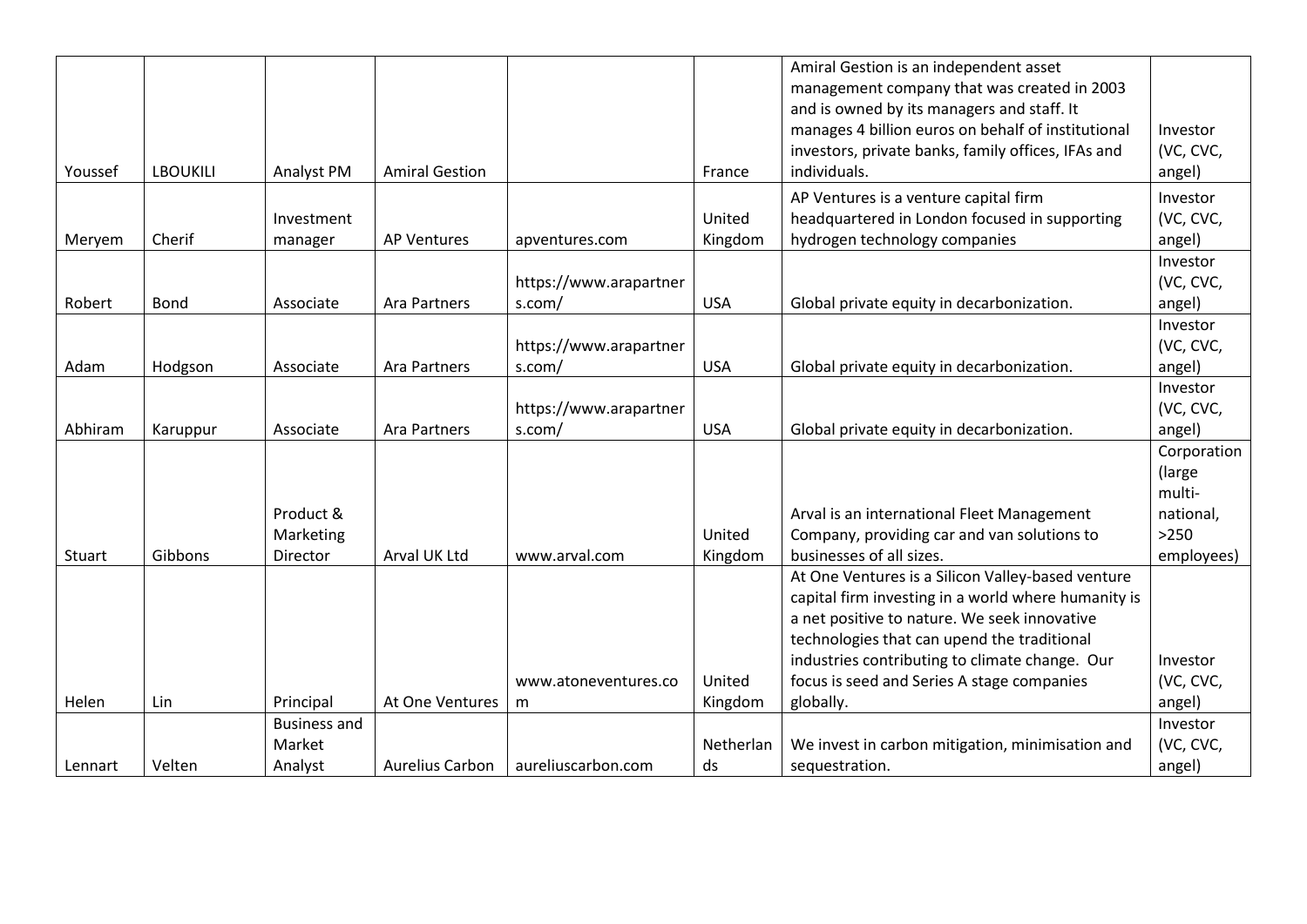|        |               |             |                        |                    |            | Driving Bank of America's entry into new clean    | Corporation |
|--------|---------------|-------------|------------------------|--------------------|------------|---------------------------------------------------|-------------|
|        |               |             |                        |                    |            | energy and sustainable infrastructure asset       | (large      |
|        |               |             |                        |                    |            | classes including: Carbon Removals, Hydrogen,     | multi-      |
|        |               | Sustainable |                        |                    |            | Sustainable Aviation Fuels, Waste-to-Energy,      | national,   |
|        |               | Finance -   |                        |                    |            | Water Infrastructure, Sustainable                 | $>250$      |
| Vilas  | Kuchinad      | Innovation  | <b>Bank of America</b> |                    | <b>USA</b> | Agriculture/Aquaculture, and Mobility             | employees)  |
|        |               |             |                        |                    |            |                                                   | Corporation |
|        |               |             |                        |                    |            | Based in 29 countries, with revenues of almost    | (large      |
|        |               | Managing    |                        |                    |            | €2.5 billion, BayWa r.e. is a leading global      | multi-      |
|        |               | Director,   |                        |                    |            | renewable energy developer, service provider,     | national,   |
|        |               | BayWa r.e.  |                        | https://www.baywa- | United     | distributor and energy solutions provider, and is | $>250$      |
| Gordon | MacDougall    | UK          | BayWa r.e.             | re.com             | Kingdom    | actively shaping the future of energy.            | employees)  |
|        |               |             |                        | https://energy-    |            |                                                   | Investor    |
|        |               | Managing    | BayWa r.e.             | ventures.baywa-    |            | We are a venture capital firm investing in energy | (VC, CVC,   |
| Ulrich | Seitz         | director    | <b>Energy Ventures</b> | re.com/            | Germany    | tech across Europe and Israel.                    | angel)      |
|        |               |             |                        | https://energy-    |            |                                                   | Investor    |
|        |               |             | BayWa r.e.             | ventures.baywa-    |            | We are a venture capital firm investing in energy | (VC, CVC,   |
| Olga   | Jensen        | Associate   | <b>Energy Ventures</b> | re.com/            | Germany    | tech across Europe and Israel.                    | angel)      |
|        |               | Senior      |                        |                    |            |                                                   |             |
|        |               | Engagement  |                        |                    | United     |                                                   | Governmen   |
| Leah   | Hemmings      | Advisor     | <b>BEIS</b>            |                    | Kingdom    | Government organisation.                          | t           |
|        |               | Deputy      |                        |                    |            |                                                   |             |
|        |               | Director,   |                        |                    |            |                                                   |             |
|        |               | Energy      |                        |                    |            | Providing evidence backed technical advice to UK  |             |
|        |               | Engineering |                        |                    |            | government Ministers, policy makers and           |             |
|        |               | and         |                        |                    | United     | innovators on all aspects of transforming the     | Governmen   |
| Jon    | Saltmarsh     | Research    | <b>BEIS</b>            | www.gov.uk         | Kingdom    | energy system to net zero.                        | t           |
|        |               | Energy      |                        |                    | United     | UK Department for Business, Energy, and           | Governmen   |
| Miriam | Zachau Walker | Engineer    | <b>BEIS</b>            |                    | Kingdom    | <b>Industrial Strategy</b>                        |             |
|        |               |             |                        |                    |            |                                                   | Corporation |
|        |               |             |                        |                    |            |                                                   | (large      |
|        |               |             |                        |                    |            |                                                   | multi-      |
|        |               |             |                        |                    |            |                                                   | national,   |
|        |               | Managing    |                        |                    |            |                                                   | $>250$      |
| teresa | O'flynn       | Director    | <b>Blackrock</b>       | Blackrock.com      | Ireland    | <b>Blackrock Alternative Investors</b>            | employees)  |
|        |               |             |                        |                    |            |                                                   |             |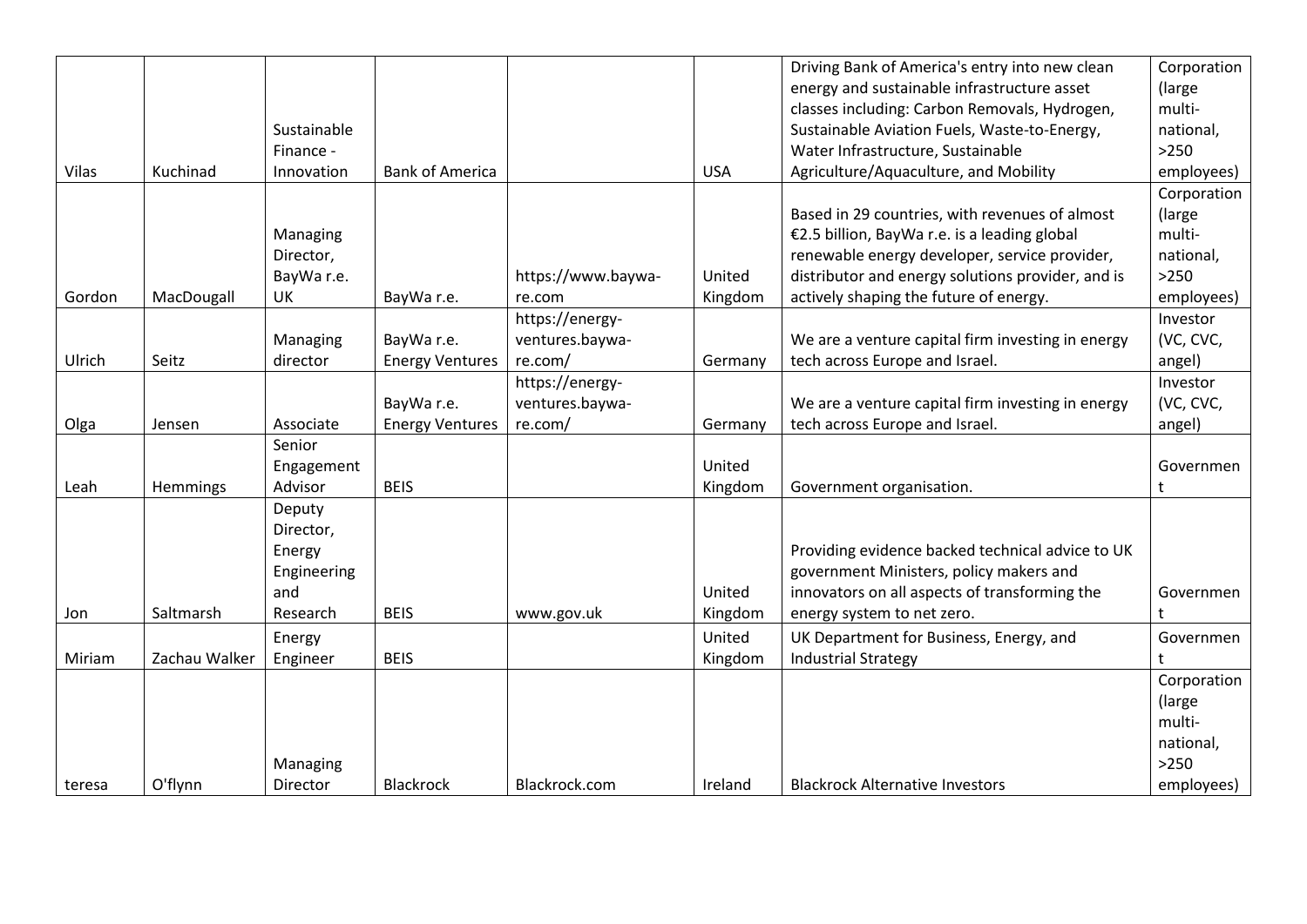| Blackslope Consulting assists large Johannesburg                                                                                          |             |
|-------------------------------------------------------------------------------------------------------------------------------------------|-------------|
|                                                                                                                                           |             |
| Stock Exchange listed entities with strategic                                                                                             |             |
| business growth. We identify key future-focused                                                                                           | Service     |
| market trends as well as suitable entities for<br>Strategy &                                                                              | Provider /  |
| Innovation<br>Blackslope<br>South<br>investment/ strategic partnerships etc. primarily                                                    | Professiona |
| Consulting<br>www.blackslope.co.za<br>Africa<br>Oz<br>Razak<br>Consultant<br>in the clean-tech domain.                                    | I Services  |
| Blackslope Consulting assists large Johannesburg                                                                                          |             |
| Stock Exchange listed entities with strategic                                                                                             |             |
| business growth. We identify key future-focused                                                                                           | Service     |
| market trends as well as suitable entities for                                                                                            | Provider /  |
| South<br>investment/ strategic partnerships etc. primarily<br>Blackslope<br>Managing                                                      | Professiona |
| Consulting<br>Africa<br>in the clean-tech domain.<br>Paul<br>Plummer<br>www.blackslope.co.za<br>Director                                  | I Services  |
| Blackslope Consulting assists large Johannesburg                                                                                          |             |
| Stock Exchange listed entities with strategic                                                                                             |             |
| business growth. We identify key future-focused                                                                                           | Service     |
| market trends as well as suitable entities for<br>Strategy &                                                                              | Provider /  |
| Blackslope<br>investment/ strategic partnerships etc. primarily<br>Innovation<br>South                                                    | Professiona |
| Africa<br>in the clean-tech domain.<br>www.blackslope.co.za<br>Lead<br>Consulting<br>Gerard<br>Ungerer                                    | I Services  |
| Blue Reef Capital is a capital raising firm that                                                                                          | Investor    |
| works with climate tech companies to assist them<br>United<br><b>Blue Reef</b>                                                            | (VC, CVC,   |
| www.bluereefcap.com<br>in raising capital from our investor base.<br>Capital Limited<br>oppenheim<br>Director<br>Kingdom<br>marc          | angel)      |
|                                                                                                                                           | Corporation |
|                                                                                                                                           | (large      |
|                                                                                                                                           | multi-      |
| We take care of the world's technology by helping                                                                                         | national,   |
| <b>BNP Paribas 3</b><br>https://www.3stepit.co<br>organisations manage their IT in a sustainable and                                      | $>250$      |
| efficient way.<br>Ene<br>CEO<br>m/<br>Finland<br>Carmen<br>Step IT                                                                        | employees)  |
|                                                                                                                                           | Corporation |
|                                                                                                                                           | (large      |
|                                                                                                                                           | multi-      |
| Head of<br>Technology Lifecyle Management business taking                                                                                 | national,   |
| https://bnpparibas-<br>care of the acquisition, management and<br><b>BNP Paribas 3</b><br>International                                   | $>250$      |
| Sales<br>3stepit.com/<br>refurbishment of Technology assets.<br>Romain<br>Thune<br>Step IT<br>France                                      | employees)  |
| Managing                                                                                                                                  |             |
| Director of                                                                                                                               | Corporation |
| We help companies to develop their activity<br><b>BNP PARIBAS</b><br>the                                                                  | (large      |
| sustainably with rental and financing solutions as<br>LEASING<br>https://leasingsolutions.<br>Technology                                  | multi-      |
| <b>PASCALE</b><br><b>SOLUTIONS</b><br>bnpparibas.fr/<br><b>FAVRE</b><br>& Lifecycle<br>France<br>well as services adapted to their needs. | national,   |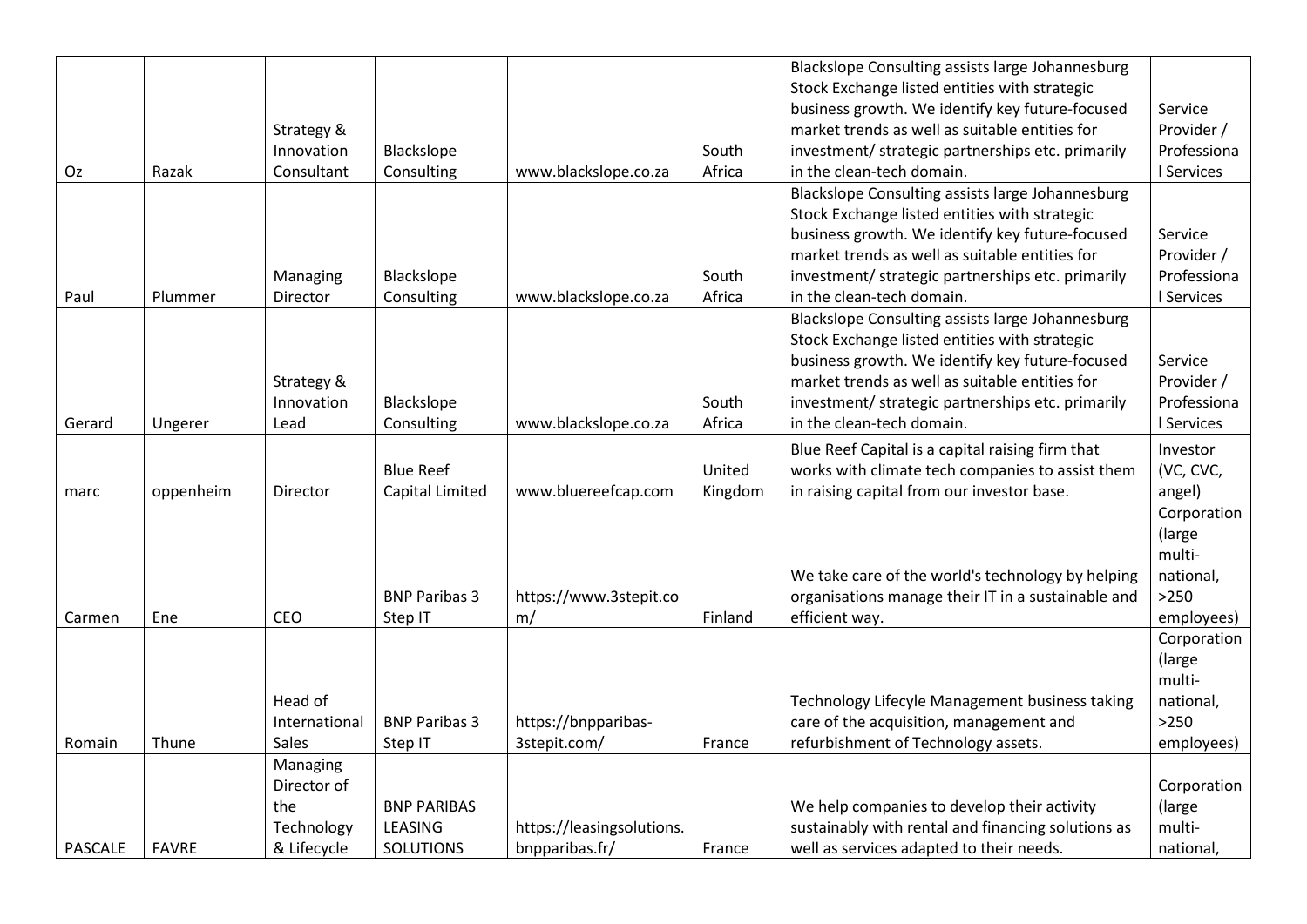|        | Solutions<br>(TLS)<br>International<br><b>Business Line</b> |                                            |                                                                                                  |                      |                                                                                                                                                                                                                                                                                                                            | $>250$<br>employees)                                                 |
|--------|-------------------------------------------------------------|--------------------------------------------|--------------------------------------------------------------------------------------------------|----------------------|----------------------------------------------------------------------------------------------------------------------------------------------------------------------------------------------------------------------------------------------------------------------------------------------------------------------------|----------------------------------------------------------------------|
| Heckel | Head Of<br>Specialised<br>Technology                        | <b>BNP Paribas</b><br>Leasing<br>Solutions | bas.co.uk                                                                                        | United<br>Kingdom    | BNP Paribas are a technology funder and asset<br>management provider                                                                                                                                                                                                                                                       | Corporation<br>(large<br>multi-<br>national,<br>$>250$<br>employees) |
|        | managing<br>partner                                         | bnpparibas                                 |                                                                                                  | France               | <b>BNP Paribas Ecological Transition and Impact</b><br>team including a €150-200m venture capital fund<br>BNPP Solar Impulse venture fund open to 3rd<br>party investor, a €100m historical ETC investment<br>line (Ecological Transition venture line) and a<br>€155m Impact line (Natural Capital, Local dev,<br>Social) | Investor                                                             |
| Eaves  | Head of<br>Origination                                      | <b>BP Launchpad</b>                        | https://www.bp.com/e<br>n/global/corporate/wha<br>t-we-do/technology-at-<br>bp/bp-launchpad.html | United<br>Kingdom    | BP's Private equity investor/ business builder<br>investing in digitally lead startups. to enable BP's<br>energy transition                                                                                                                                                                                                | Investor<br>(VC, CVC,<br>angel)                                      |
| Knight | Investment<br>Associate                                     | bp Launchpad                               | https://www.itslaunchp<br>ad.com/                                                                | United<br>Kingdom    | bp's investment platform for scaling a progressive<br>portfolio of digitally-led businesses which re-<br>imagine energy.                                                                                                                                                                                                   | Investor<br>(VC, CVC,<br>angel)                                      |
|        | Investment<br>Associate                                     |                                            | https://bplaunchpad.co<br>m/                                                                     | United               | Our vision is to generate sustainable change by<br>building and scaling a progressive portfolio of                                                                                                                                                                                                                         | Investor<br>(VC, CVC,<br>angel)                                      |
|        | Innovation                                                  |                                            | https://www.bp.com/e                                                                             | United               | bp ventures is a corporate venture capital investor<br>that is helping bp to reinvent itself as an<br>integrated energy company in line with bp's new<br>purpose: reimagining energy for people and<br>planet. bp ventures invests in high growth tech<br>businesses that will benefit and extend our core                 | Investor<br>(VC, CVC,<br>angel)                                      |
|        | lagalaye<br>Hughes<br>King                                  | Engine Lead                                | <b>BP Launchpad</b><br>bp ventures                                                               | n/global/bp-ventures | leasingsolutions.bnppari<br>Kingdom<br>Kingdom                                                                                                                                                                                                                                                                             | digitally-led businesses which re-imagine energy<br>businesses.      |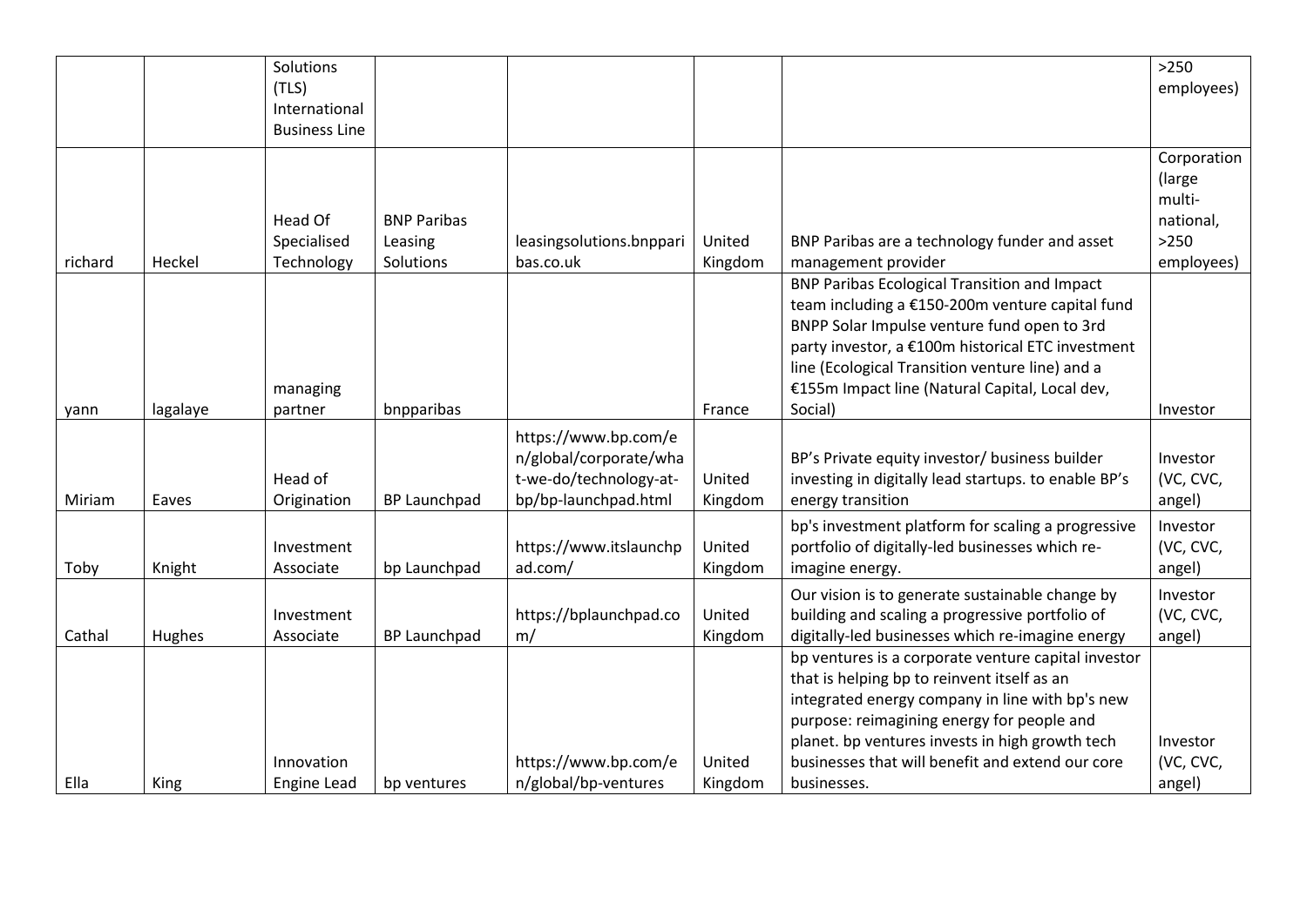|                |              |                     |                    |                      |         | bp ventures is a corporate venture capital investor |               |
|----------------|--------------|---------------------|--------------------|----------------------|---------|-----------------------------------------------------|---------------|
|                |              |                     |                    |                      |         | that is helping bp to reinvent itself as an         |               |
|                |              |                     |                    |                      |         | integrated energy company in line with bp's new     |               |
|                |              |                     |                    |                      |         | purpose: reimagining energy for people and          |               |
|                |              |                     |                    |                      |         | planet. bp ventures invests in high growth tech     | Investor      |
|                |              | Investment          |                    | https://www.bp.com/e | United  | businesses that will benefit and extend our core    | (VC, CVC,     |
| Emma           | Boon         | Associate           | bp ventures        | n/global/bp-ventures | Kingdom | businesses.                                         | angel)        |
|                |              |                     |                    |                      |         | bp ventures is a corporate venture capital investor |               |
|                |              |                     |                    |                      |         | that is helping bp to reinvent itself as an         |               |
|                |              |                     |                    |                      |         | integrated energy company in line with bp's new     |               |
|                |              |                     |                    |                      |         | purpose: reimagining energy for people and          |               |
|                |              |                     |                    |                      |         | planet. bp ventures invests in high growth tech     | Investor      |
|                |              | Investment          |                    | https://www.bp.com/e | United  | businesses that will benefit and extend our core    | (VC, CVC,     |
| <b>Nick</b>    | Kendall      | Associate           | bp ventures        | n/global/bp-ventures | Kingdom | businesses.                                         | angel)        |
|                |              |                     |                    |                      |         | bp ventures is a corporate venture capital investor |               |
|                |              |                     |                    |                      |         | that is helping bp to reinvent itself as an         |               |
|                |              |                     |                    |                      |         | integrated energy company in line with bp's new     |               |
|                |              |                     |                    |                      |         | purpose: reimagining energy for people and          |               |
|                |              |                     |                    |                      |         | planet. bp ventures invests in high growth tech     | Investor      |
| Johnatha       |              |                     |                    | https://www.bp.com/e | United  | businesses that will benefit and extend our core    | (VC, CVC,     |
| n              | Stone        | Principal           | bp ventures        | n/global/bp-ventures | Kingdom | businesses.                                         | angel)        |
|                |              |                     |                    |                      |         | bp ventures is a corporate venture capital investor |               |
|                |              |                     |                    |                      |         | that is helping bp to reinvent itself as an         |               |
|                |              |                     |                    |                      |         | integrated energy company in line with bp's new     |               |
|                |              |                     |                    |                      |         | purpose: reimagining energy for people and          |               |
|                |              |                     |                    |                      |         | planet. bp ventures invests in high growth tech     | Investor      |
|                |              | Managing            |                    | https://www.bp.com/e | United  | businesses that will benefit and extend our core    | (VC, CVC,     |
| Sophia         | Nadur        | Partner             | bp ventures        | n/global/bp-ventures | Kingdom | businesses.                                         | angel)        |
|                |              |                     |                    |                      |         | BrainBox AI autonomously optimize buildings'        |               |
|                |              |                     |                    |                      |         | energy consumption creating thermal battery         |               |
|                |              |                     |                    |                      |         | providing energy flexibility required to support a  |               |
|                |              |                     |                    |                      |         | reliable and resilient energy transition. Our       | Entreprene    |
|                |              | <b>Chief Energy</b> |                    |                      |         | innovations enable cost-effective solutions to      | urial (Start- |
|                |              | Transition          |                    |                      |         | challenges posed by the electrification of          | up/scale-     |
| <b>Nicolas</b> | <b>Bosse</b> | Officer             | <b>BrainBox Al</b> | www.brainboxai.com   | Canada  | economies.                                          | up, SME)      |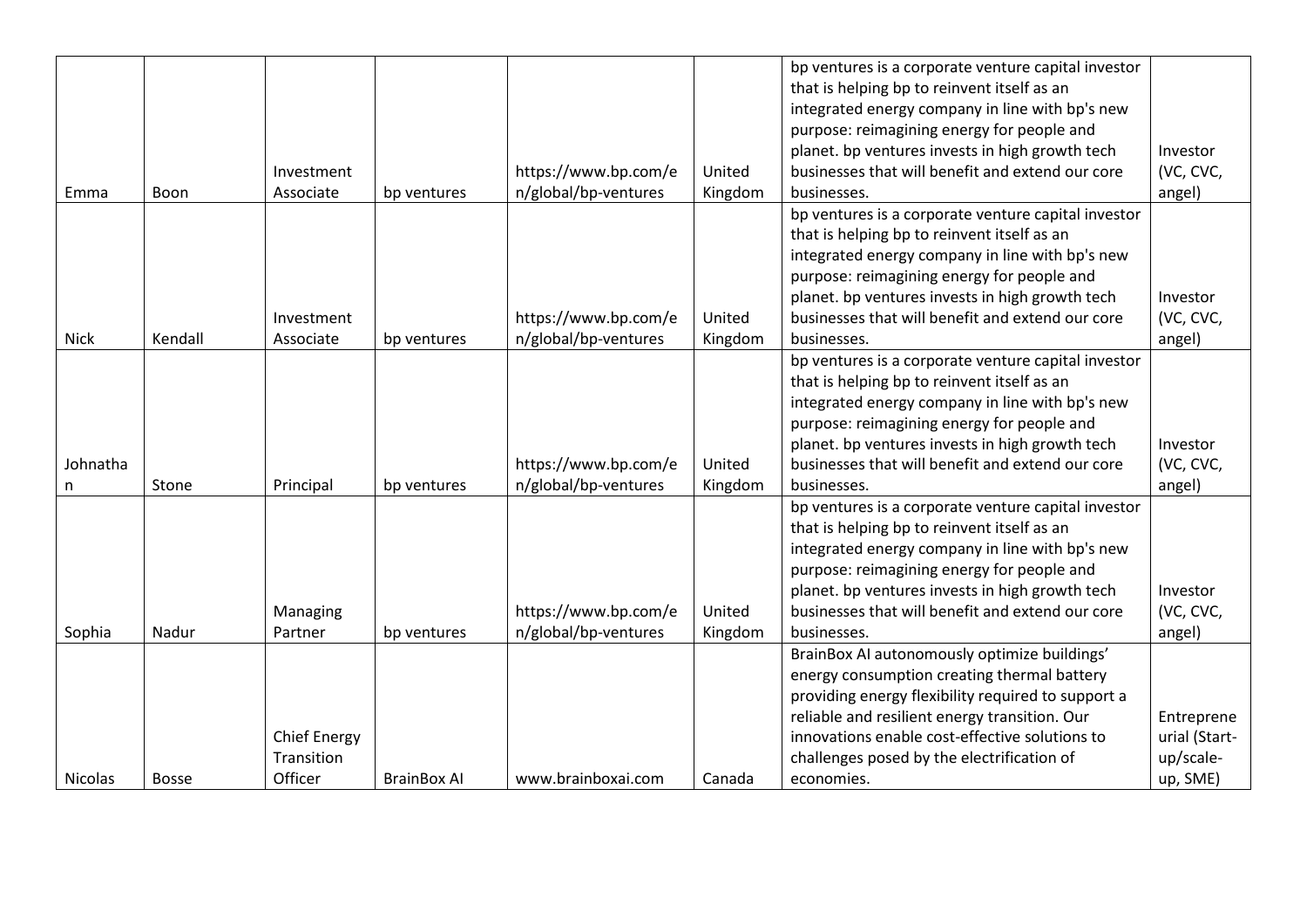| Peter       | Sayce          | Chief<br>Product<br>Officer                                  | <b>Bramble Energy</b>                                    | www.brambleenergy.co<br>m               | United<br>Kingdom | Bramble Energy is disrupting energy systems with<br>its Printed Circuit Board (PCB)-based hydrogen<br>fuel cell technology.                                                                                                                                                                                                  | Entreprene<br>urial (Start-<br>up/scale-<br>up, SME) |
|-------------|----------------|--------------------------------------------------------------|----------------------------------------------------------|-----------------------------------------|-------------------|------------------------------------------------------------------------------------------------------------------------------------------------------------------------------------------------------------------------------------------------------------------------------------------------------------------------------|------------------------------------------------------|
| Roald       | Koch           | Senior<br>Manager                                            | Brandenburg<br>Economic<br>Development<br>Agency (WFBB)  | wfbb.de/en                              | Germany           | The Economic Development Agency Brandenburg<br>(WFBB) is the central point of contact for<br>investors, companies based in Brandenburg and<br>technology-oriented start-ups. WFBB offers a<br>broad array of services for economic development<br>and among others the Brandenburg Energy<br>Agency and innovation clusters. | Economic<br>Developme<br>nt Agency                   |
| <b>ERIC</b> | <b>DUSSEUX</b> | <b>ADVISOR</b>                                               | <b>BREAKTHROUG</b><br><b>H ENERGY</b><br><b>VENTURES</b> | https://www.breakthro<br>ughenergy.org/ | France            | The aim of Breakthrough Energy Ventures is to<br>accelerate an energy transition across every<br>sector of the economy. We invest in visionary<br>entrepreneurs, building companies that can have<br>a significant impact on climate change at scale.                                                                        | Investor<br>(VC, CVC,<br>angel)                      |
| Olivier     | Thirifays      | Co-founder<br>and partner                                    | <b>BXVentures</b>                                        | www.bxventures.com                      | Belgium           | BXVentures is the first global Venture Studio<br>dedicated to Cleantech investments.BXVentures'<br>mission is to build Cleantech Assets for Tomorrow.<br>To this end, the objective is to identify, shape &<br>venture cleantech assets that secure the long-<br>term viability of our biosphere                             | Investor<br>(VC, CVC,<br>angel)                      |
| Alexander   | Lidgren        | Founder                                                      | byNordic                                                 | www.bynordic.se                         | Sweden            | A Special Purpose Acquisition Company listed on<br>Nasdaq New York, raised USD \$172,500,000<br>aiming to merge with a high growth European<br>tech company.                                                                                                                                                                 | Investor<br>(VC, CVC,<br>angel)                      |
| Pieter      | <b>Bouwer</b>  | Regional<br>Trade<br>Commissione<br>r, Cleantech<br>(Europe) | Canadian<br><b>Embassy Berlin</b>                        | www.tradecommissione<br>r.gc.ca         | Germany           | Helping Canadian Cleantech companies to find<br>opportunities in Europe. Working with European<br>companies to scout for Canadian Cleantech<br>solutions.                                                                                                                                                                    | Governmen<br>t                                       |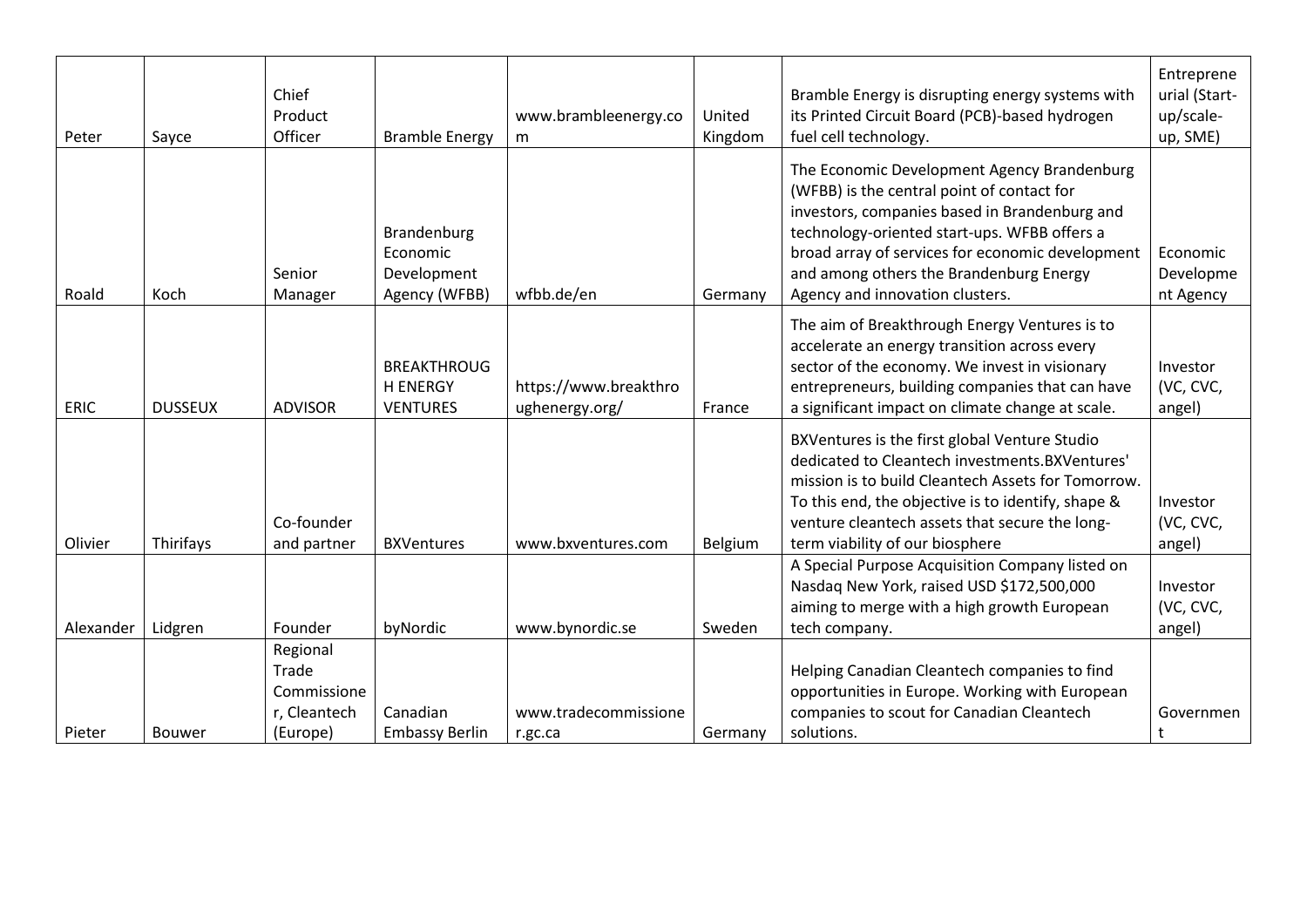|         |              |             |                        |                         |         | Capricorn Partners wants to create both financial  |               |
|---------|--------------|-------------|------------------------|-------------------------|---------|----------------------------------------------------|---------------|
|         |              |             |                        |                         |         | return and strategic value for its clients by      |               |
|         |              |             |                        |                         |         | investing in innovative companies that have a      |               |
|         |              |             |                        |                         |         | positive impact on people and the planet. We       |               |
|         |              |             |                        |                         |         | offer a unique mix of technology and investment    | Investor      |
|         |              |             | Capricorn              |                         |         | expertise, creating an ecosystem of capital and    | (VC, CVC,     |
| Rob     | van der Meij | Partner     | Partners               | www.capricorn.be        | Belgium | entrepreneurship.                                  | angel)        |
|         |              |             |                        |                         |         | Carbogenics produces sustainable carbon            |               |
|         |              |             |                        |                         |         | adsorbents from difficult to recycle organic paper |               |
|         |              |             |                        |                         |         | waste and wastewater screenings. These             |               |
|         |              |             |                        |                         |         | functional carbons enhance anaerobic digestion,    | Entreprene    |
|         |              |             |                        |                         |         | remove odours and pollutants from wastewater       | urial (Start- |
|         |              |             |                        |                         | United  | and can be used to enhance biogas generation       | up/scale-     |
| Ed      | Craig        | CEO         | Carbogenics            | www.carbogenics.com     | Kingdom | and sequester carbon.                              | up, SME)      |
|         |              |             |                        |                         |         |                                                    |               |
|         |              |             |                        |                         |         | Carbon Clean is a global leader in carbon capture  |               |
|         |              |             |                        |                         |         | solutions for hard-to-abate industries such as     |               |
|         |              | Director of |                        |                         |         | cement, steel, refineries and energy from waste.   | Entreprene    |
|         |              | Marketing & |                        |                         |         | The company's patented technology significantly    | urial (Start- |
|         |              | Communicati |                        | https://www.carboncle   | United  | reduces the costs of carbon capture when           | up/scale-     |
| Laura   | Gillions     | ons         | Carbon Clean           | an.com/                 | Kingdom | compared to existing solutions.                    | up, SME)      |
|         |              |             |                        |                         |         | Carbon Limiting Technologies (CLT) works with      |               |
|         |              |             |                        |                         |         | early stage companies, corporates, investors, and  |               |
|         |              |             |                        |                         |         | governments to support and grow businesses         | Service       |
|         |              |             |                        |                         |         | developing climate tech innovations and with       | Provider /    |
|         |              | Senior      | <b>Carbon Limiting</b> | www.carbonlimitingtec   | United  | businesses and local authorities seeking to        | Professiona   |
| Robert  | Olrog        | Analyst     | Technologies           | hnologies.com           | Kingdom | decarbonise their operations and regions.          | I Services    |
|         |              |             |                        |                         |         | Carnot has produced the world's most efficient,    | Entreprene    |
|         |              |             |                        |                         |         | low to net-zero, fuel-agnostic powertrain to solve | urial (Start- |
|         |              | Director &  |                        | https://carnotengines.c | United  | the trillion dollar problem of decarbonising       | up/scale-     |
| Francis | Lempp        | Co-Founder  | Carnot                 | om                      | Kingdom | industry, power and transport.                     | up, SME)      |
|         |              |             |                        |                         |         | C-Capture has the worlds leading chemical          |               |
|         |              |             |                        |                         |         | process, for the capture of carbon dioxide. It has |               |
|         |              |             |                        |                         |         | patented a unique, solvent-based technology        | Entreprene    |
|         |              |             |                        |                         |         | which offers a safe, low-cost way to remove        | urial (Start- |
|         |              |             |                        |                         | United  | carbon dioxide from emissions using a post-        | up/scale-     |
| Tom     | White        | CEO         | C-Capture Ltd          | www.c-capture.co.uk     | Kingdom | combustion capture approach.                       | up, SME)      |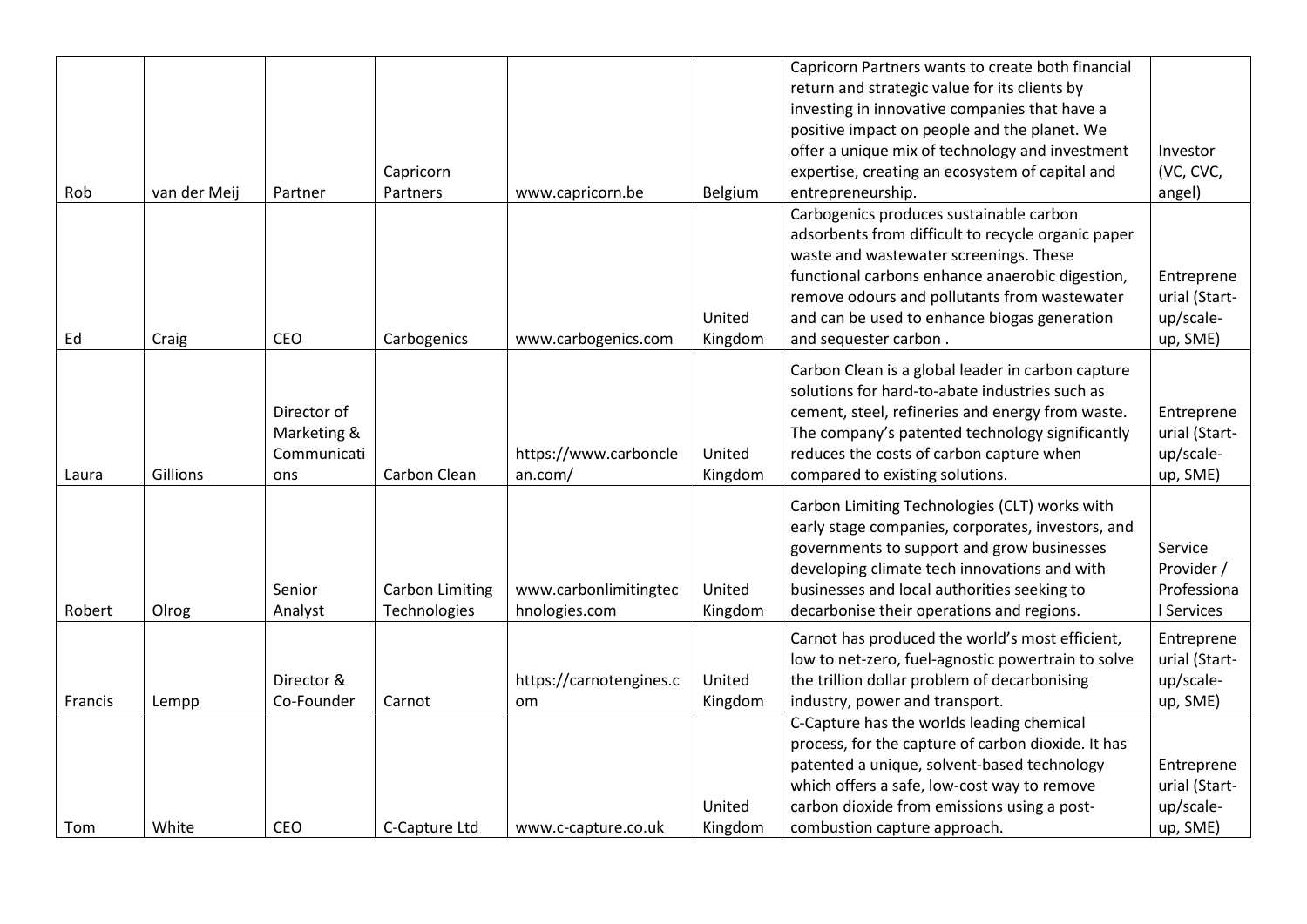| Paul    | Dickinson           | Founder<br>Chair              | CDP                                 | cdp.net                         | United<br>Kingdom | CDP is a not-for-profit charity that runs the global<br>disclosure system for investors, companies, cities,<br>states and regions to manage their environmental<br>impacts. Over the past 20 years we have created a<br>system that has resulted in unparalleled<br>engagement on environmental issues worldwide.             | Non-profit /<br><b>NGO</b>                           |
|---------|---------------------|-------------------------------|-------------------------------------|---------------------------------|-------------------|-------------------------------------------------------------------------------------------------------------------------------------------------------------------------------------------------------------------------------------------------------------------------------------------------------------------------------|------------------------------------------------------|
| Mark    | Simmers             | CEO                           | Celtic<br>Renewables<br>Limited     | www.celtic-<br>renewables.com   | United<br>Kingdom | Celtic Renewables is commercialising a patented<br>process which converts unwanted wastes and<br>residues into carbon-negative solvents and other<br>products which directly displace fossil-fuel<br>equivalents. These solvents are used to make<br>products or in processes which are omnipresent in<br>our everyday lives. | Entreprene<br>urial (Start-<br>up/scale-<br>up, SME) |
| Claire  | Treacy              | Chief<br>Financial<br>Officer | Celtic<br>Renewables Ltd            | www.celtic-<br>renewables.com   | United<br>Kingdom | World first bio-refining business using waste and<br>food and drink by-products to produce bio-based<br>solvents (butanol acetone and ethanol) for<br>customers looking to transition products and<br>manufacturing processes to net zero.                                                                                    | Entreprene<br>urial (Start-<br>up/scale-<br>up, SME) |
| Charles | Haythornthwai<br>te | Senior<br>Partner             | Chrysalix VC                        |                                 | United<br>Kingdom | Chrysalix is a global VC fund that specializes in<br>transformational industrial innovation. Our new<br>fund is themed around carbon neutrality. Our<br>innovation and investment model emphasizes<br>strong engagement with corporates who are<br>looking for step change solutions.                                         | Investor<br>(VC, CVC,<br>angel)                      |
| Fred    | van Beuningen       | Managing<br>Partner           | Chrysalix<br><b>Venture Capital</b> | www.chrysalix.com               | Netherlan<br>ds   | Global venture capital firm with focus on<br>industrial resource productivity and climate                                                                                                                                                                                                                                     | Investor<br>(VC, CVC,<br>angel)                      |
| David   | Mowat               | Partner                       | Circularity<br>Capital LLP          | www.circularitycapital.c<br>om. | United<br>Kingdom | Founder partner at the specialist private equity<br>fund manager with a focus on investing in<br>European SMEs operating within the circular<br>economy.                                                                                                                                                                      | Investor<br>(VC, CVC,<br>angel)                      |
| Samuel  | Hill                | Investment<br>Analyst         | Clean Growth<br>Fund                | www.cleangrowthfund.<br>com     | United<br>Kingdom | CGF invests in Seed and Series A low carbon<br>companies that are based in the UK and have the<br>potential to deliver significant commercial returns<br>and can demonstrate strong greenhouse gas<br>abatement.                                                                                                              | Investor<br>(VC, CVC,<br>angel)                      |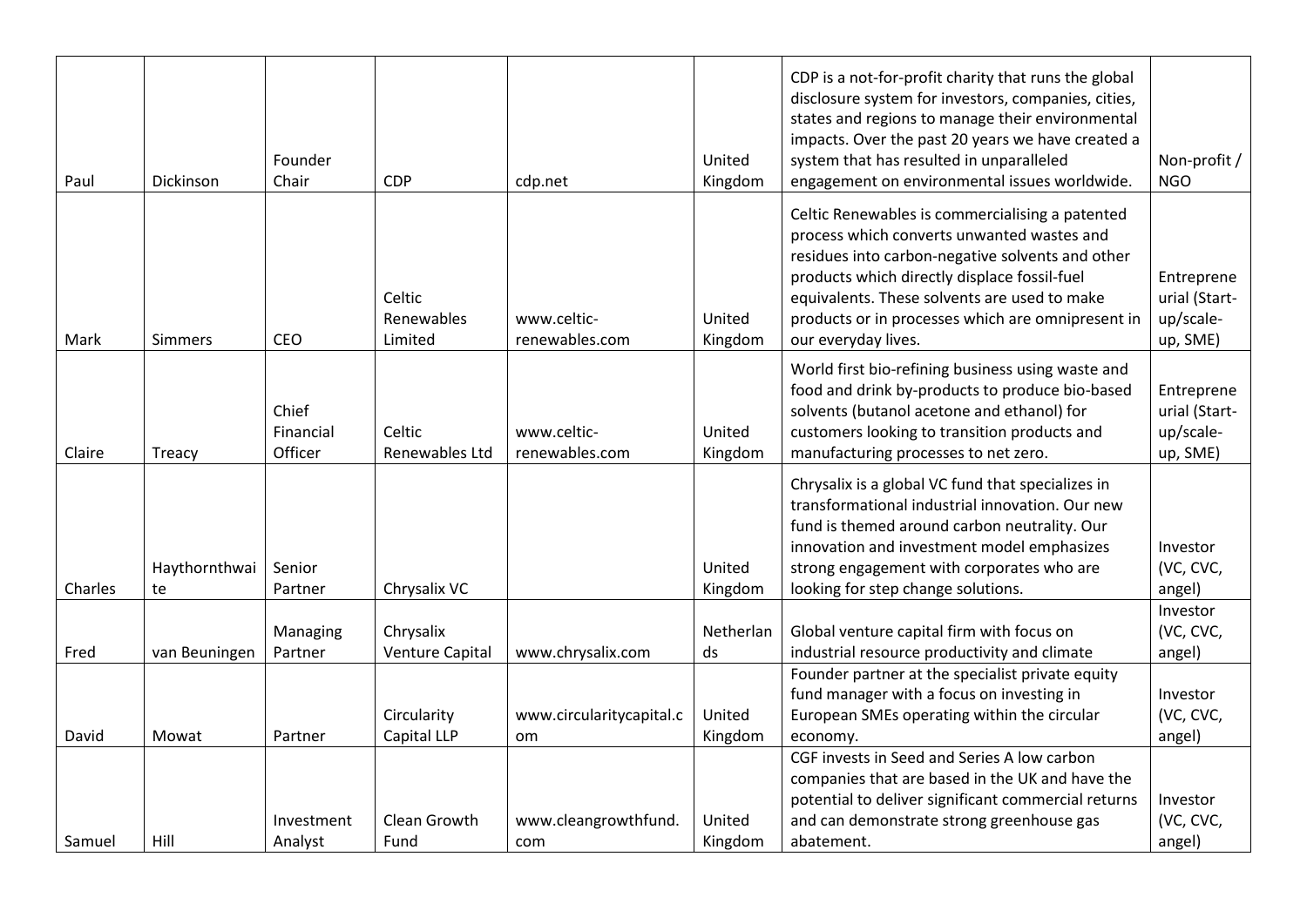| Stephen  | Price       | Investment<br>Director  | Clean Growth<br>Fund                 | www.cleangrowthfund.<br>com                   | United<br>Kingdom | CGF invests in early stage UK based cleantech<br>companies with strong product market fit across<br>power buildings industry transport and waste.                                                                                                                                                                            | Investor<br>(VC, CVC,<br>angel)                      |
|----------|-------------|-------------------------|--------------------------------------|-----------------------------------------------|-------------------|------------------------------------------------------------------------------------------------------------------------------------------------------------------------------------------------------------------------------------------------------------------------------------------------------------------------------|------------------------------------------------------|
| Susannah | McClintock  | Investment<br>Director  | Clean Growth<br>Fund                 | www.cleangrowthfund.<br>com                   | United<br>Kingdom | CGF is a venture capital investor that focusses on<br>Seed and Series A investments in power buildings<br>industry transport and waste. Companies need to<br>be UK based and show strong product market fit.                                                                                                                 | Investor<br>(VC, CVC,<br>angel)                      |
| Connor   | Duffy       | Investment<br>Associate | Clean Growth<br>Fund                 | www.cleangrowthfund.<br>com                   | United<br>Kingdom | CGF invests in UK based Seed and Series A<br>companies that can demonstrate attractive<br>commercial returns and a strong greenhouse gas<br>emissions reduction potential                                                                                                                                                    | Investor<br>(VC, CVC,<br>angel)                      |
| Beverley | Gower-Jones | Managing<br>Partner     | Clean Growth<br>Fund                 | www.cleangrowthfund.<br>com                   | United<br>Kingdom | CGF invests in UK based cleantech companies with<br>product market fit across power buildings industry<br>transport and waste                                                                                                                                                                                                | Investor<br>(VC, CVC,<br>angel)                      |
| Ben      | Lynch       | Managing<br>Partner     | CleanTech<br><b>Capital Advisors</b> | https://www.cleantechc<br>apitaladvisors.com/ | United<br>Kingdom | CleanTech Capital Advisors (CCA) is a pioneering<br>corporate finance advisory firm, providing<br>transaction advisory services for companies in the<br>CleanTech sector. Since 2012 we have advised<br>many of the most disruptive European cleantech<br>startups.                                                          | Service<br>Provider /<br>Professiona<br>I Services   |
| Sofia    | Karagianni  | Policy<br>Analyst       | Cleantech for<br>Europe              |                                               | Belgium           | <b>STAFF</b>                                                                                                                                                                                                                                                                                                                 | Non-profit /<br><b>NGO</b>                           |
| Nicole   | Cerulli     | research<br>analyst     | cleantech group                      |                                               | Spain             | research consulting and events for the<br>development of cleantech ecosystems                                                                                                                                                                                                                                                | Entreprene<br>urial (Start-<br>up/scale-<br>up, SME) |
| Lucy     | Chatburn    | Consultant<br>Manager   | Cleantech<br>Group                   |                                               | Italy             | At Cleantech Group, we provide research,<br>consulting and events to catalyze opportunities<br>for sustainable growth powered by innovation.<br>We bring clients access to the trends, companies<br>and people shaping the future and the customized<br>advice and support businesses need to engage<br>external innovation. | Service<br>Provider /<br>Professiona<br>I Services   |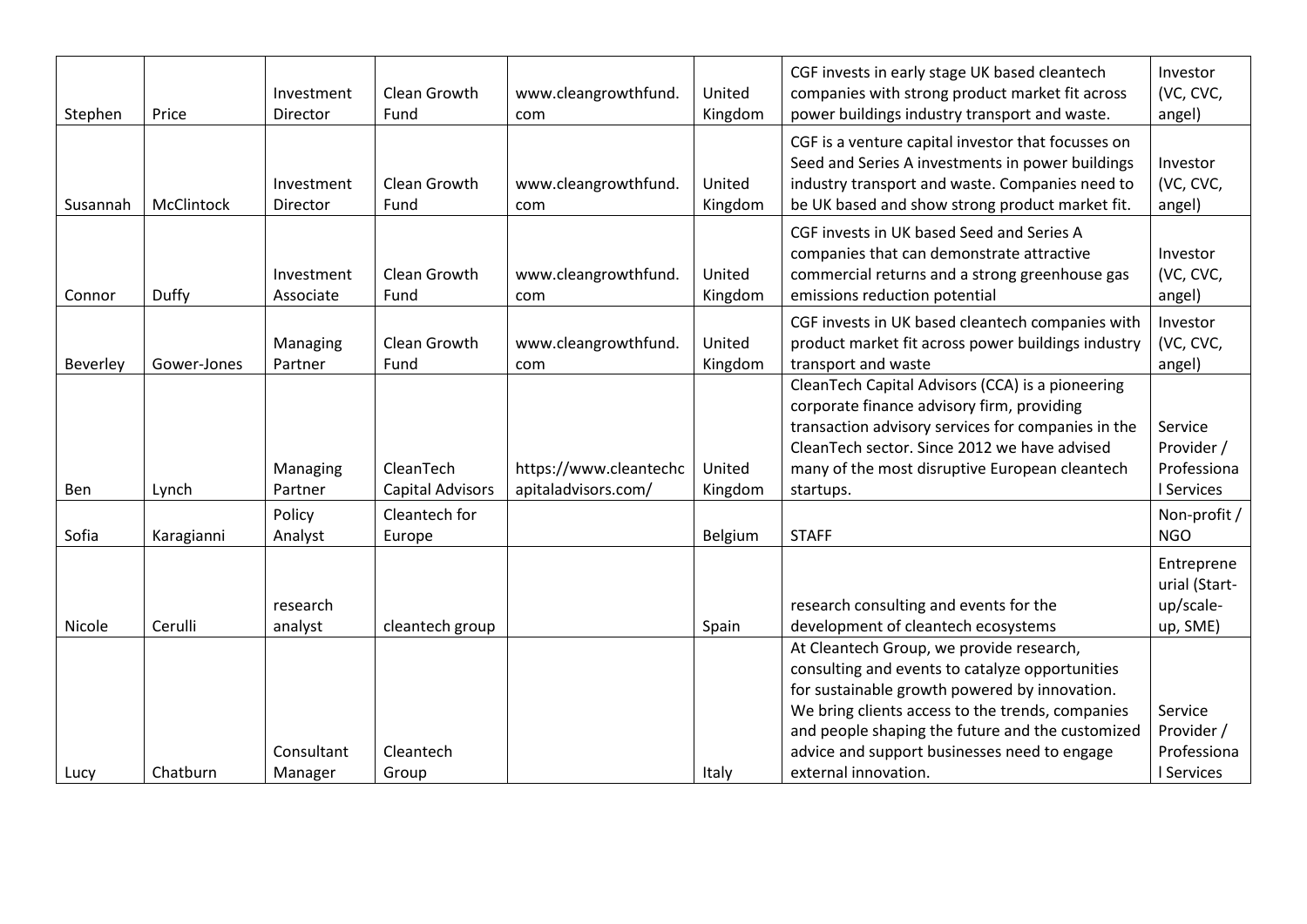| Holly   | Stower    | Lead Analyst,<br>Resources<br>and<br>Environment           | Cleantech<br>Group |                                | United<br>Kingdom | $\boldsymbol{\mathsf{x}}$                                                                                                                                                                                                                                                                                                    | Service<br>Provider /<br>Professiona<br>I Services |
|---------|-----------|------------------------------------------------------------|--------------------|--------------------------------|-------------------|------------------------------------------------------------------------------------------------------------------------------------------------------------------------------------------------------------------------------------------------------------------------------------------------------------------------------|----------------------------------------------------|
| Richard | Youngman  | <b>CEO</b>                                                 | Cleantech<br>Group | www.cleantech.com              | United<br>Kingdom | At Cleantech Group, we provide research,<br>consulting and events to catalyze opportunities<br>for sustainable growth powered by innovation.<br>We bring clients access to the trends, companies<br>and people shaping the future and the customized<br>advice and support businesses need to engage<br>external innovation. | Service<br>Provider /<br>Professiona<br>I Services |
| lan     | Hayton    | Lead Analyst,<br>Materials<br>and<br>Chemicals<br>Research | Cleantech<br>Group | https://www.cleantech.<br>com/ | United<br>Kingdom | Provider of research, consulting and events to<br>catalyze opportunities for sustainable growth<br>powered by innovation.                                                                                                                                                                                                    | Service<br>Provider /<br>Professiona<br>I Services |
| Jules   | Besnainou | Director                                                   | Cleantech<br>Group | www.cleantech.com              | France            | Accelerating clean technology development and<br>deployment worldwide.                                                                                                                                                                                                                                                       | Service<br>Provider /<br>Professiona<br>I Services |
| laura   | dolby     | Senior<br>Marketing<br>Manager                             | cleantech group    | www.cleantech.com              | United<br>Kingdom | Cleantech Group provides events, research and<br>consulting to transform the future.                                                                                                                                                                                                                                         | Service<br>Provider /<br>Professiona<br>I Services |
| Yoachim | Haynes    | Consulting<br>Manager                                      | Cleantech<br>Group | www.cleantech.com              | United<br>Kingdom | Championing Sustainable Innovation, Catalyzing<br><b>Business Opportunities</b>                                                                                                                                                                                                                                              | Service<br>Provider /<br>Professiona<br>I Services |
| Stephen | Marcus    | Director of<br><b>Business</b><br>Developmen<br>t          | Cleantech<br>Group | www.cleantech.com              | United<br>Kingdom | Cleantech Group provides research, consulting<br>and events to catalyze opportunities for<br>sustainable growth powered by innovation. We<br>bring clients access to the trends, companies and<br>people shaping the future and the customized<br>advice and support businesses need to engage<br>external innovation.       | Service<br>Provider /<br>Professiona<br>I Services |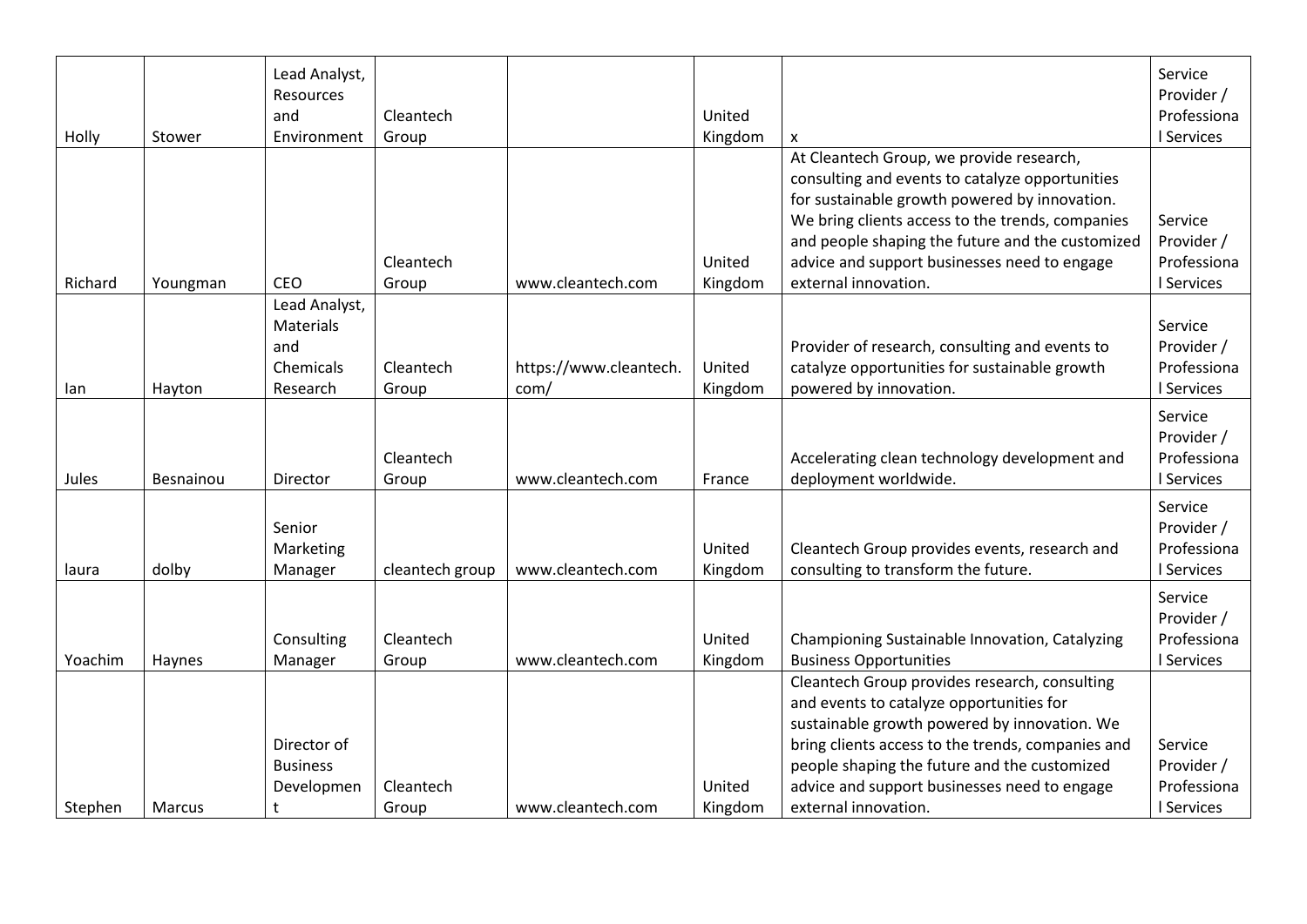| <b>Nisa</b> | Mirza           | Analyst                                             | Cleantech<br>Group                      | www.cleantech.com                               | United<br>Kingdom | Cleantech Group                                                                                                                                                                                                                                                                                                               | Service<br>Provider /<br>Professiona<br>I Services   |
|-------------|-----------------|-----------------------------------------------------|-----------------------------------------|-------------------------------------------------|-------------------|-------------------------------------------------------------------------------------------------------------------------------------------------------------------------------------------------------------------------------------------------------------------------------------------------------------------------------|------------------------------------------------------|
| Chris       | Sworder         | Senior<br>Associate                                 | Cleantech<br>Group                      |                                                 | United<br>Kingdom | The hosts!                                                                                                                                                                                                                                                                                                                    | Service<br>Provider /<br>Professiona<br>I Services   |
| Alexandra   | Zakreski        | Client<br>Account<br>Manager,<br>Europe and<br>Asia | Cleantech<br>Group                      | cleantech.com                                   | United<br>Kingdom | N/A - Cleantech Group employee                                                                                                                                                                                                                                                                                                | Service<br>Provider /<br>Professiona<br>I Services   |
| Natalie     | Cox             | Event<br>Coordinator                                | Cleantech<br>Group                      |                                                 | <b>USA</b>        | n/a                                                                                                                                                                                                                                                                                                                           | Service<br>Provider /<br>Professiona<br>I Services   |
| Paul        | Ray             | Director                                            | Clearwell<br>Technology<br>Limited      | https://clearwelltechnol<br>ogy.com/            | United<br>Kingdom | Clearwell Technology is developing Therm-X-Mill®<br>an in-situ tubing & casing removal process for<br>end-of-life oil & gas wells. Eliminating the need to<br>recover tubing out of the well during Well Plug &<br>Abandonment. Affording large emissions & cost<br>reduction from current rig based industrial<br>practices. | Entreprene<br>urial (Start-<br>up/scale-<br>up, SME) |
| John        | Watt            | Advisory<br>Board<br>member                         | <b>Climate Tech</b><br>capital Partners | https://www.climatetec<br>hcapitalpartners.com/ | United<br>Kingdom | Climate Tech Capital Partners is an experienced<br>venture capital team focused on making late<br>SEED/ Series A early-stage investments in UK<br>climate technology companies.                                                                                                                                               | Investor<br>(VC, CVC,<br>angel)                      |
| Patrick     | <b>Stirling</b> | Director of<br>Product                              | Climatiq                                | https://climatiq.io/                            | Germany           | Climatiq is an API-powered emission intelligence<br>solution.                                                                                                                                                                                                                                                                 | Entreprene<br>urial (Start-<br>up/scale-<br>up, SME) |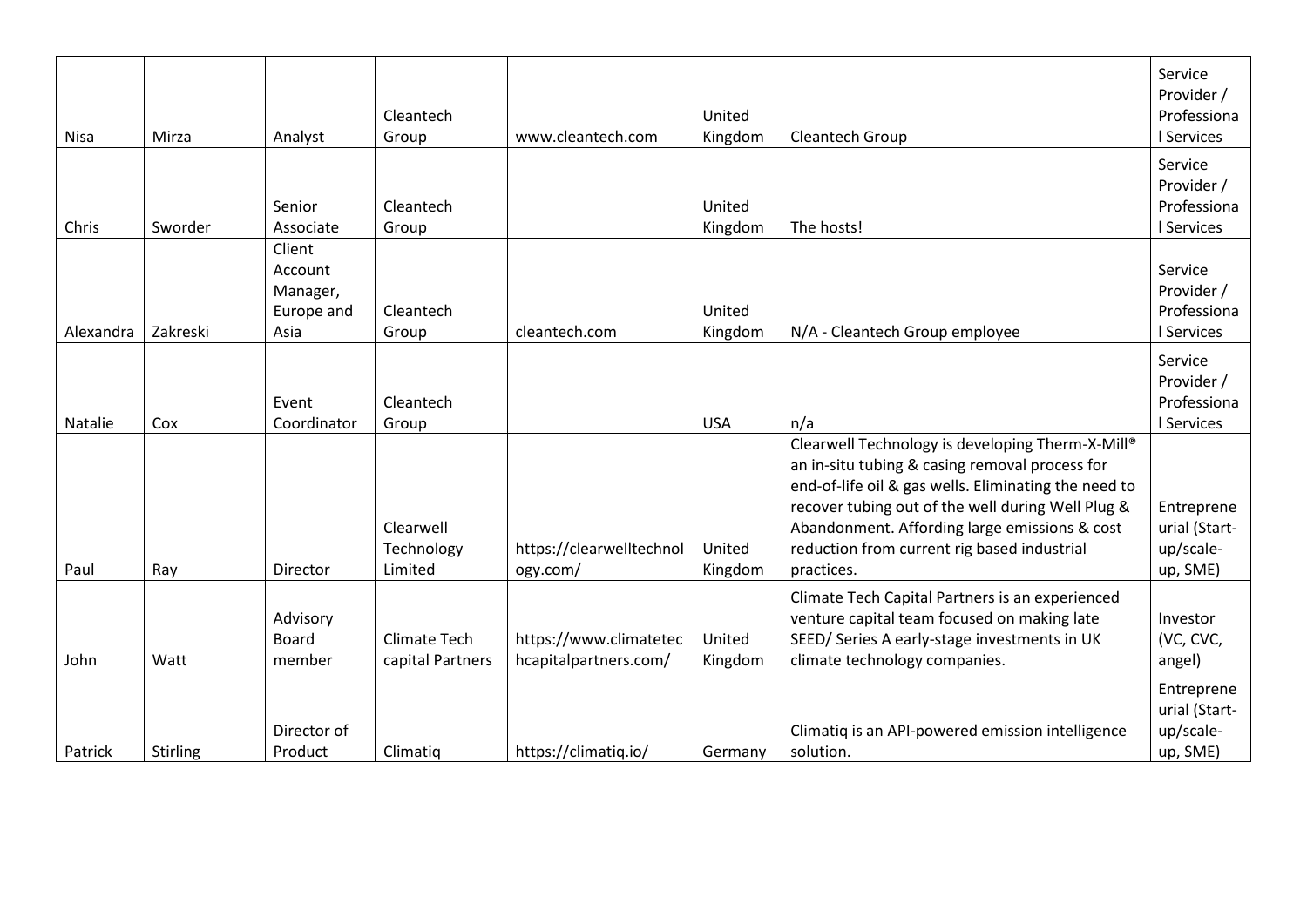| David   | O'Hare  | Director -<br>Europe   | <b>Clir Renewables</b>          | www.clir.eco                | Canada            | By leveraging 200 GW of wind and solar data,<br>advanced AI, and decades of technical expertise,<br>Clir Renewables provides unparalleled insight into<br>four aspects of asset performance: production,<br>health, insurance and financing.                                                                             | Entreprene<br>urial (Start-<br>up/scale-<br>up, SME)                  |
|---------|---------|------------------------|---------------------------------|-----------------------------|-------------------|--------------------------------------------------------------------------------------------------------------------------------------------------------------------------------------------------------------------------------------------------------------------------------------------------------------------------|-----------------------------------------------------------------------|
| Ofer    | Shochet | Co-founder<br>and CEO  | Copprint<br>Technologies<br>Ltd | www.copprint.com            | Israel            | Copprint conductive copper inks enable the<br>additive manufacturing of electronic circuit<br>boards. Conductive traces can be simply printed<br>with high conductivity low costs and no toxic<br>chemicals. This enables a new era of green<br>manufacturing of electronics incl compostable<br>RFIDs and low-cost PVs. | Entreprene<br>urial (Start-<br>up/scale-<br>up, SME)                  |
| Caitlin | Wale    | Manager                | Counteract                      | counteract.net              | United<br>Kingdom | Early-stage carbon removal investor                                                                                                                                                                                                                                                                                      | Investor<br>(VC, CVC,<br>angel)                                       |
| Udi     | Daon    | CEO                    | Daanaa                          | https://www.daanaa.co<br>m/ | Canada            | Daanaa's proprietary semiconductor technology<br>provides power transactions medium and<br>modality free, wired or wireless in AC/DC. Our<br>chips have multiple applications ranging from<br>electronic devices to solar power, electric<br>vehicles, and battery management systems.                                   | Entreprene<br>urial (Start-<br>up/scale-<br>up, SME)                  |
| Xiaoyan | Ma      | Managing<br>Director   | Danu Robotics<br>Ltd            | Danu Robotics Ltd           | United<br>Kingdom | Danu Robotics is a fast growing cleantech start-up<br>based in Edinburgh. Our technology will not only<br>clean up the environment, eliminate landfill and<br>accelerate the achievement of a circular economy,<br>but also can help our customers to become a<br>more profitable and sustainable business.              | Entreprene<br>urial (Start-<br>up/scale-<br>up, SME)                  |
| John    | Thomson | Investment<br>Director | DC Thomson &<br>Co. Ltd         | www.dcthomson.co.uk         | United<br>Kingdom | Family office interested in Series A+/growth round<br>investments                                                                                                                                                                                                                                                        | Corporation<br>(large)<br>multi-<br>national,<br>$>250$<br>employees) |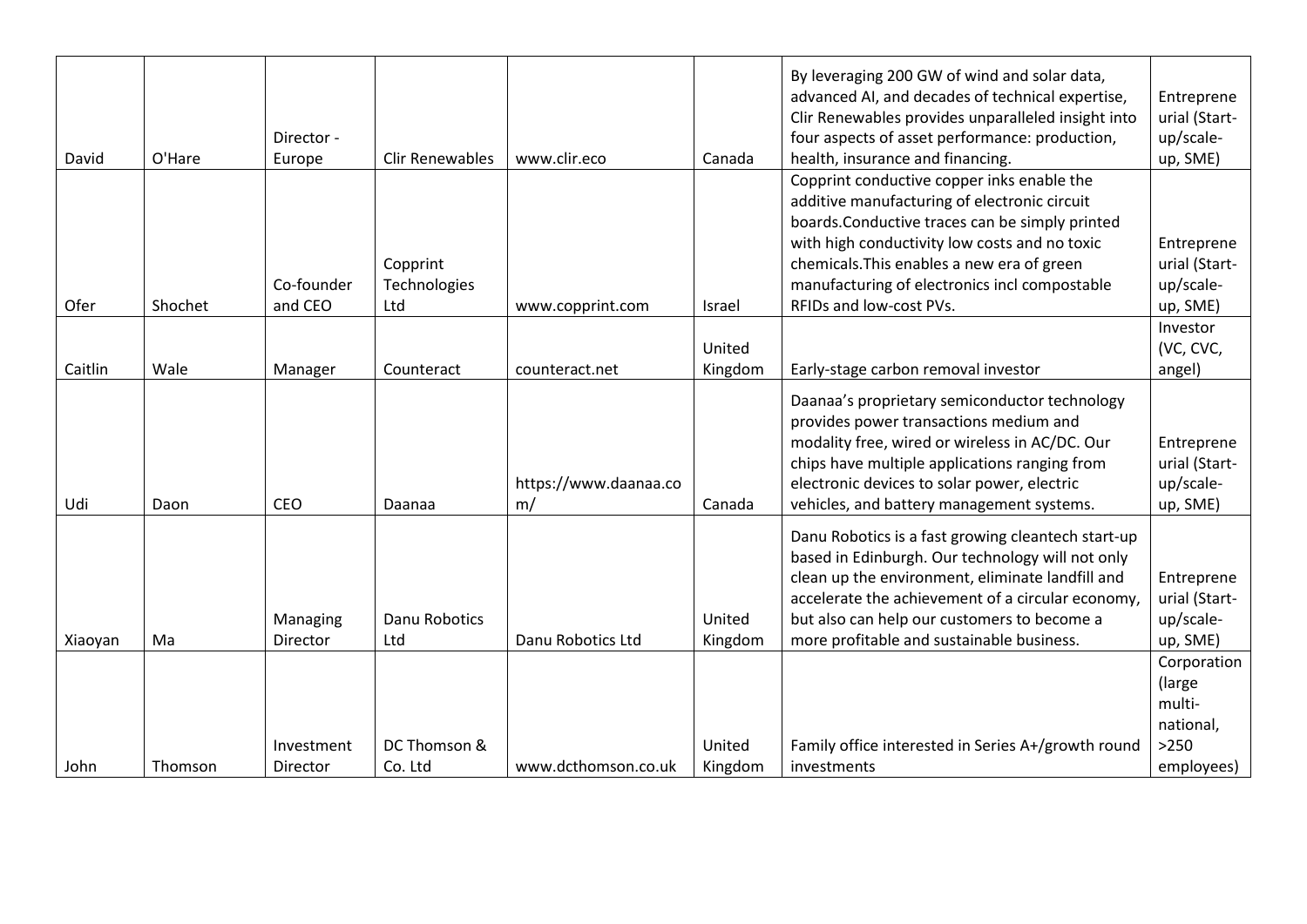|         |                   |                  |                |                          |           | Laurent Schmitt has joined dcbel early January       |               |
|---------|-------------------|------------------|----------------|--------------------------|-----------|------------------------------------------------------|---------------|
|         |                   |                  |                |                          |           | 2022 as CEO of Dcbel Europe. He has been             |               |
|         |                   |                  |                |                          |           | working for the last 25 years through the            |               |
|         |                   |                  |                |                          |           | Automation, IT and Digitisation of the Power         | Entreprene    |
|         |                   |                  |                |                          |           | Industry with latest position as Secretary General   | urial (Start- |
|         |                   | <b>CEO Dcbel</b> |                |                          |           | of ENTSO-E and Head of the SmartGrid activities      | up/scale-     |
| Laurent | <b>SCHMITT</b>    | Europe           | <b>Dcbel</b>   | www.dcbel.energy         | France    | of GE.                                               | up, SME)      |
|         |                   |                  |                |                          |           | Demeter is a major player in venture capital and     |               |
|         |                   |                  |                |                          |           | private equity for the ecological transition. We     |               |
|         |                   |                  |                |                          |           | invest from €1m to €30m to support companies at      |               |
|         |                   |                  | Demeter        |                          |           | all stages of their development: innovative          | Investor      |
|         |                   |                  | Investment     | https://demeter-         |           | startups high growth SMEs and infrastructure         | (VC, CVC,     |
| Olivier | <b>BORDELANNE</b> | Partner          | Managers       | im.com/en/home/          | France    | projects.                                            | angel)        |
|         |                   |                  |                |                          |           | The Department for Business, Energy, and             |               |
|         |                   |                  |                |                          |           | Industrial Strategy (BEIS) is the UK government      |               |
|         |                   |                  | Department for |                          |           | department that brings together responsibilities     |               |
|         |                   |                  | Business,      |                          |           | for business, industrial strategy, science, research |               |
|         |                   | Head of          | Energy &       | www.gov.uk/governme      |           | & innovation, energy & clean growth, and climate     |               |
|         |                   | Strategic        | Industrial     | nt/collections/net-zero- | United    | change. We are building a stronger, greener          | Governmen     |
| James   | Hardingham        | Engagement       | Strategy       | innovation-portfolio     | Kingdom   | future by fight                                      | t             |
|         |                   |                  |                |                          |           |                                                      |               |
|         |                   |                  |                |                          |           | Depsys enables electricity distribution system       |               |
|         |                   |                  |                |                          |           | operators to adapt and move more easily towards      |               |
|         |                   |                  |                |                          |           | the energy transition by providing them with real-   |               |
|         |                   |                  |                |                          |           | time data and insights via its platform GridEye. A   | Entreprene    |
|         |                   |                  |                |                          |           | 2022 global Cleantech 100 company, depsys has        | urial (Start- |
|         |                   |                  |                |                          | Switzerla | won numerous awards and contracted over 50           | up/scale-     |
| Michael | De Vivo           | <b>CEO</b>       | depsys SA      | www.depsys.com           | nd        | grid operators.                                      | up, SME)      |
|         |                   | Global Non-      |                |                          |           |                                                      | Corporation   |
|         |                   | Financial        |                |                          |           |                                                      | (large        |
|         |                   | Reporting        |                |                          |           | Diageo is a global leader in beverage alcohol with   | multi-        |
|         |                   | and ESG          |                |                          |           | an outstanding collection of brands across spirits   | national,     |
|         |                   | Lead at          |                | www.diageo.com/societ    | United    | and beer - a business built on the principles and    | $>250$        |
| Harriet | Howey             | Diageo           | Diageo         | $y - 2030/$              | Kingdom   | foundations laid by the giants of the industry.      | employees)    |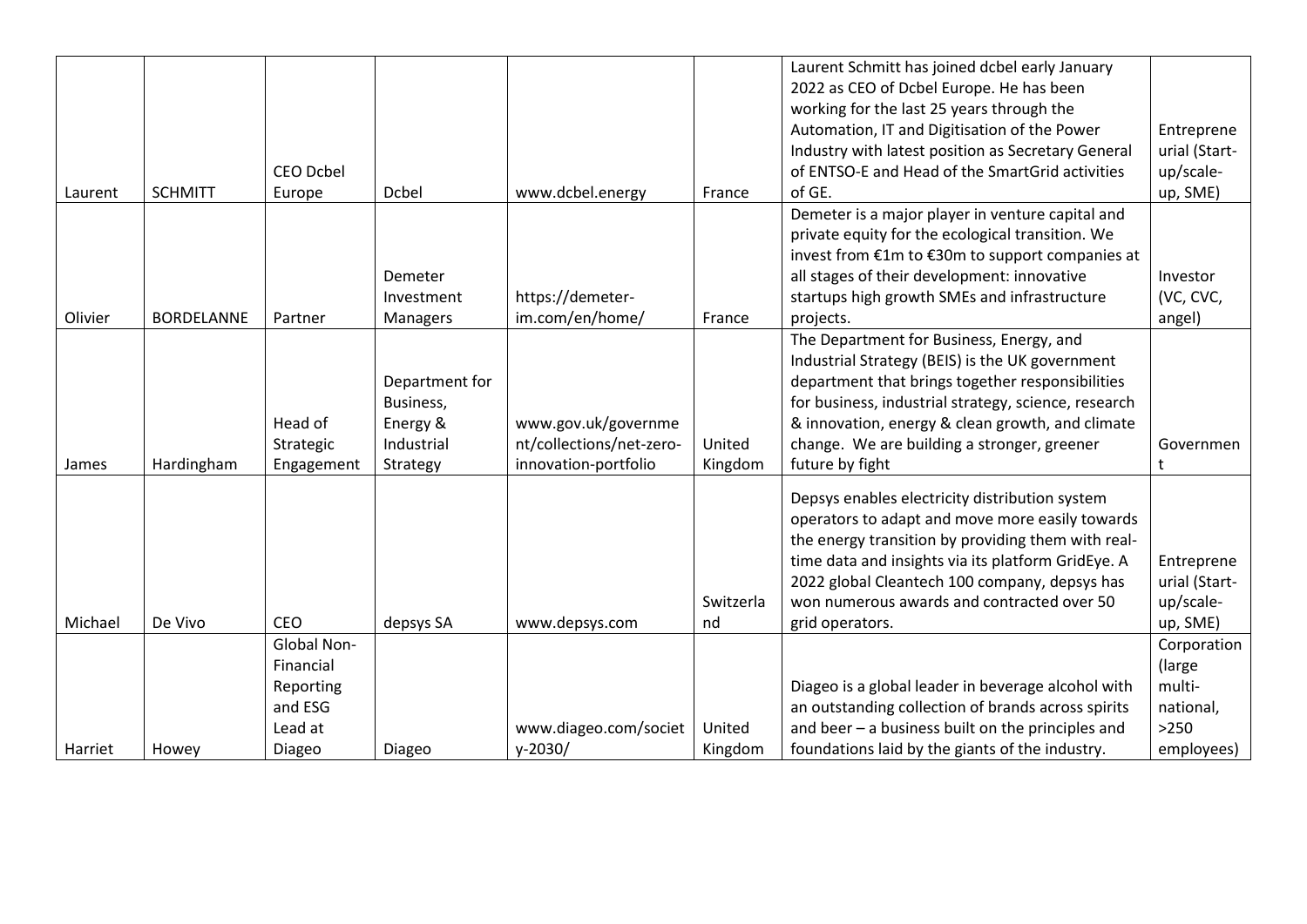| John          | Cant              | Sustainability<br>Lead -<br>Diageo<br>Sustainable<br>Solutions at<br>Diageo | Diageo               | https://www.diageo.co<br>m/dss    | United<br>Kingdom | Diageo is a global leader in beverage alcohol with<br>an outstanding collection of brands across spirits<br>and beer. Diageo Sustainable Solutions<br>programme is calling upon innovators to share<br>their ideas and solutions for growing brands and<br>businesses sustainably.                               | Corporation<br>(large<br>multi-<br>national,<br>$>250$<br>employees) |
|---------------|-------------------|-----------------------------------------------------------------------------|----------------------|-----------------------------------|-------------------|------------------------------------------------------------------------------------------------------------------------------------------------------------------------------------------------------------------------------------------------------------------------------------------------------------------|----------------------------------------------------------------------|
| Eoin          | Condren           | Director                                                                    | Ecocem<br>Materials  | https://www.ecocem-<br>group.com/ | Ireland           | Europe's leader in low carbon cement<br>technologies.                                                                                                                                                                                                                                                            | Entreprene<br>urial (Start-<br>up/scale-<br>up, SME)                 |
| <b>DANIEL</b> | <b>NASCIMENTO</b> | Principal                                                                   | <b>EDP Ventures</b>  | https://www.edpventur<br>es.vc    | Portugal          | Principal at EDP Ventures, Ventures Capital arm of<br><b>EDP Group</b>                                                                                                                                                                                                                                           | Corporation<br>(large<br>multi-<br>national,<br>$>250$<br>employees) |
| Mich          | Hein              | CEO&<br>Managing<br>Director                                                | Electrochaea<br>GmbH | www.electrochaea.com              | Germany           | Electrochaea is commercializing its power-to-gas<br>technology to replace fossil fuels byproviding a<br>grid-scale renewable gas generation and energy<br>storage solution. Our proprietaryprocess converts<br>renewable electricity and CO2 into grid-quality<br>renewable methane forstorage and distribution. | Entreprene<br>urial (Start-<br>up/scale-<br>up, SME)                 |
| Peter         | Plesner           | <b>Business</b><br>Developmen<br>t Director                                 | Electrochaea<br>GmbH | www.electrochaea.com              | Germany           | Electrochaea is commercializing its power-to-gas<br>technology to replace fossil fuels byproviding a<br>grid-scale renewable gas generation and energy<br>storage solution. Our proprietaryprocess converts<br>renewable electricity and CO2 into grid-quality<br>renewable methane forstorage and distribution. | Entreprene<br>urial (Start-<br>up/scale-<br>up, SME)                 |
| Jo-Jo         | Hubbard           | <b>CEO</b>                                                                  | Electron             | Www.electron.net                  | United<br>Kingdom | Electron is a trading platform for local energy and<br>flexibility markets                                                                                                                                                                                                                                       | Entreprene<br>urial (Start-<br>up/scale-<br>up, SME)                 |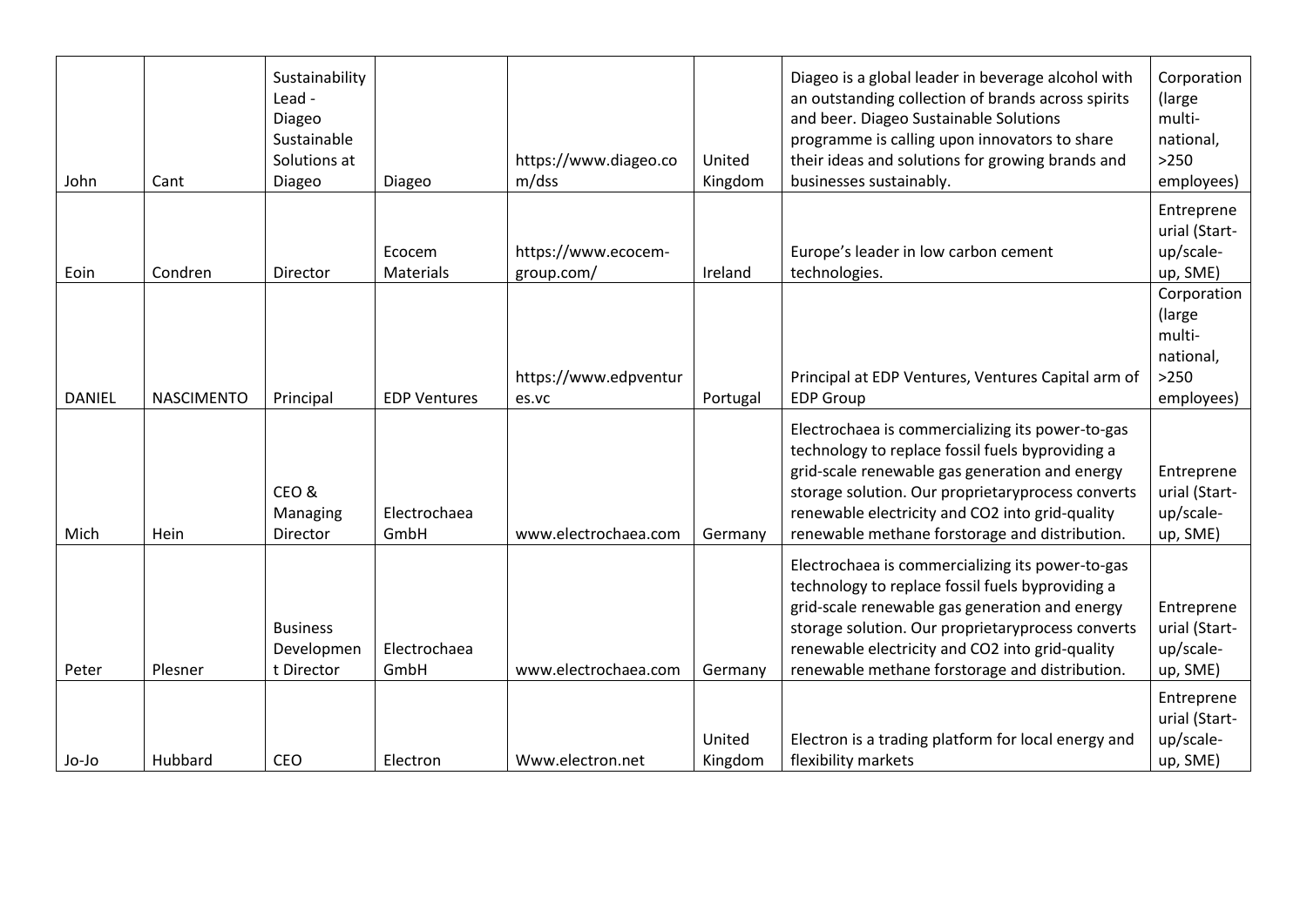|         |                |                |                        |                      |           | eleXsys Energy is the developer of eleXsys, an                                                |               |
|---------|----------------|----------------|------------------------|----------------------|-----------|-----------------------------------------------------------------------------------------------|---------------|
|         |                |                |                        |                      |           | advanced power electronics device that enables                                                |               |
|         |                |                |                        |                      |           | next-generation two-way smart grids and unlocks                                               |               |
|         |                |                |                        |                      |           | the full potential of electricity networks to                                                 | Entreprene    |
|         |                | Director of    |                        |                      |           | integrate optimised distributed clean energy and                                              | urial (Start- |
|         |                | Developmen     |                        |                      | United    | battery storage by providing a range of grid                                                  | up/scale-     |
| Andrew  | Jennings       | t              | <b>Elexsys Energy</b>  |                      | Kingdom   | support services.                                                                             | up, SME)      |
|         |                |                |                        |                      |           |                                                                                               | Entreprene    |
|         |                |                |                        |                      |           | E-magy is an advanced materials company that                                                  | urial (Start- |
|         |                |                |                        |                      | Netherlan | makes nano-porous silicon for high-energy                                                     | up/scale-     |
| Casper  | Peeters        | <b>CEO</b>     | E-magy                 | www.e-magy.com       | ds        | lithium-ion batteries.                                                                        | up, SME)      |
|         |                |                |                        |                      |           |                                                                                               | Entreprene    |
|         |                |                |                        |                      |           | E-magy is an advanced materials company that                                                  | urial (Start- |
| Jean-   |                |                |                        |                      | Netherlan | makes nano-porous silicon for high-energy                                                     | up/scale-     |
| Marc    | <b>Boumans</b> | <b>CFO</b>     | E-magy                 | www.e-magy.com       | ds        | lithium-ion batteries.                                                                        | up, SME)      |
|         |                |                |                        |                      |           | Emerald is a globally recognized venture capital                                              |               |
|         |                |                |                        |                      |           | firm building a sustainable future at the                                                     |               |
|         |                |                |                        |                      |           | crossroads of industry and technology. Founded in                                             |               |
|         |                |                |                        |                      |           | 2000, it is a pioneer in open innovation, providing                                           |               |
|         |                |                | Emerald                |                      |           | multi-national corporations with rich deal flow                                               | Investor      |
|         |                |                | Technology             | www.emerald-         | Switzerla | and insight in the sectors and markets of                                                     | (VC, CVC,     |
| Fredric | Petit          | Partner        | Ventures               | ventures.com         | nd        | tomorrow.                                                                                     | angel)        |
|         |                |                |                        |                      |           |                                                                                               |               |
|         |                |                |                        |                      |           | Emerald is a globally recognized venture capital<br>firm building a sustainable future at the |               |
|         |                |                | Emerald                |                      |           | crossroads of industry and technology. Emerald                                                | Investor      |
|         |                |                |                        | https://www.emerald- | Switzerla | has managed and advised assets of over €1 billion                                             | (VC, CVC,     |
| Fabian  | Braunwalder    | Investment     | Technology<br>Ventures | ventures.com/        | nd        | from its offices in Zurich Toronto and Singapore.                                             |               |
|         |                | Manager        |                        |                      |           |                                                                                               | angel)        |
|         |                |                |                        |                      |           |                                                                                               | Entreprene    |
|         |                |                |                        |                      |           | Our mission is to help businesses respond to the                                              | urial (Start- |
|         |                |                |                        |                      | United    | climate emergency by accelerating the transition                                              | up/scale-     |
| Frances | Mannion        | Chief of Staff | Emitwise               | www.emitwise.com     | Kingdom   | to a net-zero carbon world.                                                                   | up, SME)      |
|         |                |                |                        |                      |           |                                                                                               | Entreprene    |
|         |                |                |                        |                      |           | Our mission is to help businesses respond to the                                              | urial (Start- |
|         |                | CEO & Co-      |                        |                      | United    | climate emergency by accelerating the transition                                              | up/scale-     |
| Mauro   | Cozzi          | Founder        | Emitwise               | emitwise.com         | Kingdom   | to a net-zero carbon world.                                                                   | up, SME)      |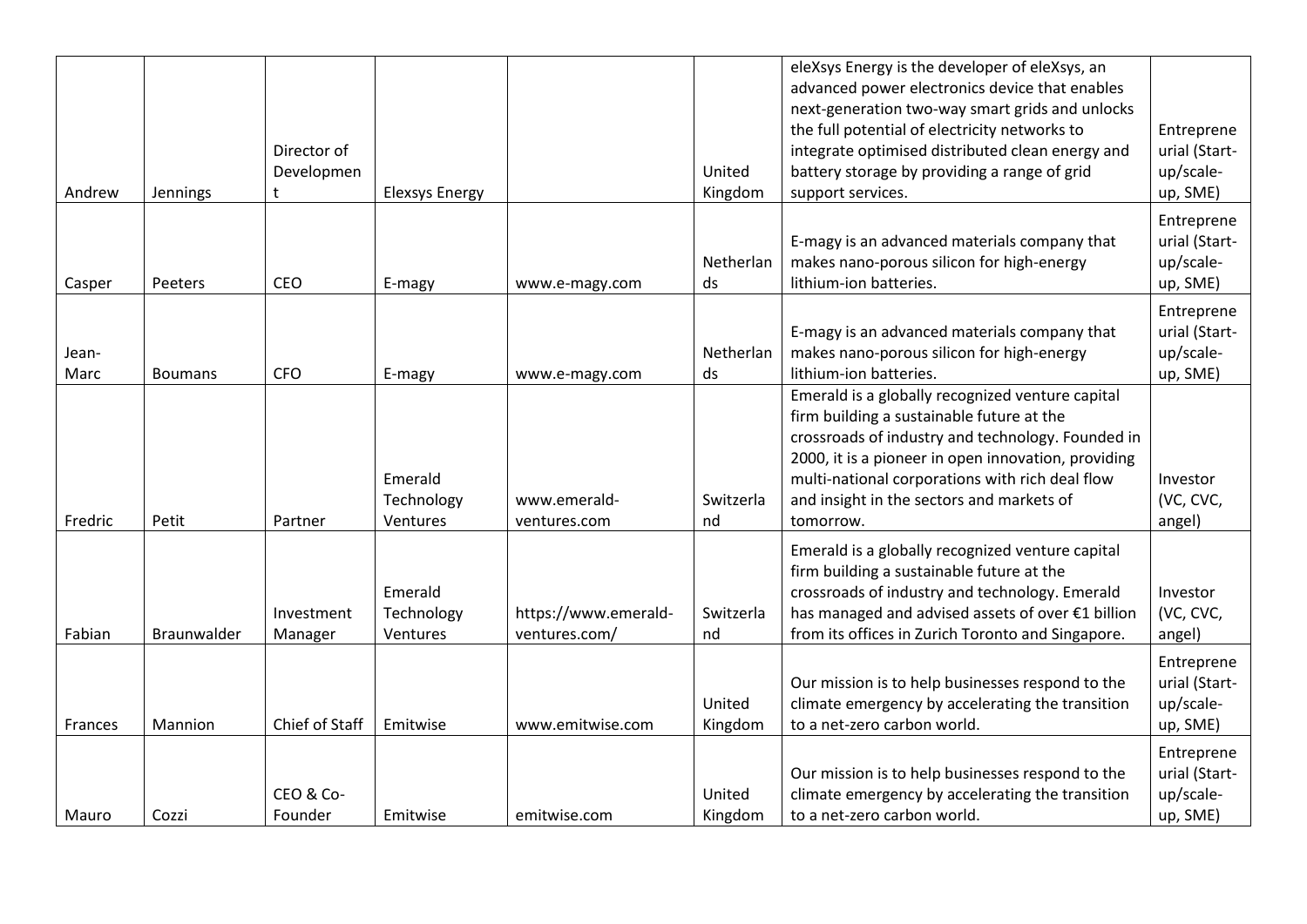|          |           |                   | Energy &<br>Environment | https://ee-               |         | The only venture capital firm in Japan focused on   | Investor<br>(VC, CVC, |
|----------|-----------|-------------------|-------------------------|---------------------------|---------|-----------------------------------------------------|-----------------------|
| Itaru    | Shiraishi | Investor          | Investment              | investment.jp/en/         | Japan   | the environment and energy sectors.                 | angel)                |
|          |           |                   |                         |                           |         | ESC is an independent, not-for-profit centre of     |                       |
|          |           |                   |                         |                           |         | excellence helping UK businesses and consumers      |                       |
|          |           | <b>Business</b>   |                         |                           |         | navigate the energy transition. Our incubator,      |                       |
|          |           | Leader,           |                         |                           |         | Energy Launchpad, supports over 50 SMEs p.a.        | Service               |
|          |           | Innovator         |                         |                           |         | taking a whole energy systems view to address       | Provider /            |
|          |           | Support &         | <b>Energy Systems</b>   | https://es.catapult.org.  | United  | innovation priorities, market barriers and secure   | Professiona           |
| Paul     | Jordan    | International     | Catapult                | uk/                       | Kingdom | investment.                                         | I Services            |
|          |           |                   |                         |                           |         | ETZ Ltd is the not-for-profit company tasked with   |                       |
|          |           |                   |                         |                           |         | repositioning North East of Scotland as a globally  |                       |
|          |           |                   |                         |                           |         | recognised integrated energy cluster focussed on    |                       |
|          |           |                   |                         |                           |         | the delivery of net zero and developing a           |                       |
|          |           |                   | Energy                  |                           |         | sustainable long-term international industry base   |                       |
|          |           | Chief             | <b>Transition Zone</b>  |                           | United  | that delivers sustainable jobs & growth for the     | Non-profit /          |
| Maggie   | McGinlay  | Executive         | Ltd                     | https://etzltd.com/       | Kingdom | region.                                             | <b>NGO</b>            |
|          |           |                   |                         |                           |         | Engie New Ventures is the corporate VC arm of       |                       |
|          |           |                   |                         |                           |         | the ENGIE Group worldwide. We focus on Series A     |                       |
|          |           |                   |                         |                           |         | investments in the energy space : new gases (h2,    |                       |
|          |           |                   |                         |                           |         | biogas, syngas, efuels), renewable energies         |                       |
|          |           |                   |                         |                           |         | (especially digialization softwares for design,     | Investor              |
|          |           | Investment        | <b>Engie New</b>        |                           |         | development, O&M), district heating and             | (VC, CVC,             |
| Vincent  | Pichon    | director          | Ventures                | <b>Engie New Ventures</b> | France  | cooling                                             | angel)                |
|          |           |                   |                         |                           |         | Founded in 2014, our fund is dedicated to making    |                       |
|          |           |                   |                         |                           |         | minority investment in development to expansion     |                       |
|          |           |                   |                         |                           |         | phase (Series A, Series B) in cleantech companies   |                       |
|          |           |                   |                         |                           |         | and technology startups driving the energy          |                       |
|          |           |                   |                         |                           |         | transition. Investment in technology startups       | Investor              |
|          |           | <b>INVESTMENT</b> | <b>ENGIE NEW</b>        | https://www.engievent     |         | completes existing activities and resources to spur | (VC, CVC,             |
| Laurent  | Rambaud   | <b>DIRECTOR</b>   | <b>VENTURES</b>         | ures.com/                 | France  | innovation w                                        | angel)                |
|          |           |                   |                         |                           |         | The Environmental Technologies Fund is a London     |                       |
|          |           |                   |                         |                           |         | based Climate tech firm, backing Europe's leading   | Investor              |
|          |           | Investment        |                         |                           | United  | high growth start-ups with a focus on digital       | (VC, CVC,             |
| Lucy     | Rands     | Manager           | <b>ETF Partners</b>     |                           | Kingdom | sustainability.                                     | angel)                |
|          |           |                   |                         |                           |         |                                                     | Investor              |
|          |           |                   |                         | https://www.eurazeo.c     |         | Venture Capital investments in tech company and     | (VC, CVC,             |
| Matthieu | Bonamy    | Partner           | Eurazeo                 | om/en                     | France  | innovative business models in Energy Mobility       | angel)                |
|          |           |                   |                         |                           |         |                                                     |                       |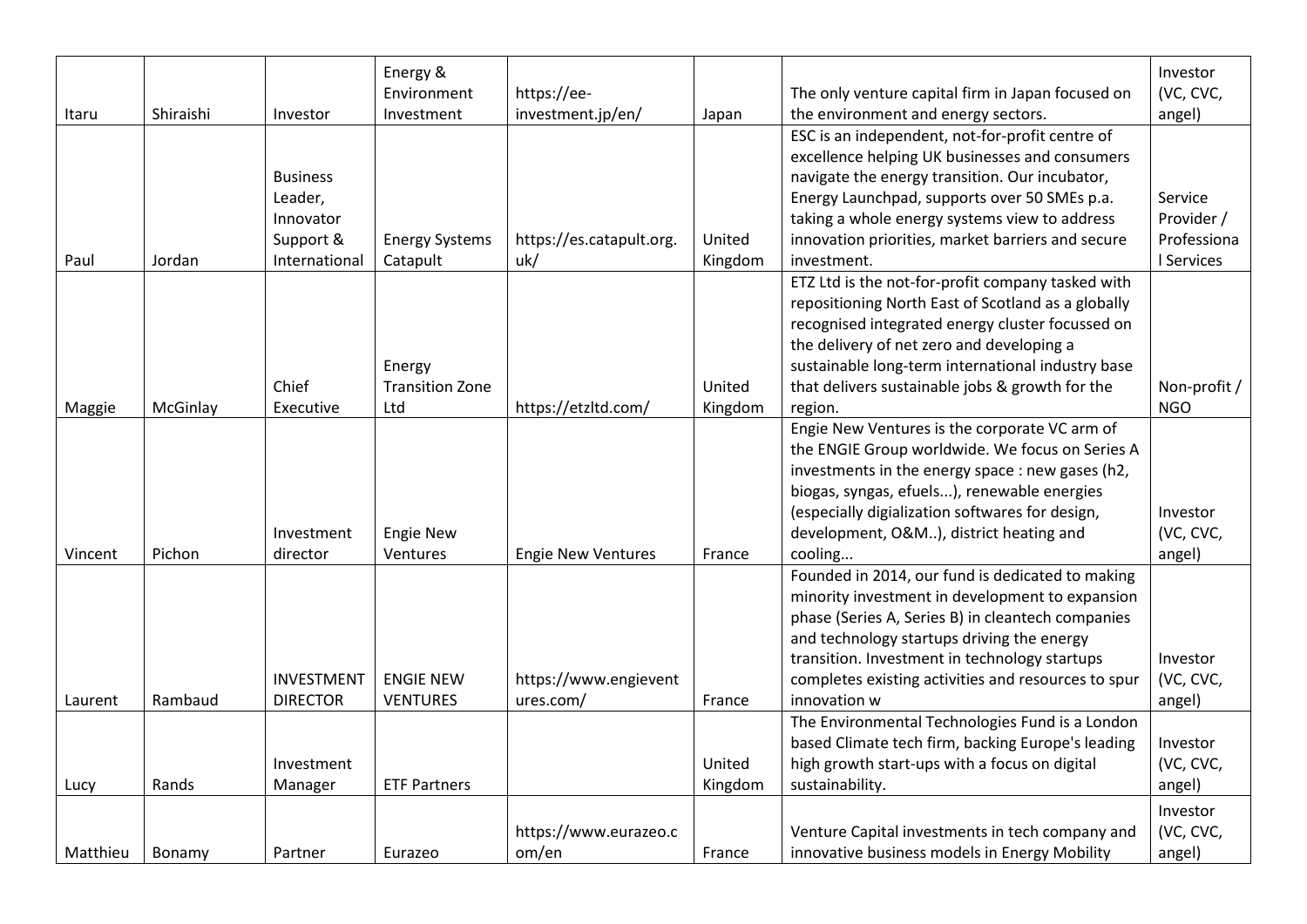|             |                  |                        |                                       |                                |                 | future of the industry logistics proptech/real<br>estate                                                                                                                                                                                                                                                                  |                                                      |
|-------------|------------------|------------------------|---------------------------------------|--------------------------------|-----------------|---------------------------------------------------------------------------------------------------------------------------------------------------------------------------------------------------------------------------------------------------------------------------------------------------------------------------|------------------------------------------------------|
| Tamara      | Mumcuoglu        | CEO                    | <b>EVA</b>                            | www.evagreentech.com           | Israel          | EVA develops a new building material, saving<br>energy and carbon footprint of cement<br>production, which is highly polluting. Not only we<br>are cutting pollution but with our patent pending<br>technology, we are able to utilize only 10% of the<br>energy required for other technologies.                         | Entreprene<br>urial (Start-<br>up/scale-<br>up, SME) |
| Jens        | <b>Busse</b>     | Investment<br>Director | <b>Evonik Venture</b><br>Capital GmbH | Evonik Venture Capital<br>GmbH | Germany         | We invest in innovative technologies and<br>disruptive business models in the fields of<br>Nutrition & Care Specialty Additives and Smart<br>Materials as well as enabling digital technologies.                                                                                                                          | Investor<br>(VC, CVC,<br>angel)                      |
| Ibraheem    | Khan             | CEO                    | <b>Extract Energy</b>                 | www.extractenergy.co<br>m      | Canada          | Powered by our leading engineered materials and<br>technologies, Extract Energy deploys smart<br>materials to converts low-grade waste heat to<br>carbon-free electricity at lower temperatures with<br>a faster ROI than anything on the market.                                                                         | Entreprene<br>urial (Start-<br>up/scale-<br>up, SME) |
| Thomas      | Sauer            | President &<br>CEO     | Exxergy                               |                                |                 |                                                                                                                                                                                                                                                                                                                           |                                                      |
| <b>Dirk</b> | <b>DE BOEVER</b> | Head of<br>Investments | Finindus                              | www.finindus.be                | Belgium         | Dirk is a seasoned VC investor managing Finindus'<br>investment activities. Finindus supports the<br>journey to maturity of early stage and growth<br>companies with industrial technologies (materials<br>sustainable manufacturing and industry 4.0).<br>Finindus is backed by ArcelorMittal and the<br>Flemish region. | Investor                                             |
| Pierre      | Vanderkelen      | CEO                    | Fluitec                               | www.fluitec.com                | Netherlan<br>ds | Fluitec is the innovator to Measure Monitor<br>Decontaminate and Extend industrial fluids; their<br>technologies reduce waste streams and lower<br>CO2 emissions while providing rapid return on<br>investments. Fluitec is B-Corp and Solar Impulse<br>certified.                                                        | Entreprene<br>urial (Start-<br>up/scale-<br>up, SME) |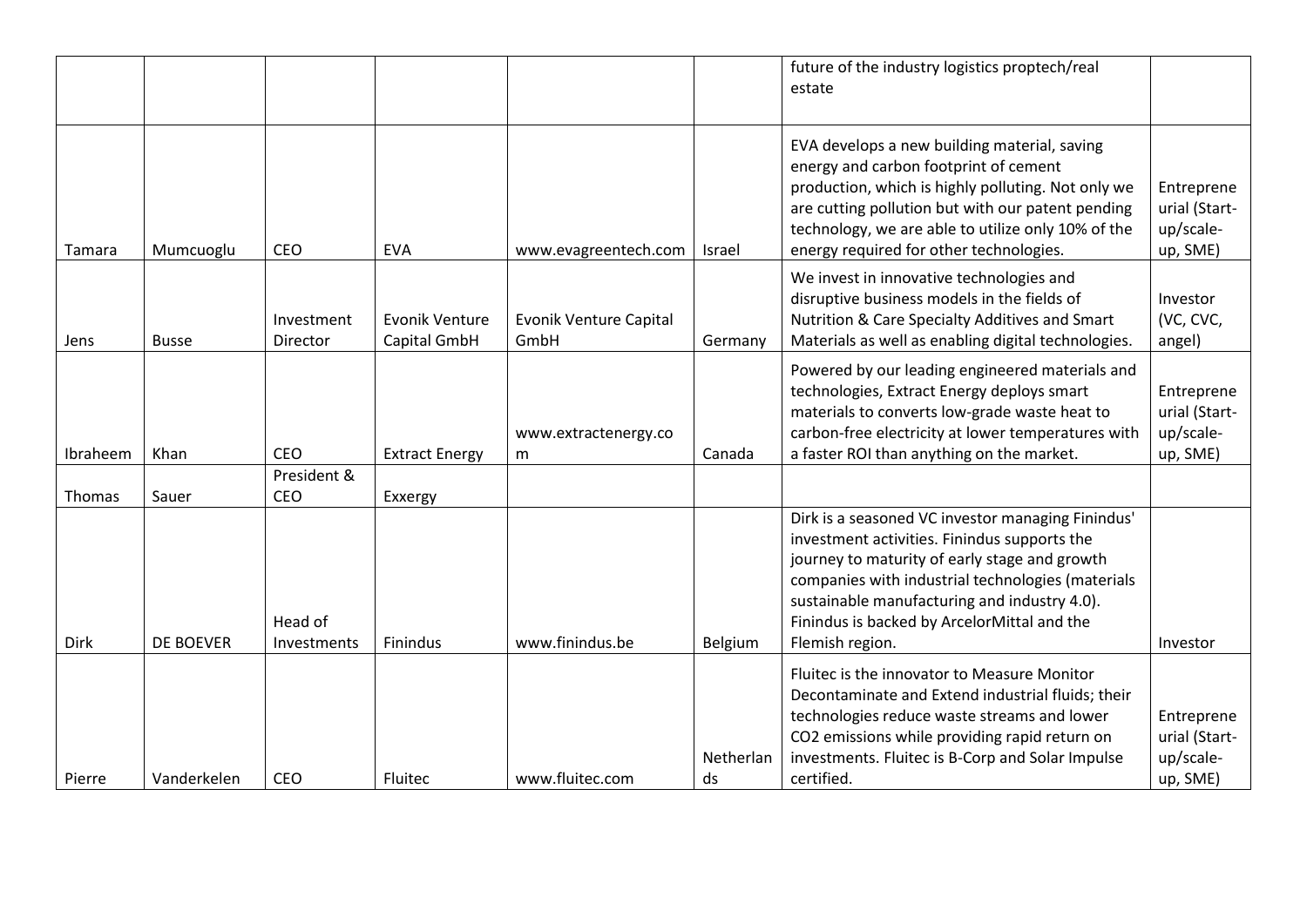| Heikki  | Koponen            | Manager,<br>Market<br>Analysis and<br>Sourcing | Fortum Oy               | www.fortum.com                        | Finland           | Fortum is the 3rd largest producer of CO2-free<br>energy in Europe. We are interested in investing<br>in and partnering with innovative energy and<br>climate tech companies.                                                                                                         | Investor<br>(VC, CVC,<br>angel)                                      |
|---------|--------------------|------------------------------------------------|-------------------------|---------------------------------------|-------------------|---------------------------------------------------------------------------------------------------------------------------------------------------------------------------------------------------------------------------------------------------------------------------------------|----------------------------------------------------------------------|
| Philipp | Lukas              | CEO                                            | <b>Future Biogas</b>    | www.futurebiogas.com                  | United<br>Kingdom | Future Biogas is the largest biomethane producer<br>in the UK. We are looking to raise growth capital<br>for the next generation of biomethane plants<br>ready to inject zero carbon gas to the grid and<br>send 100,000s of tonnes of CO2 for permanent<br>geological sequestration. | Entreprene<br>urial (Start-<br>up/scale-<br>up, SME)                 |
| Fraser  | Johnston-<br>Donne | <b>Vice Principal</b>                          | <b>General Atlantic</b> | https://www.generalatl<br>antic.com/  | United<br>Kingdom | General Atlantic was founded by an entrepreneur<br>and philanthropist who built a global business. We<br>aim to help our portfolio companies achieve the<br>same success.                                                                                                             | Corporation<br>(large<br>multi-<br>national,<br>$>250$<br>employees) |
| Natasha | Fowlie             | Principal                                      | <b>General Atlantic</b> | https://www.generalatl<br>antic.com/  | United<br>Kingdom | General Atlantic was founded by an entrepreneur<br>and philanthropist who built a global business. We<br>aim to help our portfolio companies achieve the<br>same success.                                                                                                             | Corporation<br>(large<br>multi-<br>national,<br>$>250$<br>employees) |
| Vincent | Dubu               | Ambassador                                     | Generation<br>Atomic    | https://www.generatio<br>natomic.org/ | France            | Hi, I'm an ambassador at Generation Atomic. I am<br>very pleased to attend the CleanTech forum in<br>Edinburgh in order to promote nuclear energy and<br>meet people from different economic areas.                                                                                   | Non-profit /<br><b>NGO</b>                                           |
|         |                    | Atomic                                         | Generation              | https://www.generatio                 |                   | Nuclear energy is a key solution to climate change<br>and has historically been one of the most effective<br>tools for rapidly decarbonizing industrialized<br>nations: this is a fact recognized by a wide range<br>of experts including the Intergovernmental Panel                 | Non-profit /                                                         |
| Hannah  | Fenwick            | Ambassador                                     | Atomic                  | natomic.org/                          | <b>USA</b>        | on Climate Change.                                                                                                                                                                                                                                                                    | <b>NGO</b>                                                           |
| Jon     | Pierre             | CEO                                            | Geotree                 |                                       |                   |                                                                                                                                                                                                                                                                                       |                                                                      |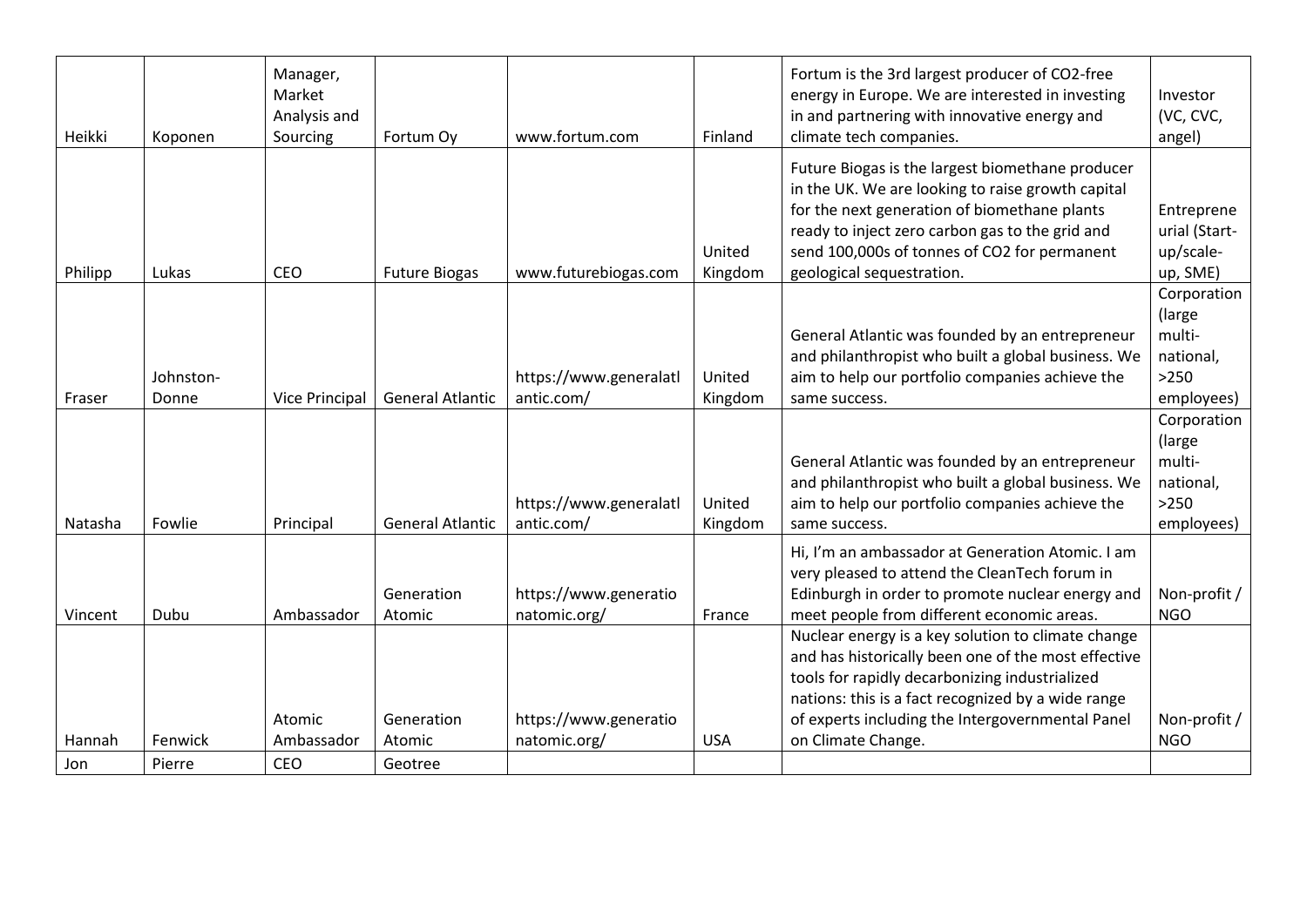|         |              |              |               |                           |         | The Canadian Trade Commissioner Service (TCS)<br>provides strategic market information and market |               |
|---------|--------------|--------------|---------------|---------------------------|---------|---------------------------------------------------------------------------------------------------|---------------|
|         |              | Trade        |               |                           |         | access solutions for Canadian companies looking                                                   |               |
|         |              | Commissione  |               |                           |         | to export, invest abroad, or develop innovation                                                   |               |
|         |              | r (Clean     |               |                           |         | and R&D partnerships using our extensive                                                          |               |
|         |              | Technologies | Government of | https://www.tradecom      | United  | networks. We also assist foreign companies                                                        | Governmen     |
| Megan   | Wood         |              | Canada        | missioner.gc.ca/          | Kingdom | investing in Canada.                                                                              | t             |
|         |              |              |               |                           |         |                                                                                                   | Entreprene    |
|         |              |              |               |                           |         |                                                                                                   | urial (Start- |
|         |              |              |               |                           | United  | Developing long-life underground energy storage                                                   | up/scale-     |
| Charlie | <b>Blair</b> | <b>MD</b>    | Gravitricity  | www.gravitricity.com      | Kingdom | technology.                                                                                       | up, SME)      |
|         |              |              |               |                           |         | Green Angel Syndicate is one of the largest angel                                                 | Investor      |
|         |              | Investment   | Green Angel   | www.greenangelsyndica     | United  | syndicates in the UK and the only one specialising                                                | (VC, CVC,     |
| Surakat | Kudehinbu    | Executive    | Syndicate     | te.com                    | Kingdom | in the fight against Climate Change.                                                              | angel)        |
|         |              |              |               |                           |         |                                                                                                   | Service       |
|         |              |              | Greenbackers  |                           |         |                                                                                                   | Provider /    |
|         |              | Co Founder   | Investment    | <b>Greenbackers</b>       | United  | Gaining market access & adoption for climate                                                      | Professiona   |
| andrew  | smith        | and partner  | Capital       | <b>Investment Capital</b> | Kingdom | technologies leading to funding and investment                                                    | I Services    |
|         |              |              |               |                           |         | Greenbackers is a Scottish-based venture capital                                                  |               |
|         |              |              | Greenbackers  |                           |         | firm focussed on climate tech (netzero, earthtech,                                                |               |
|         |              | Managing     | Investment    | http://greenbackers.co    | United  | oceantech, cleantech and all related subsectors)                                                  |               |
| Robert  | Hokin        | Partner      | Capital       | m                         | Kingdom | globally.                                                                                         | Investor      |
|         |              |              |               |                           |         | HGP (Scotland) Ltd has developed a turnkey                                                        |               |
|         |              |              |               |                           |         | technology solution for the decarbonisation of                                                    |               |
|         |              |              |               |                           |         | carbon intensive industries to help achieve Net                                                   |               |
|         |              |              |               |                           |         | Zero targets. HGP's novel solution uses existing                                                  | Entreprene    |
|         |              |              |               |                           |         | proven "off the shelf" technology to capture CO2                                                  | urial (Start- |
|         |              |              |               |                           | United  | and use this to create renewable fuel, reducing                                                   | up/scale-     |
| Geoff   | Carragher    | <b>CEO</b>   | <b>HGP</b>    | www.h2gp.co.uk            | Kingdom | emissions and re                                                                                  | up, SME)      |
|         |              | Head of Net  |               |                           |         |                                                                                                   | Economic      |
|         |              | Zero         |               |                           | United  |                                                                                                   | Developme     |
| Keith   | Masson       | Transition   | <b>HIE</b>    |                           | Kingdom | Enterprise agency for the North of Scotland.                                                      | nt Agency     |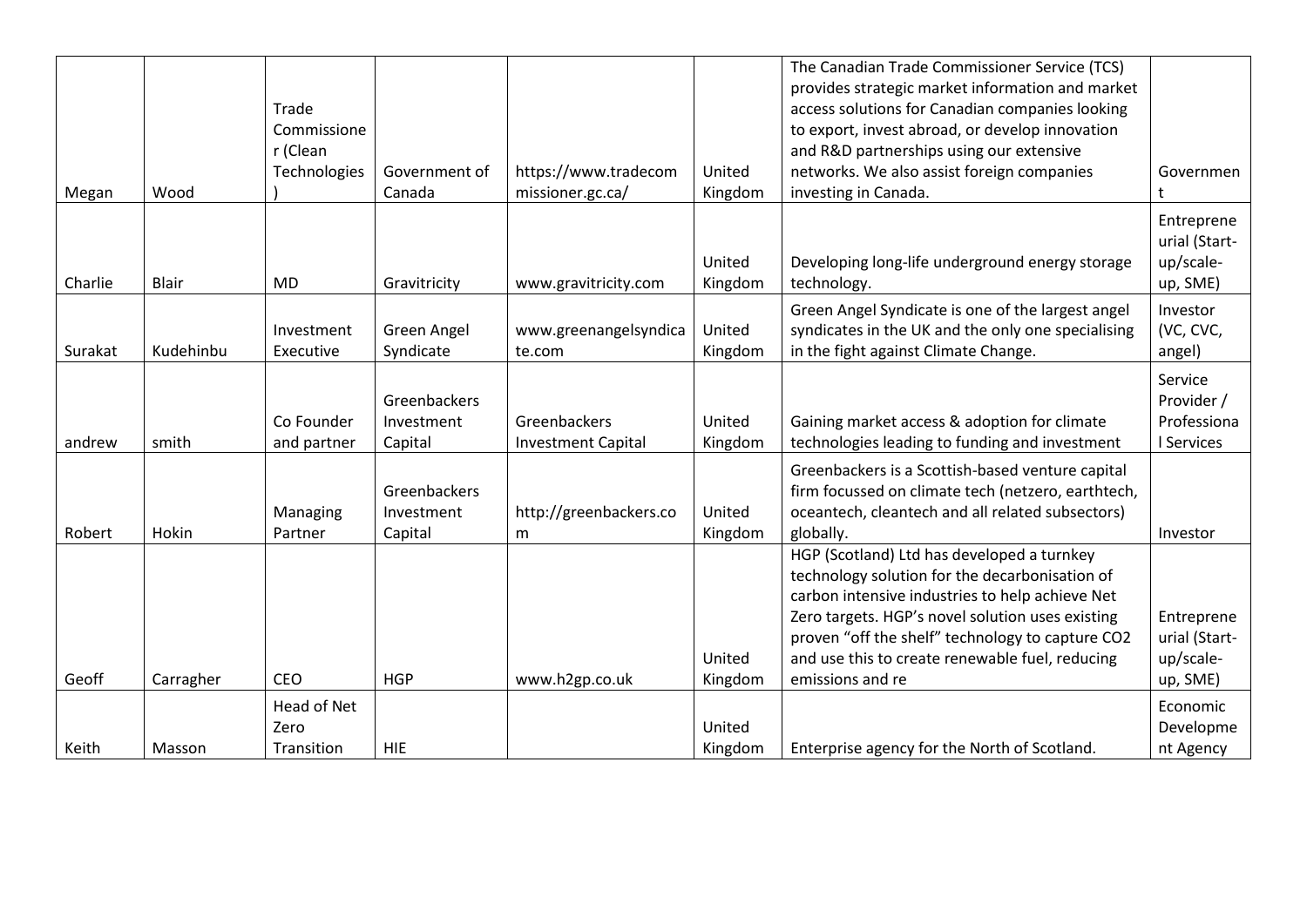| Cael     | Husband      | Trade<br>Commissione      | High<br>Commission of<br>Canada in the<br><b>UK</b> | https://www.tradecom<br>missioner.gc.ca/ | United<br>Kingdom | The Canadian Trade Commissioner Service<br>provides strategic market information and market<br>access solutions for Canadian companies looking<br>to export, invest abroad, or develop innovation<br>and R&D partnerships using our extensive<br>network abroad and across Canada.                                            | Governmen<br>t                                                       |
|----------|--------------|---------------------------|-----------------------------------------------------|------------------------------------------|-------------------|-------------------------------------------------------------------------------------------------------------------------------------------------------------------------------------------------------------------------------------------------------------------------------------------------------------------------------|----------------------------------------------------------------------|
| Maddie   | Bortoluzzi   | Inward<br>Invest Officer  | hub.brussels                                        | www.why.brussels                         | United<br>Kingdom | hub.brussels invest & export aims to promote the<br>internationalization of the Brussels economy. One<br>of its missions is to assist foreign companies<br>seeking to set up businesses in Brussels.                                                                                                                          | Economic<br>Developme<br>nt Agency                                   |
| Reinout  | Van Hullebus | Area<br>Manager<br>Invest | hub.brussels                                        | www.why.brussels                         | Belgium           | hub.brussels invest & export aims to promote the<br>internationalization of the Brussels economy. One<br>of its missions is to assist foreign companies<br>seeking to set up businesses in Brussels.                                                                                                                          | Economic<br>Developme<br>nt Agency                                   |
| Andreea  | lurea        | Analyst                   | <b>Hygge Energy</b>                                 | https://www.hygge.ene<br>$\frac{rgy}{ }$ | Canada            | Hygge Energy (pronounced "hoo-gah") is a B2B<br>climate technology company that utilizes<br>blockchain and artificial intelligence to track,<br>record, and trade clean energy to create a<br>bankable audit.                                                                                                                 | Entreprene<br>urial (Start-<br>up/scale-<br>up, SME)                 |
| Prateek  | Saxena       | CEO                       | <b>Hygge Energy</b><br>Inc.                         | www.hygge.energy                         | Canada            | Hygge Energy (pronounced "hoo-gah") is an early-<br>stage transaction-based B2B firm that is tapping<br>into the emerging marketplace for trading locally<br>generated renewable energy and carbon credits.<br>With successful pilots already implemented, we<br>are scaling and looking for partners for \$12 M<br>Series A. | Entreprene<br>urial (Start-<br>up/scale-<br>up, SME)                 |
| Harutake | Kajita       | Innovation<br>Specialst   | Idemitsu                                            | https://www.idemitsu.c<br>om/en/         | Switzerla<br>nd   | Idemitsu is a major Japanese energy and materials<br>corporation. Our petroleum-based core business<br>must be driven in a sustainable direction and<br>therefore your idea/help/discussion is of help and<br>we look forward to talking to you!                                                                              | Corporation<br>(large<br>multi-<br>national,<br>$>250$<br>employees) |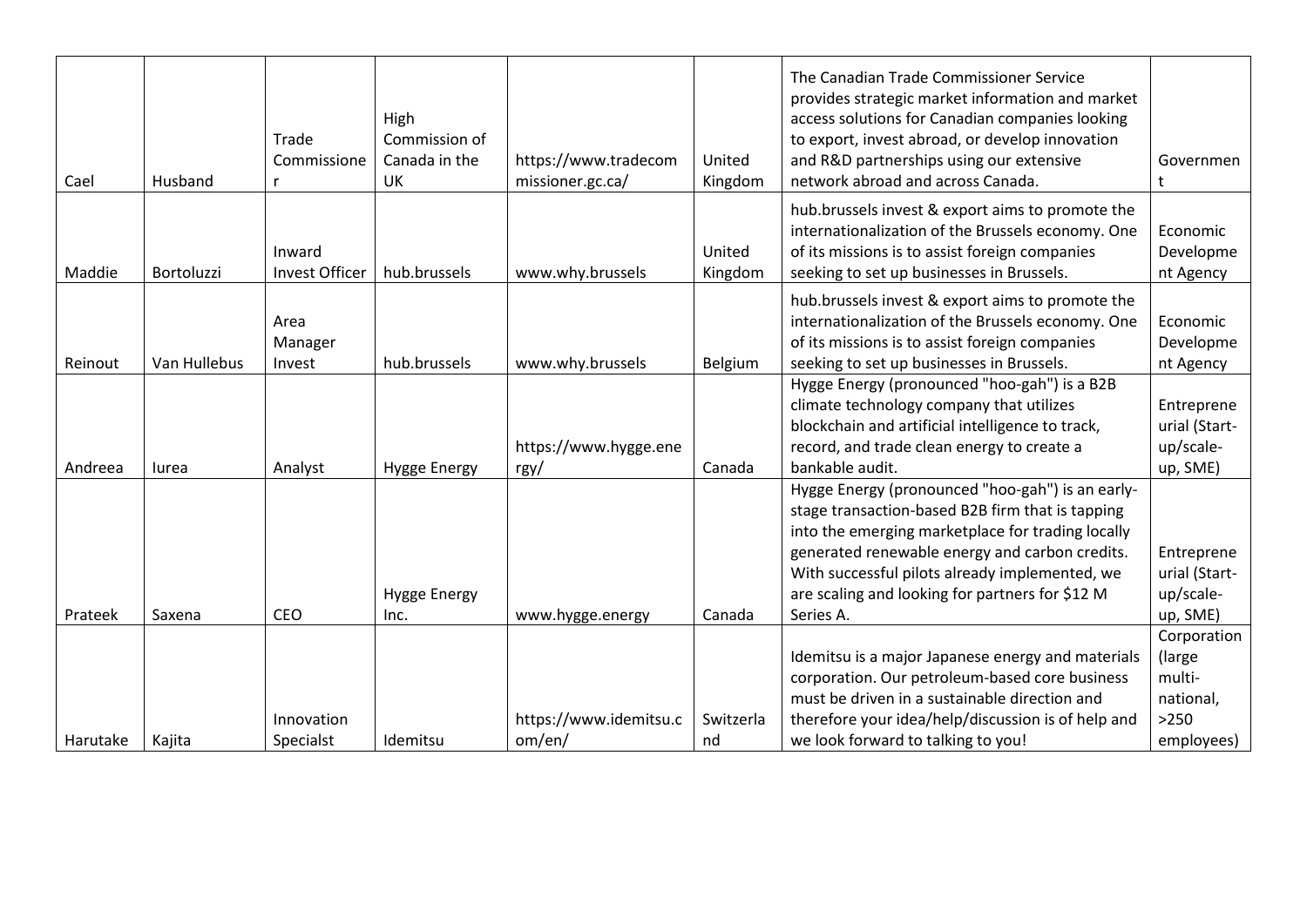| Jochen        | Schneider | General<br>Manager,<br>Open<br>Innovation<br>(Europe)    | Idemitsu                         | www.idemitsu.com                 | Japan             | Idemitsu is a major Japanese energy and materials<br>corporation. Our areas of interest are<br>hydrogen/ammonia fuels/chemicals based on<br>biomass PtL/PtG ren. energy<br>generation/storage/distribution advanced<br>materials for renewables/electronic materials/<br>space/mobility applications.                 | Corporation<br>(large<br>multi-<br>national,<br>$>250$<br>employees) |
|---------------|-----------|----------------------------------------------------------|----------------------------------|----------------------------------|-------------------|-----------------------------------------------------------------------------------------------------------------------------------------------------------------------------------------------------------------------------------------------------------------------------------------------------------------------|----------------------------------------------------------------------|
| Motohiro      | Suzuki    | President &<br>CEO                                       | Idemitsu<br>Americas             | https://www.idemitsu.c<br>om/en/ | <b>USA</b>        | Idemitsu Americas Holdings Corporation ("IAH") is<br>100% subsidiary of Idemitsu Kosan one of the<br>leading energy suppliers based in Japan. IAH aims<br>to create values by finding collaborative<br>opportunities with entrepreneurial innovators.<br>target areas: CCUS hydrogen/ammonia circular<br>economy etc. | Corporation<br>(large<br>multi-<br>national,<br>$>250$<br>employees) |
| Kei           | Honda     | Senior<br>Manager,<br><b>Business</b><br>Developmen<br>t | Idemitsu<br>Americas             | https://www.idemitsu.c<br>om/en/ | <b>USA</b>        | Idemitsu Americas Holdings Corporation ("IAH") is<br>100% subsidiary of Idemitsu Kosan one of the<br>leading energy suppliers based in Japan. IAH aims<br>to create values by finding collaborative<br>opportunities with entrepreneurial innovators.<br>target areas: CCUS hydrogen/ammonia circular<br>economy etc. | Corporation<br>(large)<br>multi-<br>national,<br>>250<br>employees)  |
| Manus         | Weber     | Director                                                 | Improved<br>Corporate<br>Finance | https://improvedcf.com           | Netherlan<br>ds   | IMPROVED is a leading international Corporate<br>Finance firm for mid-market cross-border<br>transactions supporting industry-leading<br>entrepreneurs and founders in the Technology,<br>Energy Transition, and Mobility (TEM) sectors.                                                                              | Service<br>Provider /<br>Professiona<br>I Services                   |
| Dominiqu<br>e | Houde     | Partner                                                  | Improved<br>Corporate<br>Finance | www.improvedcf.com               | United<br>Kingdom | IMPROVED is a leading international Corporate<br>Finance firm for mid-market cross-border<br>transactions supporting industry-leading<br>entrepreneurs and founders in the Technology,<br>Energy Transition, and Mobility (TEM) sectors.                                                                              | Service<br>Provider /<br>Professiona<br>I Services                   |
| Matias        | Torrellas | Portfolio<br>Manager                                     | InnoEnergy                       | www.innoenergy.com               | Spain             | Early stage investor in sustainable energy start-<br>ups mainly in Europe and will a small but growing<br>presence in the USA.                                                                                                                                                                                        | Investor<br>(VC, CVC,<br>angel)                                      |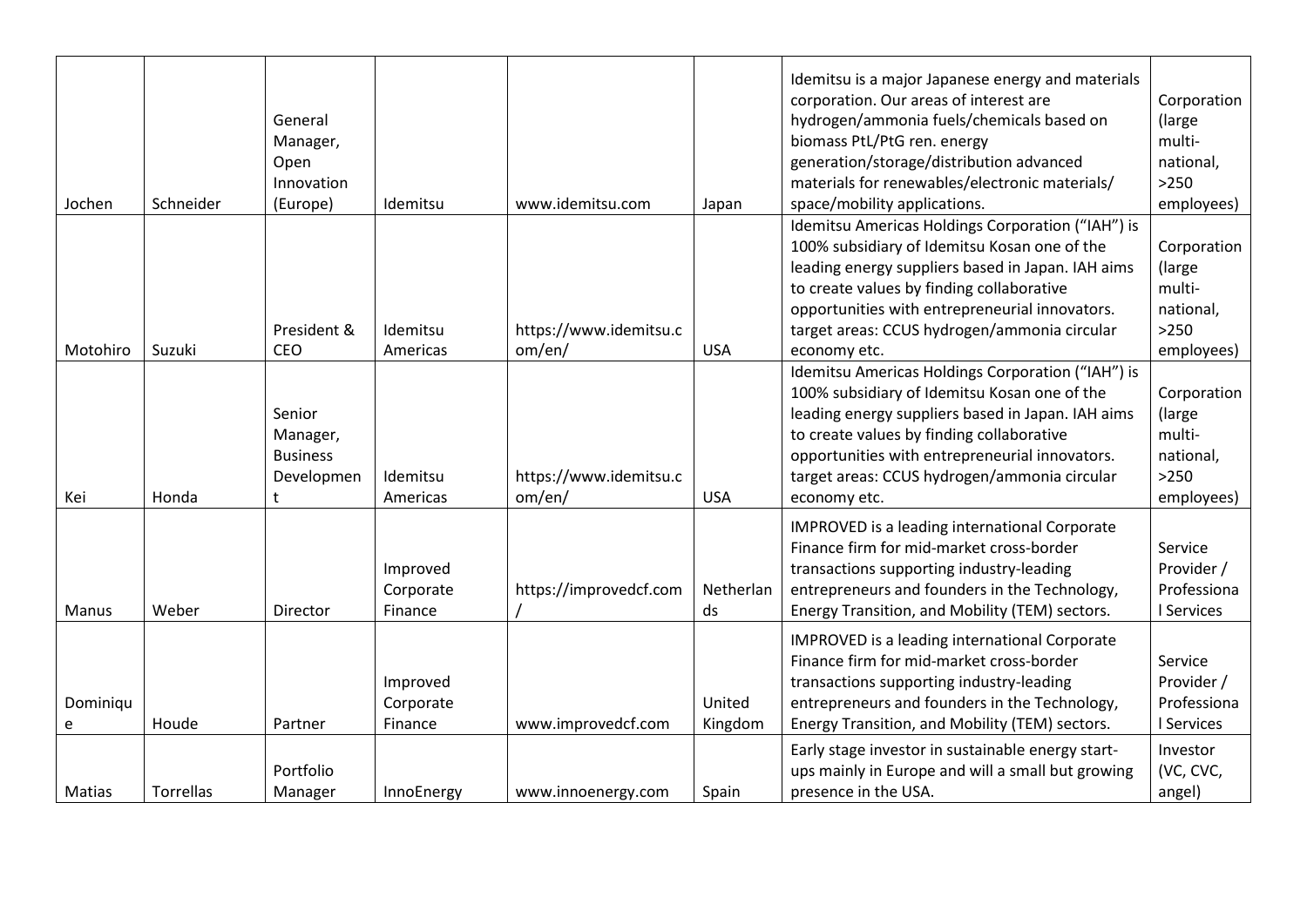| Jon      | Suarez   | Head of<br>Access to<br>Finance | Innoenergy                         | https://www.innoenerg<br>y.com/  | Netherlan<br>ds   | At EIT InnoEnergy, sustainability is about more<br>than lowering emissions. True sustainability also<br>means an industry that's commercially viable,<br>endlessly innovative, and highly competitive. We<br>make this possible by supporting sustainable<br>energy innovations which provide industry with<br>risk free, pion | Investor<br>(VC, CVC,<br>angel)                      |
|----------|----------|---------------------------------|------------------------------------|----------------------------------|-------------------|--------------------------------------------------------------------------------------------------------------------------------------------------------------------------------------------------------------------------------------------------------------------------------------------------------------------------------|------------------------------------------------------|
| Sandy    | Kennedy  | Director of<br>ScotFIN          | Intelligent<br>Growth<br>Solutions | www.igs.farm                     | United<br>Kingdom | IGS is a multi-award-winning global business,<br>based in Scotland, which designs, supplies, and<br>supports vertical farms for growers all around the<br>world. It was founded in 2013 by a farmer and an<br>engineer - addressing key challenges in the food<br>industry with precision indoor agriculture.                  | Entreprene<br>urial (Start-<br>up/scale-<br>up, SME) |
| David    | Farquhar | <b>CEO</b>                      | Intelligent<br>Growth<br>Solutions | www.igs.farm                     | United<br>Kingdom | IGS is a multi-award-winning global business,<br>based in Scotland, which designs, supplies, and<br>supports vertical farms for growers all around the<br>world. It was founded in 2013 by a farmer and an<br>engineer - addressing key challenges in the food<br>industry with precision indoor agriculture.                  | Entreprene<br>urial (Start-<br>up/scale-<br>up, SME) |
| Freerk   | Bisschop | Venture<br>Partner              | <b>INVEN Capital</b>               | https://www.invencapit<br>al.cz  | Netherlan<br>ds   | At INVEN we help cleantech & energy startups.<br>We seek out chemistry between inspirational<br>founders management team and investors who<br>are looking to change the world. We look for<br>innovative and fast growing European and Israeli<br>startups with scalable business models proven by<br>sales.                   | Investor<br>(VC, CVC,<br>angel)                      |
| Kristyna | Machova  | Investment<br>Manager           | Inven Capital                      | www.invencapital.cz              | Czech<br>Republic | Inven Capital is a VC fund with EUR 0.5bn AUM<br>investing into growth stage European and Israeli<br>startups in the area of cleantech and<br>decarbonisation.                                                                                                                                                                 | Investor<br>(VC, CVC,<br>angel)                      |
| Sam      | Cassidy  | Inward<br>Investment<br>Manager | Invest<br>Newcastle                | https://investnewcastle.<br>com/ | United<br>Kingdom | Part of NewcastleGateshead Initiative Invest<br>Newcastle drive and deliver economic growth in<br>Newcastle and Gateshead. They secure capital<br>investment work to attract new businesses and<br>create jobs. They help businesses to locate expand<br>and thrive through a bespoke range of services.                       | Economic<br>Developme<br>nt Agency                   |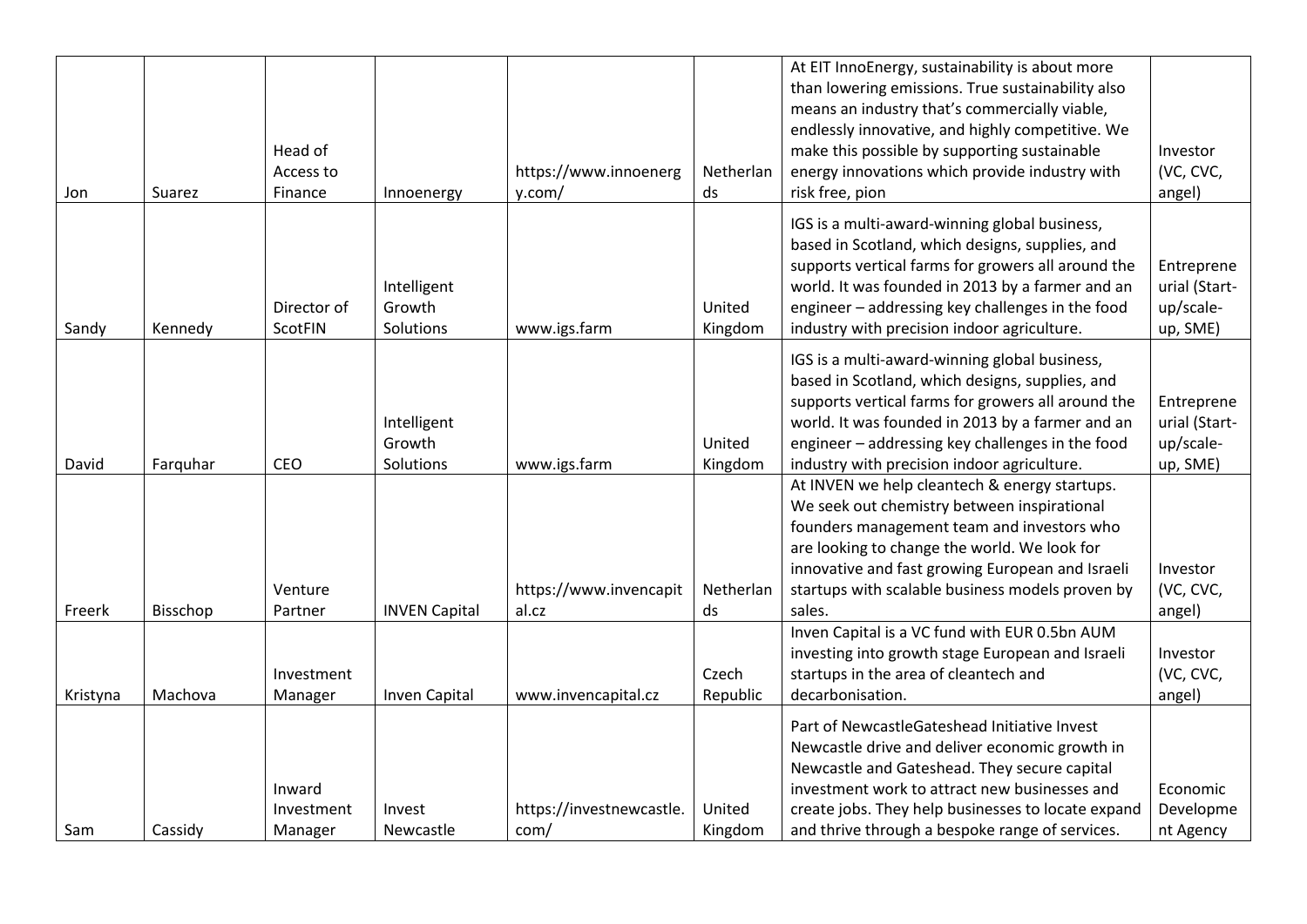| Matthew     | <b>Williams</b> | Founder &<br><b>CEO</b>              | <b>IONATE</b>              | www.ionate.energy                                                                                  | United<br>Kingdom | IONATE works to enable a fundamentally future-<br>proof energy transition through deep-tech and<br>software innovation.                                                                                                                                                  | Entreprene<br>urial (Start-<br>up/scale-<br>up, SME) |
|-------------|-----------------|--------------------------------------|----------------------------|----------------------------------------------------------------------------------------------------|-------------------|--------------------------------------------------------------------------------------------------------------------------------------------------------------------------------------------------------------------------------------------------------------------------|------------------------------------------------------|
| Andrew      | Symes           | Investment<br>Manager,<br>Technology | IP Group Plc               | IP Group plc                                                                                       | United<br>Kingdom | IP Group was set up with a mission to evolve great<br>ideas, mainly from our partner universities, into<br>world-changing businesses. We achieve this by<br>systematically helping to create, build and support<br>outstanding intellectual property-based<br>companies. | Investor<br>(VC, CVC,<br>angel)                      |
| Jamie       | Vollbracht      | Cleantech,<br>Partner                | IP Group Plc               | https://www.ipgroupplc<br>.com/                                                                    | United<br>Kingdom | IP Group was set up with a mission to evolve great<br>ideas, mainly from our partner universities, into<br>world-changing businesses. We achieve this by<br>systematically helping to create, build and support<br>outstanding intellectual property-based<br>companies. | Investor<br>(VC, CVC,<br>angel)                      |
| Yoshihiko   | Ito             | Director,<br>Investment<br>Team      | JETRO London               | https://www.jetro.go.jp<br>/en/jetro/                                                              | Japan             | Jetro is a Japanese government-related agency.<br>One of our current activities is to support<br>overseas startups entering into Japanese market<br>or collaborating with Japanese companies.                                                                            | Economic<br>Developme<br>nt Agency                   |
| <b>JOHN</b> | <b>MCNICOL</b>  | <b>DIRECTOR</b>                      | <b>KELVIN CAPITAL</b>      | WWW.KELVINCAPITAL.C<br><b>OM</b>                                                                   | United<br>Kingdom | Ambitious Business Capital looking to partner with<br>the best entrepreneurs.                                                                                                                                                                                            | Investor<br>(VC, CVC,<br>angel)                      |
| Robert      | Gerlach         | <b>CEO</b>                           | Klim                       | https://www.klim.eco/                                                                              | Germany           | Klim enables the transition of farmers towards<br>regenerative agriculture at speed and at scale,<br>making agriculture part of the climate solution.                                                                                                                    | Entreprene<br>urial (Start-<br>up/scale-<br>up, SME) |
| lñigo       | Echaniz         | Investment<br>Director               | Klima Energy<br>Transition | https://www.alantra.co<br>m/what-we-<br>do/alternative-asset-<br>management/energy-<br>transition/ | Spain             | https://www.alantra.com/what-we-<br>do/alternative-asset-management/energy-<br>transition/                                                                                                                                                                               | Investor<br>(VC, CVC,<br>angel)                      |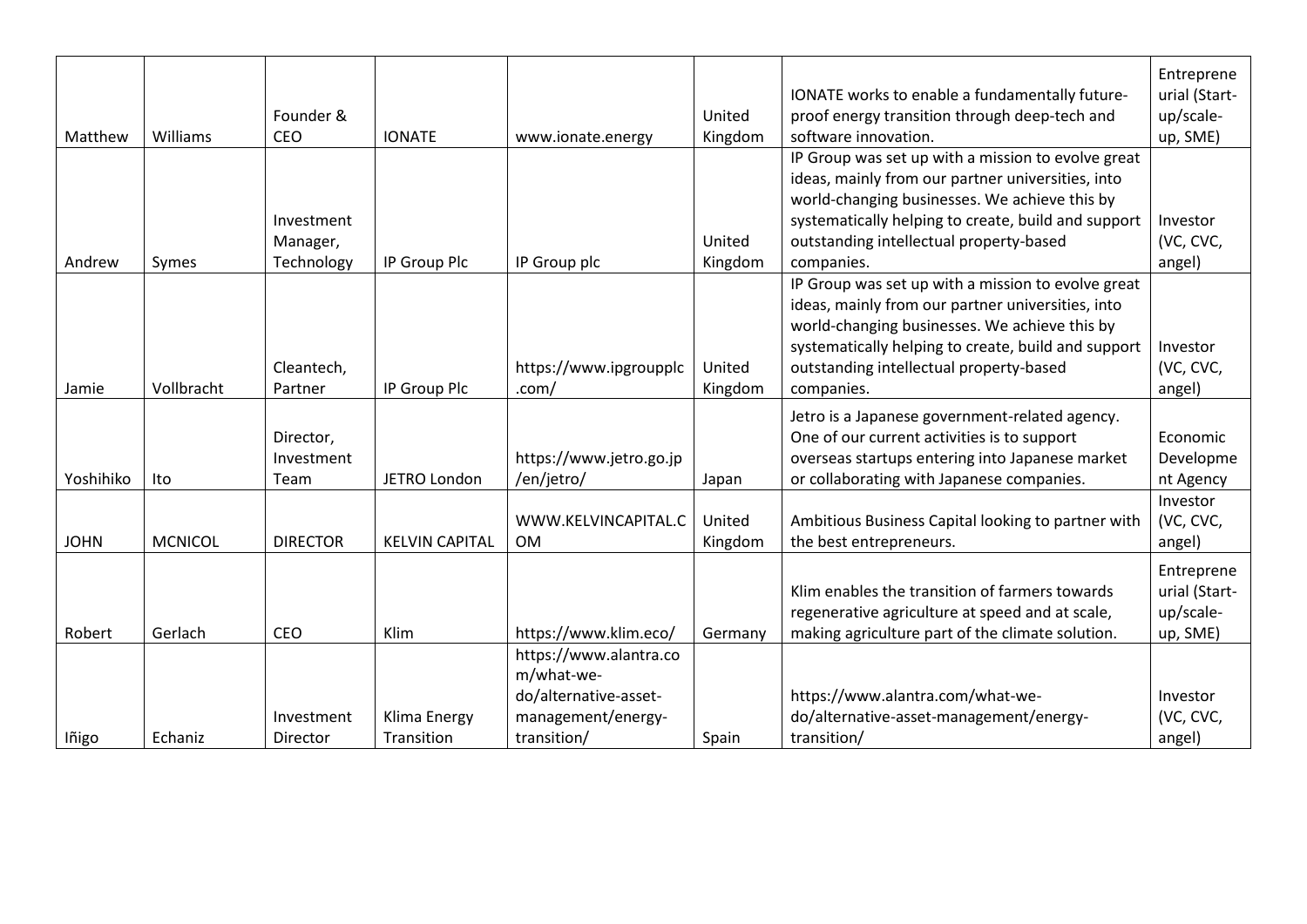|        |           |              |                     |                         |         | Lightrock is a global private equity platform that<br>backs purpose-driven entrepreneurs tackling the<br>world's biggest challenges. Since 2009, Lightrock<br>has invested in companies that pursue scalable |               |
|--------|-----------|--------------|---------------------|-------------------------|---------|--------------------------------------------------------------------------------------------------------------------------------------------------------------------------------------------------------------|---------------|
|        |           |              |                     |                         |         | and tech-driven business models around the key                                                                                                                                                               | Investor      |
|        |           |              |                     | https://www.lightrock.c | United  | impact themes of people, planet, and                                                                                                                                                                         | (VC, CVC,     |
| Oliver | Sweeney   | Investor     | Lightrock           | om/                     | Kingdom | productivity.                                                                                                                                                                                                | angel)        |
|        |           |              |                     |                         |         | LiNa Energy is commercialising is high                                                                                                                                                                       | Entreprene    |
|        |           |              |                     |                         |         | performance solid state sodium batteries which                                                                                                                                                               | urial (Start- |
|        |           |              |                     |                         | United  | are more sustainable, safer and lower cost than                                                                                                                                                              | up/scale-     |
| James  | Morrish   | <b>CFO</b>   | LiNa Energy Ltd     | https://lina.energy/    | Kingdom | lithium ion.                                                                                                                                                                                                 | up, SME)      |
|        |           |              |                     |                         |         |                                                                                                                                                                                                              | Entreprene    |
|        |           |              |                     |                         |         |                                                                                                                                                                                                              | urial (Start- |
|        |           | Managing     |                     |                         | United  |                                                                                                                                                                                                              | up/scale-     |
| JAMIE  | LINDSAY   | Director     | <b>LIND Limited</b> | www.lindproducts.com    | Kingdom | Low carbon energy storage technologies.                                                                                                                                                                      | up, SME)      |
|        |           |              |                     |                         |         | Logan Energy is a leading hydrogen technology                                                                                                                                                                |               |
|        |           |              |                     |                         |         | company with a proven track record for delivering                                                                                                                                                            | Entreprene    |
|        |           | Non-         |                     |                         |         | affordable, market ready projects and solutions in                                                                                                                                                           | urial (Start- |
|        |           | Executive    | Logan Energy        |                         | United  | the low carbon, renewable energy, and hydrogen                                                                                                                                                               | up/scale-     |
| Derek  | Mathieson | Director     | Limited             | www.loganenergy.com     | Kingdom | sectors.                                                                                                                                                                                                     | up, SME)      |
|        |           |              |                     |                         |         | Logan Energy is a leading hydrogen technology                                                                                                                                                                |               |
|        |           |              |                     |                         |         | company with a proven track record for delivering                                                                                                                                                            | Entreprene    |
|        |           | Head of      |                     |                         |         | affordable, market ready projects and solutions in                                                                                                                                                           | urial (Start- |
|        |           | Transformati | Logan Energy        |                         | United  | the low carbon, renewable energy, and hydrogen                                                                                                                                                               | up/scale-     |
| Gary   | Deakin    | on           | Limited             | www.loganenergy.com     | Kingdom | sectors.                                                                                                                                                                                                     | up, SME)      |
|        |           |              |                     |                         |         | Capricorn Partners wants to create both financial                                                                                                                                                            |               |
|        |           |              |                     |                         |         | return and strategic value for its clients by                                                                                                                                                                |               |
|        |           |              |                     |                         |         | investing in innovative companies that have a<br>positive impact on people and the planet. We                                                                                                                |               |
|        |           |              |                     |                         |         | offer a unique mix of technology and investment                                                                                                                                                              | Investor      |
|        |           | Investment   |                     |                         |         | expertise, creating an ecosystem of capital and                                                                                                                                                              | (VC, CVC,     |
| Ludwig | Goris     | Director     | <b>Ludwig Goris</b> | www.capricorn.be        | Belgium | entrepreneurship.                                                                                                                                                                                            | angel)        |
|        |           |              |                     |                         |         |                                                                                                                                                                                                              |               |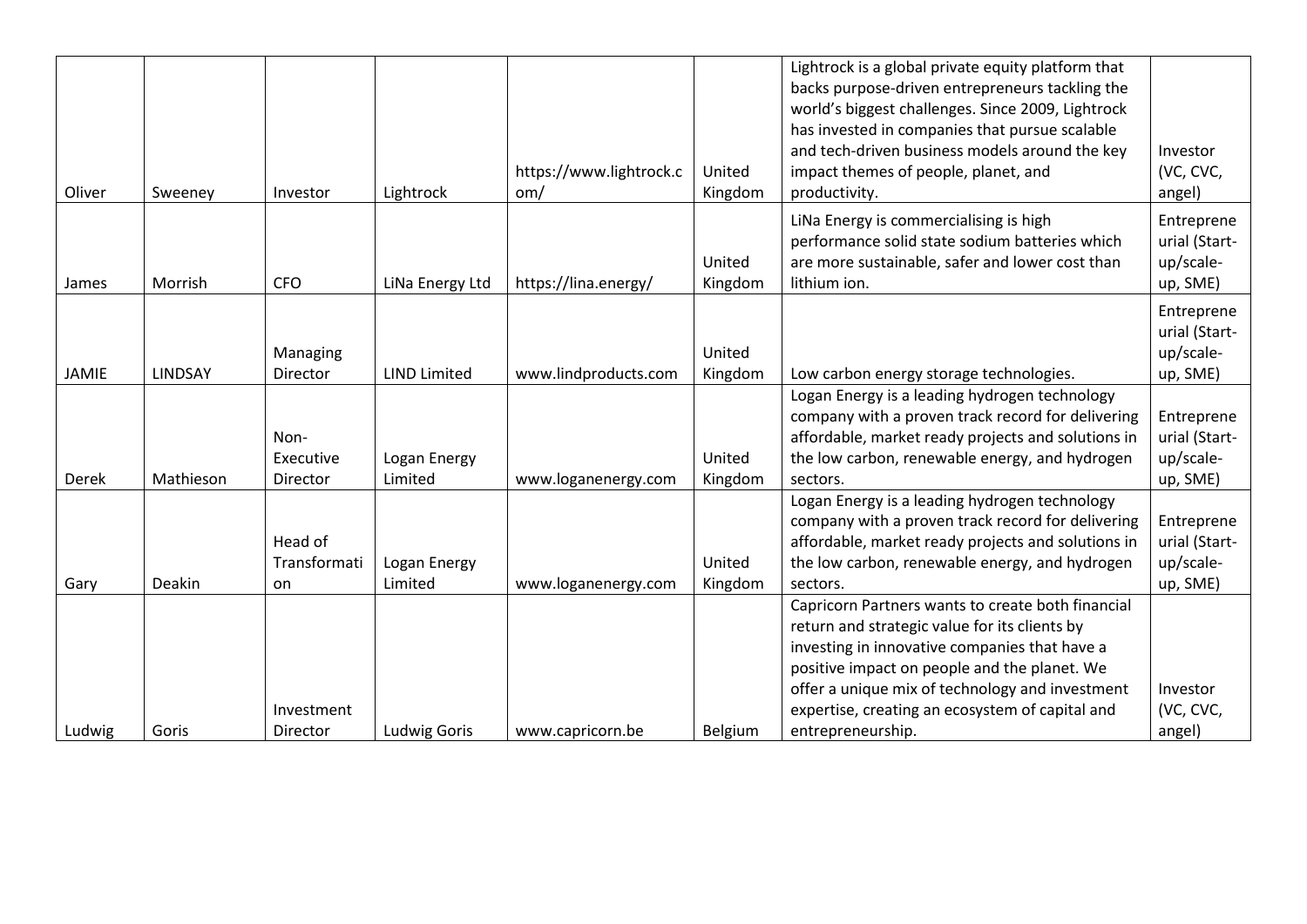| Matthew | <b>Baker</b>    | Head of<br>Partnerships                    | Market 8                                       | www.market8.net                                    | <b>USA</b>            | We partner with purpose-driven SaaS founders to<br>achieve their vision, faster. Market 8 is a growth<br>marketing agency 100% focused on helping SaaS<br>firms establish their brand and sell more software.<br>Market 8 offers consulting, strategy, and<br>execution of programs aimed to accelerate<br>growth and Lifetime | Entreprene<br>urial (Start-<br>up/scale-<br>up, SME) |
|---------|-----------------|--------------------------------------------|------------------------------------------------|----------------------------------------------------|-----------------------|--------------------------------------------------------------------------------------------------------------------------------------------------------------------------------------------------------------------------------------------------------------------------------------------------------------------------------|------------------------------------------------------|
| Tyler   | <b>HAMILTON</b> | Director of<br>Cleantech                   | MaRS                                           | MaRSDD.com                                         | Canada                | MaRS is the largest urban innovation hub in North<br>America, working with more than 1,400 tech<br>ventures across Canada. A non-profit based in<br>Toronto, MaRS is also Canada's largest cleantech<br>support organization, helping 250+ high-growth<br>ventures connect and work w/ investors,<br>customers and partners.   | Non-profit /<br><b>NGO</b>                           |
| Sarah   | Petrie          | Innovation<br>Director                     | Michelin<br>Scotland<br><b>Innovation Parc</b> | Michelin Scotland<br><b>Innovation Parc</b>        | United<br>Kingdom     | Providing a dynamic and creative home for<br>innovators manufacturers and skills leaders to<br>collaborate and nurture growth and advances in<br>sustainable mobility and decarbonisation.                                                                                                                                     | Service<br>Provider /<br>Professiona<br>I Services   |
| Colin   | Arnold          | <b>Business</b><br>Developmen<br>t Manager | Michelin<br>Scotland<br><b>Innovation Parc</b> | <b>Michelin Scotland</b><br><b>Innovation Parc</b> | United<br>Kingdom     | Building a dynamic and creative home for<br>innovators manufacturers and skills leaders to<br>collaborate and nurture growth and advances in<br>sustainable mobility and decarbonisation.                                                                                                                                      | Service<br>Provider /<br>Professiona<br>I Services   |
| Will    | <b>Barker</b>   | CEO and Co-<br>Founder                     | Mint Innovation                                | www.mint.bio                                       | <b>New</b><br>Zealand | Recovering low-carbon metals such as gold<br>lithium cobalt and copper from the urban mine                                                                                                                                                                                                                                     | Entreprene<br>urial (Start-<br>up/scale-<br>up, SME) |
| Colum   | Rice            | Chief<br>Financial<br>Officer              | Mint Innovation                                | www.mint.bio                                       | <b>New</b><br>Zealand | Recovering low-carbon metals such as gold cobalt<br>lithium and copper from the urban mine                                                                                                                                                                                                                                     | Entreprene<br>urial (Start-<br>up/scale-<br>up, SME) |
| Pete    | Armstrong       | CEO                                        | Mixergy                                        | www.mixergy.co.uk                                  | United<br>Kingdom     | Mixergy is deploying grid flexibility through smart<br>hot water tanks.                                                                                                                                                                                                                                                        | Entreprene<br>urial (Start-<br>up/scale-<br>up, SME) |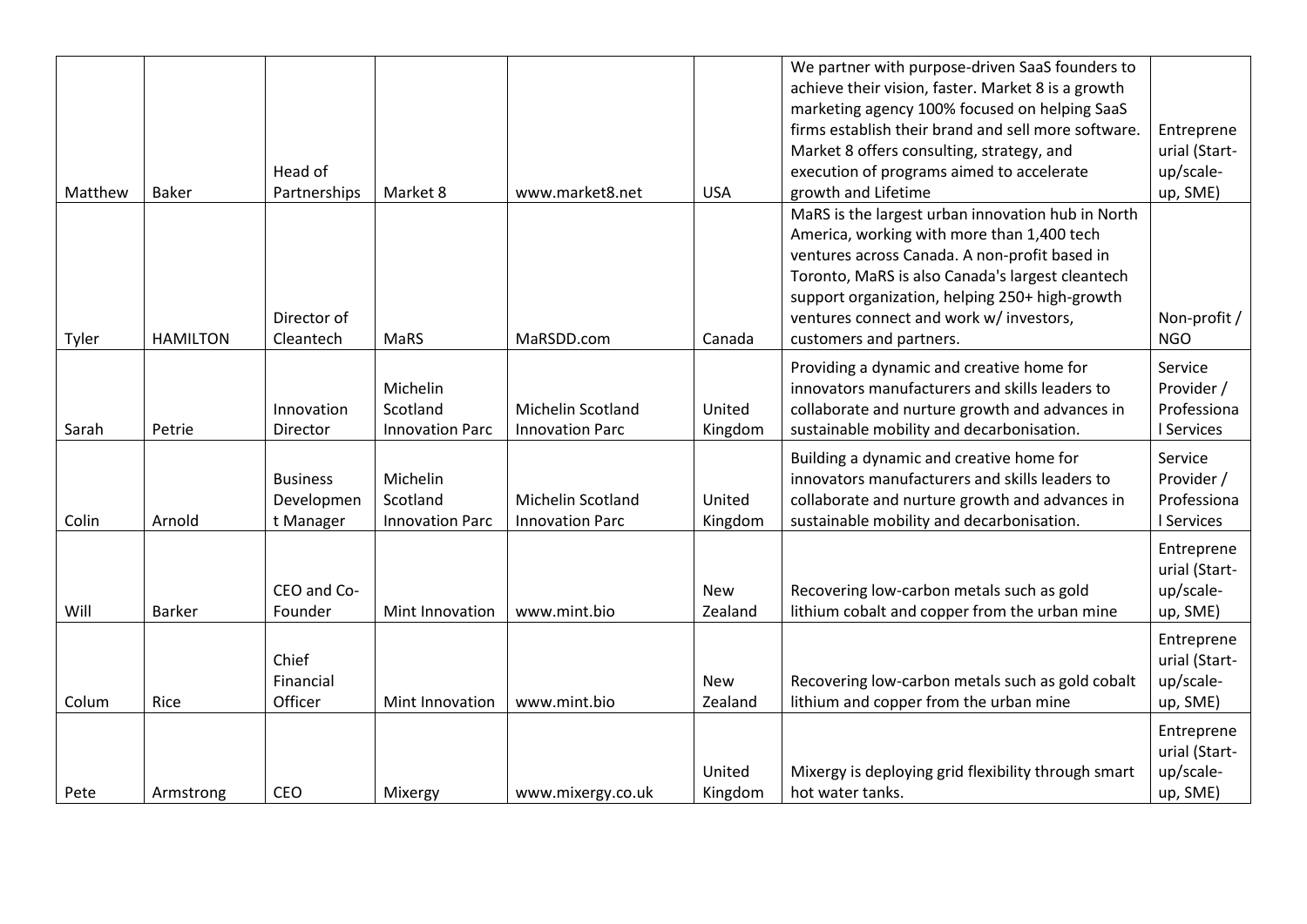| Cameron  | McNatt     | Managing<br>Director             | Mocean Energy                                | www.mocean.energy            | United<br>Kingdom | Mocean Energy delivers renewable power from<br>the oceans for a diversity of off-grid and on-grid<br>users.                                                                                                                                                                                                          | Entreprene<br>urial (Start-<br>up/scale-<br>up, SME) |
|----------|------------|----------------------------------|----------------------------------------------|------------------------------|-------------------|----------------------------------------------------------------------------------------------------------------------------------------------------------------------------------------------------------------------------------------------------------------------------------------------------------------------|------------------------------------------------------|
| Quentin  | Scrimshire | CEO and Co-<br>Founder           | Modo Energy                                  | https://modo.energy/         | United<br>Kingdom | Quentin founded Modo Energy in 2019 to analyze<br>the performance of battery energy storage assets.<br>Modo is now used by over 80% of the GB energy<br>storage market to monitor assets, operators, and<br>optimizers.                                                                                              | Entreprene<br>urial (Start-<br>up/scale-<br>up, SME) |
| Conor    | Hamill     | Co-CEO                           | <b>MOF</b><br>Technologies<br>Ltd            | MOF Technologies Ltd         | United<br>Kingdom | Enabling low cost and ultra energy efficient<br>carbon capture.                                                                                                                                                                                                                                                      | Entreprene<br>urial (Start-<br>up/scale-<br>up, SME) |
| Julian   | Klaiber    | Investment<br>Associate          | <b>Munich Venture</b><br>Partners            | munichvp.com                 | Germany           | Munich Venture Partners is a European VC<br>investor backing entrepreneurs driving the eco-<br>industrial revolution with transformative<br>technologies. The investment focus is on sectors<br>with CO2 emission-intensive value chains: energy,<br>mobility, agriculture and food, and industrial<br>technologies. | Investor<br>(VC, CVC,<br>angel)                      |
| Nigel    | Purcell    | Senior<br>Investment<br>Manager  | National<br>Treasury<br>Management<br>Agency | www.ntma.ie                  | Ireland           | Ireland Strategic Investment Fund                                                                                                                                                                                                                                                                                    | Investor<br>(VC, CVC,<br>angel)                      |
|          |            | Sector head<br>NBS and<br>carbon |                                              | www.naturemetric.co.u        | United            | NatureMetrics has developed a cheap, easy and<br>highly effective way to measure biodiversity in an<br>area using DNA from water, soil and insect<br>samples that can be collected by anyone. It can<br>provide data on biodiversity at unprecedented                                                                | Entreprene<br>urial (Start-<br>up/scale-             |
| Stefanie | Kaiser     | markets<br>Investment            | Naturemetrics                                | k<br>https://nestainvestment | Kingdom<br>United | scales and resolutions.<br>Nesta is a global innovation foundation and one of<br>Europe's most active impact investors. We are<br>investing in Seed-Series A companies focused on<br>decarbonising the built environment, green skills<br>development and healthier more sustainable                                 | up, SME)<br>Investor<br>(VC, CVC,                    |
| Leo      | Chandler   | Associate                        | Nesta                                        | s.org.uk/                    | Kingdom           | foods.                                                                                                                                                                                                                                                                                                               | angel)                                               |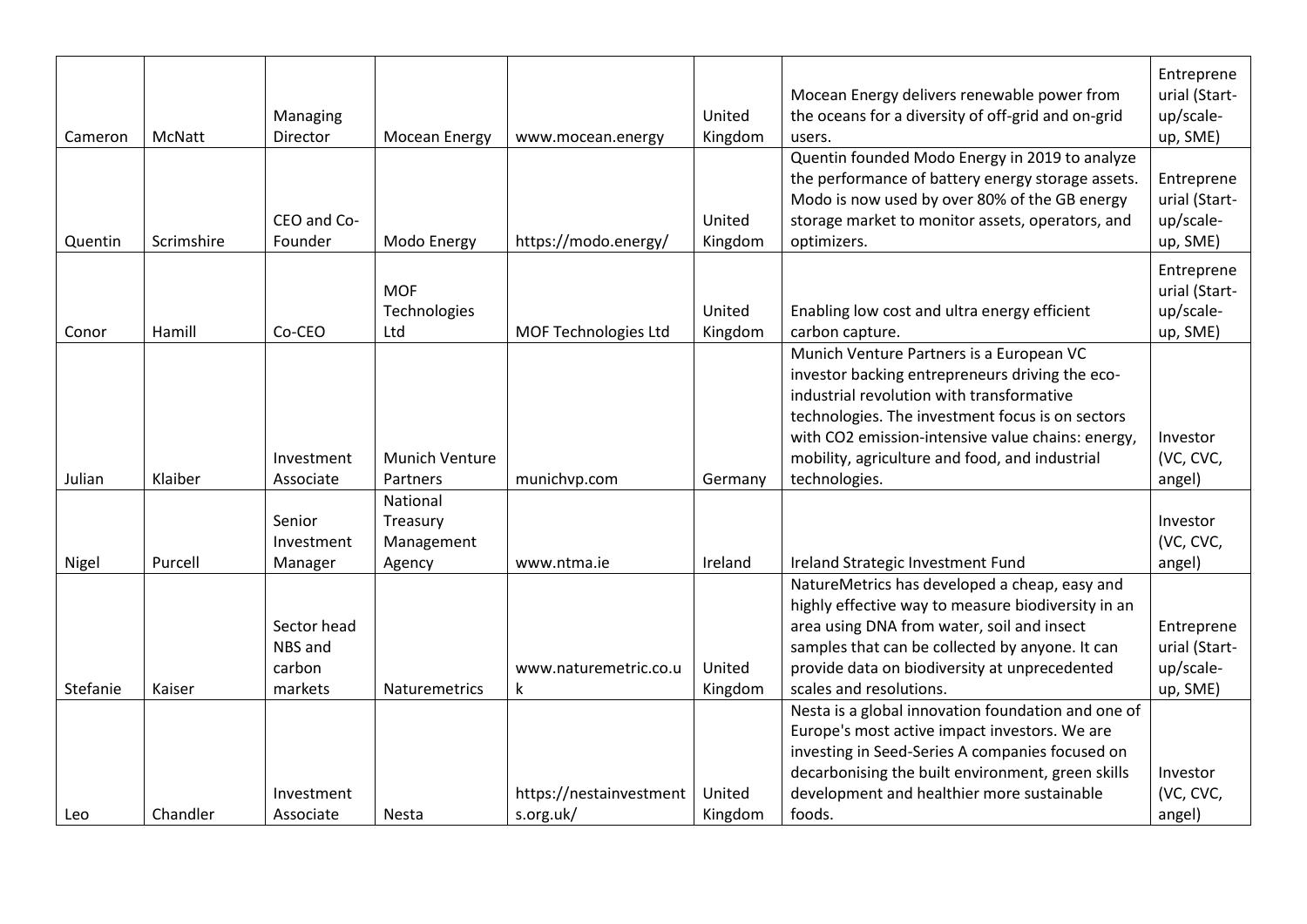|          |          |              | Net Zero               |                        |         |                                                    |               |
|----------|----------|--------------|------------------------|------------------------|---------|----------------------------------------------------|---------------|
|          |          | <b>TechX</b> | Technology             |                        | United  | Developing and deploying technology for an         | Non-profit /  |
| Mark     | Anderson | Director     | Centre                 | www.netzerotc.com      | Kingdom | affordable net zero energy industry.               | <b>NGO</b>    |
| Jochen   | Schill   | CEO          | <b>Next Kraftwerke</b> |                        |         |                                                    |               |
|          |          |              |                        |                        |         | NovAzure invests in and advises early stage        |               |
|          |          |              |                        |                        |         | cleantech ventures, providing hands-on support     |               |
|          |          |              |                        |                        |         | across strategy, routes to market and operational  |               |
|          |          |              |                        |                        |         | execution, to catalyse growth. We have an          |               |
|          |          |              |                        |                        |         | extensive network of corporate partners to         | Investor      |
|          |          | Senior       |                        |                        | United  | leverage commercial partnerships, investment       | (VC, CVC,     |
| Andrew   | Aldridge | Consultant   | NovAzure               | www.novazure.com       | Kingdom | and licensing.                                     | angel)        |
|          |          |              |                        |                        |         | I am the Managing Director of NovAzure. We         |               |
|          |          |              |                        |                        |         | leverage Innovation to help Startups, Corporate    |               |
| Jean-    |          | Managing     |                        |                        | United  | and Investors to accelerate their transition to    |               |
| Jacques  | Jouanna  | Director     | NovAzure               | www.novazure.com       | Kingdom | NetZero in Energy & Mobility                       | Investor      |
|          |          |              |                        |                        |         | OGCI Climate Investments is a US\$1B+ fund         |               |
|          |          |              |                        |                        |         | invests in technologies and projects that          | Investor      |
|          |          | Investment   | <b>OGCI Climate</b>    |                        | United  | accelerate decarbonisation in sectors such as oil  | (VC, CVC,     |
| Felicity | O'Kelly  | Associate    | Investments            | www.ogci.com           | Kingdom | and gas industry and commercial transport.         | angel)        |
|          |          |              |                        |                        |         |                                                    | Investor      |
|          |          | Impact       | <b>OGCI Climate</b>    | <b>OGCI Climate</b>    | United  | Impact Analyst at OGCI Climate Investments         | (VC, CVC,     |
| Richard  | Searle   | Analyst      | <b>Investments LLP</b> | <b>Investments LLP</b> | Kingdom | focusing n ESG analysis of potential investments.  | angel)        |
|          |          |              |                        |                        |         | Innovative Scottish engineering company Orbital    |               |
|          |          |              |                        |                        |         | Marine Power is on a mission to help turn the tide |               |
|          |          |              |                        |                        |         | on climate change by commercialising ground-       | Entreprene    |
|          |          |              |                        |                        |         | breaking technology that captures renewable        | urial (Start- |
|          |          |              | <b>Orbital Marine</b>  |                        | United  | energy from the power of the world's tidal stream  | up/scale-     |
| Chris    | Milne    | <b>CFO</b>   | Power                  | www.orbitalmarine.com  | Kingdom | resources.                                         | up, SME)      |
|          |          |              |                        |                        |         | Innovative Scottish engineering company Orbital    |               |
|          |          |              |                        |                        |         | Marine Power is on a mission to help turn the tide |               |
|          |          |              |                        |                        |         | on climate change by commercialising ground-       | Entreprene    |
|          |          |              |                        |                        |         | breaking technology that captures renewable        | urial (Start- |
|          |          |              | <b>Orbital Marine</b>  |                        | United  | energy from the power of the world's tidal stream  | up/scale-     |
| Andrew   | Scott    | <b>CEO</b>   | Power                  | www.orbitalmarine.com  | Kingdom | resources.                                         | up, SME)      |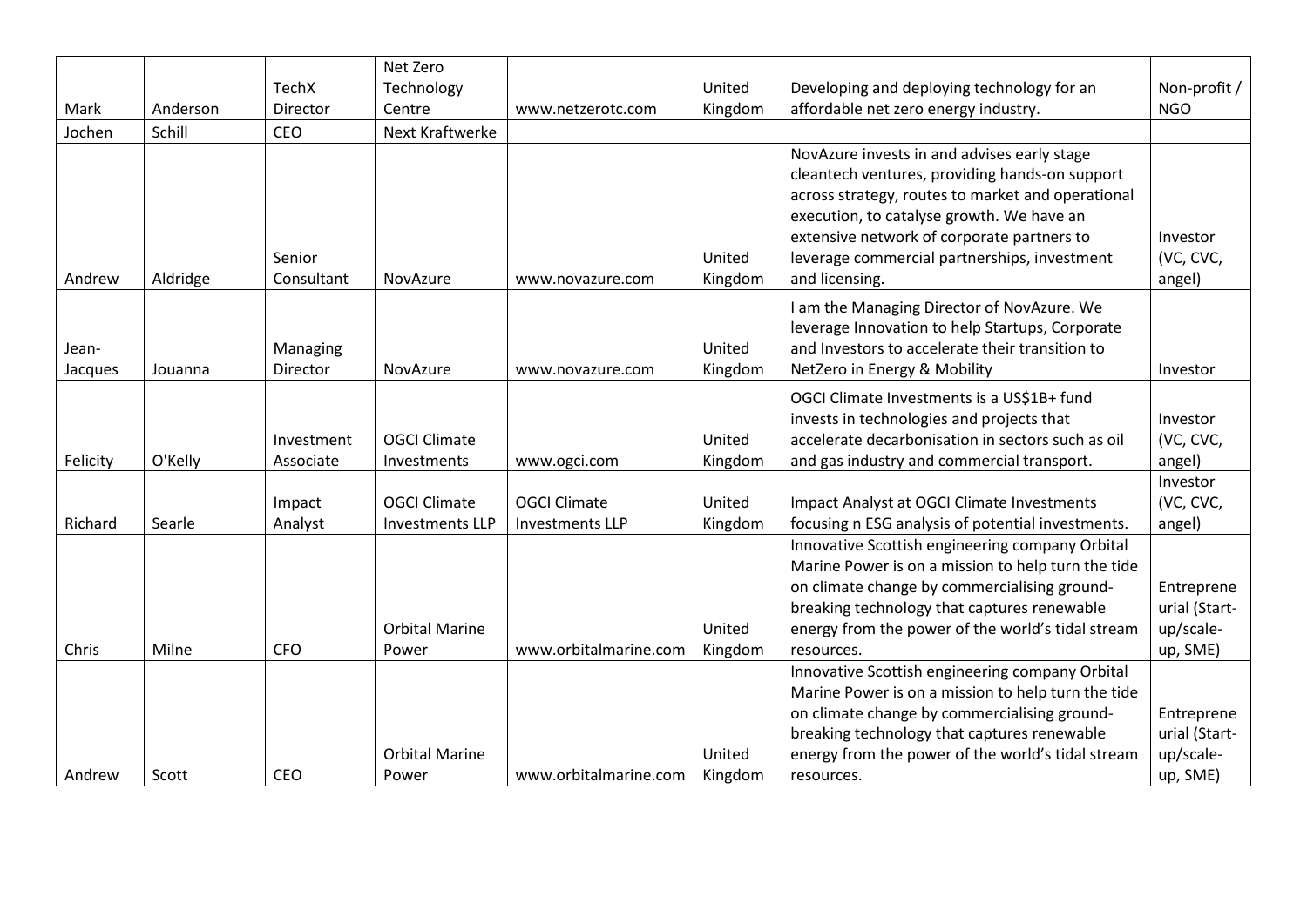| Adam      | Sroka        | Head of<br>Machine<br>Learning<br>Engineering                  | Origami Energy  | origamienergy.com           | United<br>Kingdom | At Origami we are helping to build a green energy<br>world, powered by smart technology. Our state-<br>of-the-art trading and automation software<br>enables energy companies to continuously<br>harness the shifting commercial opportunities of<br>the global energy transition.                                         | Entreprene<br>urial (Start-<br>up/scale-<br>up, SME) |
|-----------|--------------|----------------------------------------------------------------|-----------------|-----------------------------|-------------------|----------------------------------------------------------------------------------------------------------------------------------------------------------------------------------------------------------------------------------------------------------------------------------------------------------------------------|------------------------------------------------------|
| Bryn      | Balcombe     | Autonomy<br>Systems and<br>Regulatory<br>Expert                | Oxbotica        | www.oxbotica.com            | United<br>Kingdom | Oxbotica is fuelling Universal Autonomy: the<br>ability of any vehicle, of any size, in any place to<br>operate autonomously, safely and sustainably.<br>Today, that's goods delivery, urban passenger<br>transportation and industries like mining and<br>energy.                                                         | Entreprene<br>urial (Start-<br>up/scale-<br>up, SME) |
| Michael   | Skirzynski   | Director,<br>Strategy &<br>Corporate<br>Developmen<br>t.       | Peak Power Inc. | www.peakpowerenergy<br>.com | Canada            | Peak Power is a Canadian clean technology<br>company. We are driving decarbonization by<br>targeting the dirtiest and most expensive hours of<br>energy use. We transform buildings, batteries,<br>and electric vehicles into virtual power plants.                                                                        | Entreprene<br>urial (Start-<br>up/scale-<br>up, SME) |
| Stephanie | <b>Bilet</b> | <b>Senior Sales</b><br>Director                                | Persefoni       | www.persefoni.com           | United<br>Kingdom | We are the world's leading Climate Measurement<br>and Management platform.                                                                                                                                                                                                                                                 | Entreprene<br>urial (Start-<br>up/scale-<br>up, SME) |
| Anne      | Reaney       | <b>Global Head</b><br>of Sales &<br>Co-Founder<br>Persefoni UK | Persefoni       | Persefoni.com               | United<br>Kingdom | Persefoni is the #1 Climate Disclosure & Carbon<br>Management Solution helping companies<br>measure, report & manage their carbon emissions                                                                                                                                                                                | Entreprene<br>urial (Start-<br>up/scale-<br>up, SME) |
| Elliot    | Lambrecht    | Associate                                                      | Persefoni       | https://persefoni.com/      | United<br>Kingdom | Persefoni, Inc. is the leading Climate Management<br>& Accounting Platform (CMAP). The company's<br>Software-as-a-Service solutions enable enterprises<br>and financial institutions to meet stakeholder and<br>regulatory climate disclosure requirements with<br>the highest degree of trust, transparency, and<br>ease. | Entreprene<br>urial (Start-<br>up/scale-<br>up, SME) |
| David     | Amos         | Managing<br>Director                                           | PlusZero Ltd    | www.pluszero.energy         | United<br>Kingdom | PlusZero is a Scottish startup with a mission to<br>bring you carbon free portable power wherever<br>you need it.                                                                                                                                                                                                          | Entreprene<br>urial (Start-<br>up/scale-<br>up, SME) |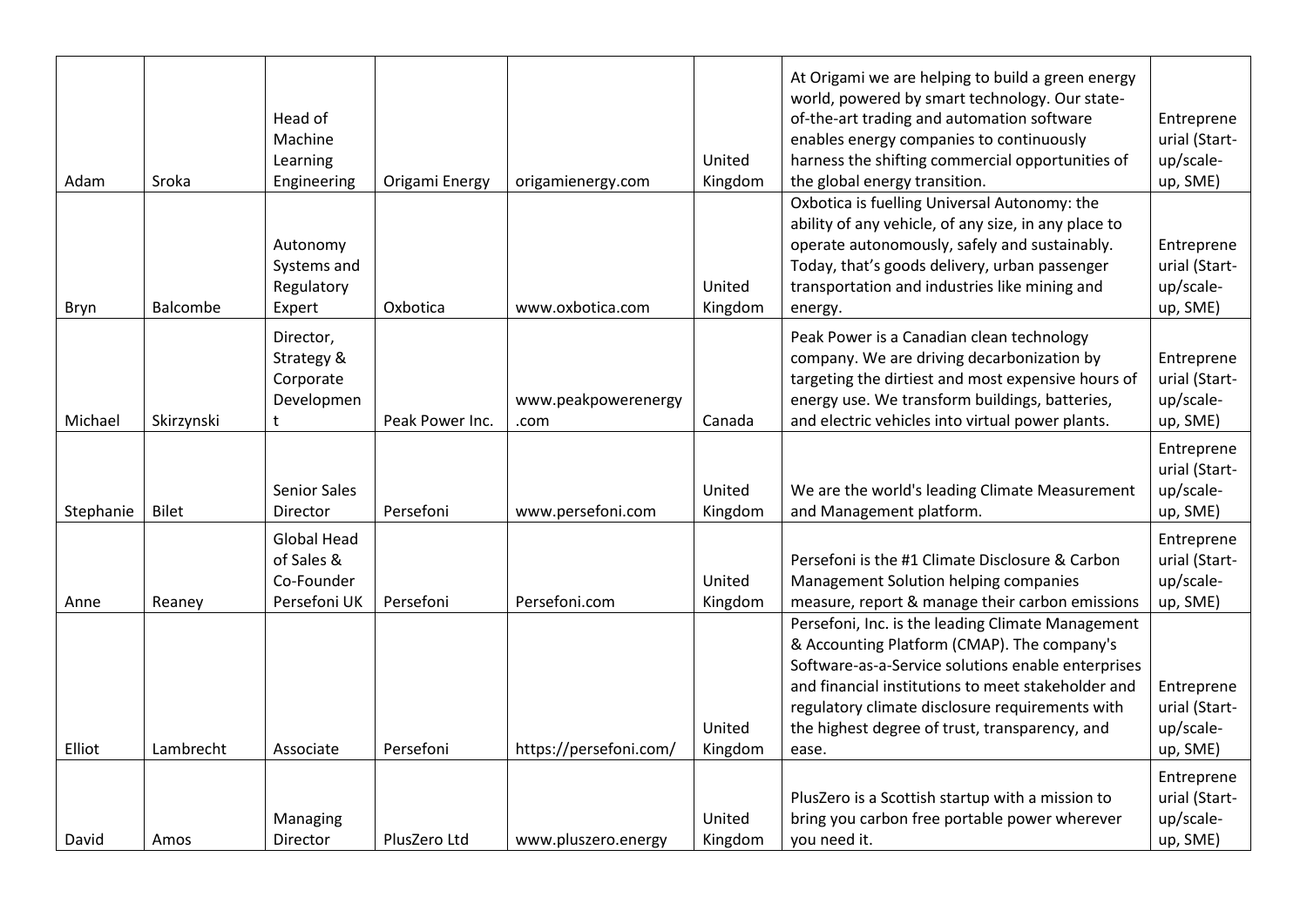|        |               |              |                        |                        |         | QLM enables organisations to achieve Net Zero<br>through mitigation of methane emissions. Our<br>quantum technology provides a true |                            |
|--------|---------------|--------------|------------------------|------------------------|---------|-------------------------------------------------------------------------------------------------------------------------------------|----------------------------|
|        |               |              |                        |                        |         | understanding of methane and other greennouse                                                                                       | Entreprene                 |
|        | Millington-   | Applications | <b>QLM</b>             |                        | United  | gas emissions, using cameras that continuously,<br>autonomously visualise and quantify gas plumes                                   | urial (Start-<br>up/scale- |
| Doug   | Smith         | Manager      | <b>Technology Ltd</b>  | www.qlmtec.com         | Kingdom | affordably at the facility scale.                                                                                                   | up, SME)                   |
|        |               |              |                        |                        |         | RedCAT helps Cleantech businesses, take their                                                                                       |                            |
|        |               |              |                        |                        |         | technologies through the commercialisation                                                                                          |                            |
|        |               |              |                        |                        |         | process, working together to secure investment                                                                                      |                            |
|        |               |              |                        |                        |         | and to support the development of their                                                                                             | Service                    |
|        |               |              |                        |                        |         | technology through the latter stages of                                                                                             | Provider /                 |
|        |               | Managing     |                        |                        | United  | development, demonstration and into                                                                                                 | Professiona                |
| Stuart | Thompson      | Director     | <b>Redcat Ventures</b> | www.red-cat.uk         | Kingdom | commercialisation and beyond.                                                                                                       | I Services                 |
|        |               |              |                        |                        |         |                                                                                                                                     | Corporation                |
|        |               |              |                        |                        |         | Repsol Corporate Venturing is a strategic fund                                                                                      | (large                     |
|        |               |              |                        |                        |         | focused on seeking solutions to business                                                                                            | multi-                     |
|        |               | Sr.          |                        |                        |         | challenges by investing in disruptive technologies                                                                                  | national,                  |
|        | Blazquez      | Investment   |                        |                        |         | and new business models complement Repsol's                                                                                         | $>250$                     |
| Sandra | <b>Borras</b> | Associate    | Repsol                 | www.repsol.com         | Spain   | internal capabilities fostering entrepreneurship                                                                                    | employees)                 |
|        |               |              |                        |                        |         |                                                                                                                                     | Corporation                |
|        |               |              |                        |                        |         | Repsol Corporate Venturing is a strategic fund                                                                                      | (large                     |
|        |               |              |                        |                        |         | focused on seeking solutions to business                                                                                            | multi-                     |
|        |               | Sr           |                        |                        |         | challenges by investing in disruptive technologies                                                                                  | national,                  |
|        |               | Investment   |                        |                        |         | and new business models complement Repsol's                                                                                         | $>250$                     |
| Carlos | González Guil | Associate    | <b>REPSOL</b>          | www.repsol.com         | Spain   | internal capabilities fostering entrepreneurship                                                                                    | employees)                 |
|        |               |              |                        |                        |         |                                                                                                                                     | Investor                   |
|        |               |              | Rethinking             |                        | United  | Investing for a sustainable future in an                                                                                            | (VC, CVC,                  |
| Henrik | Olsen         | Co-Founder   | Capital                |                        | Kingdom | exponential world - collaboration with RethinkX.                                                                                    | angel)                     |
|        |               |              |                        |                        |         | RethinkX is an independent think tank that                                                                                          |                            |
|        |               |              |                        |                        |         | analyzes and forecasts the scope, speed and scale                                                                                   |                            |
|        |               |              |                        |                        | United  | of technology-driven disruption and its                                                                                             | Non-profit /               |
| James  | Arbib         | Founder      | RethinkX               | rethinkx.com           | Kingdom | implications across society                                                                                                         | <b>NGO</b>                 |
|        |               |              |                        |                        |         |                                                                                                                                     | Corporation                |
|        |               |              | Rhizocore              |                        |         | We produce symbiotic fungi that associate with                                                                                      | (large                     |
|        |               |              | Technologies           | https://www.rhizocore. | United  | trees to accelerate tree growth, decrease sapling                                                                                   | multi-                     |
| Toby   | Parkes        | CEO          | Ltd                    | com/                   | Kingdom | mortality rates following outplanting and to                                                                                        | national,                  |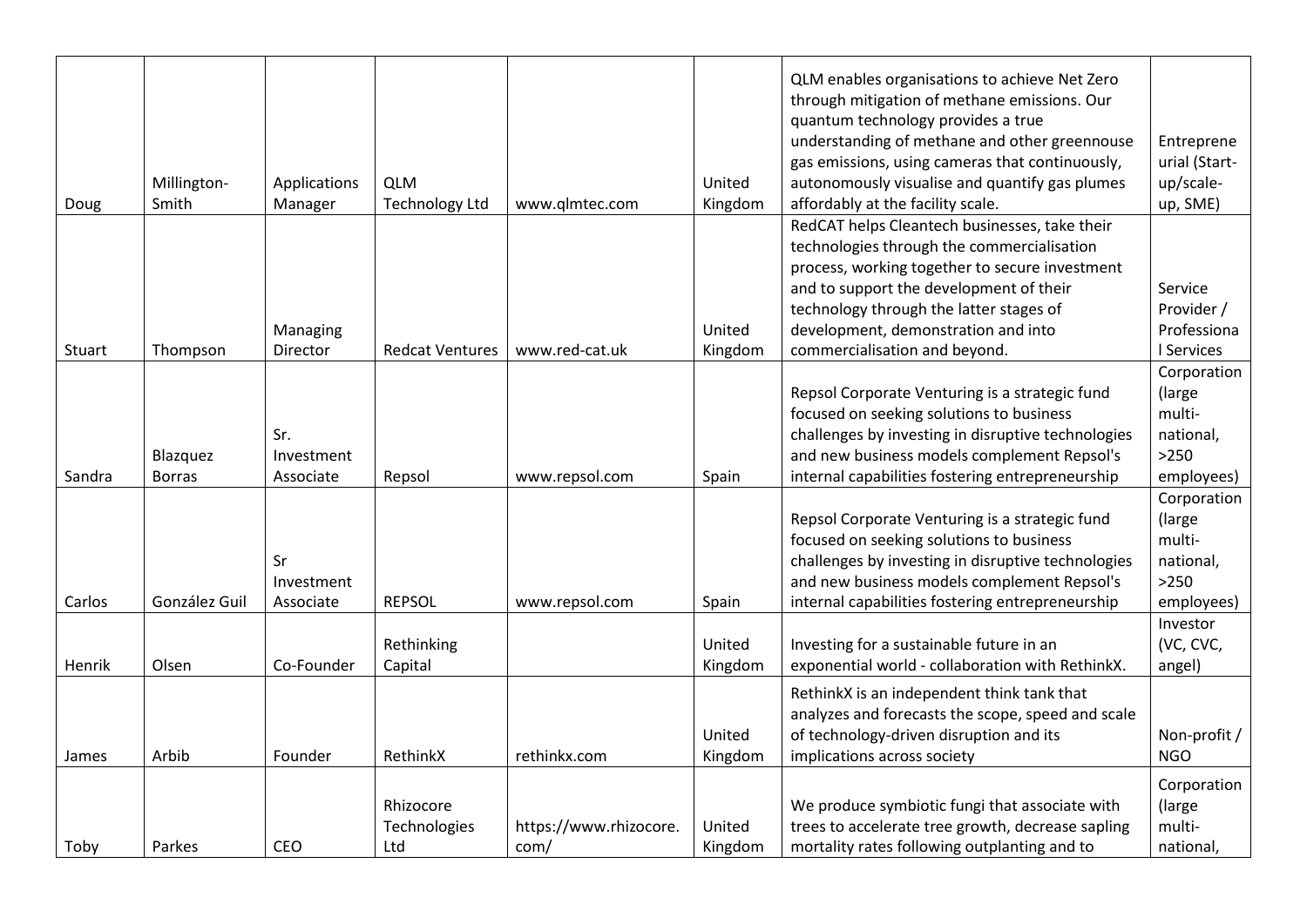|         |              |           |                        |                        |            | increase soil carbon sequestration in newly       | $>250$        |
|---------|--------------|-----------|------------------------|------------------------|------------|---------------------------------------------------|---------------|
|         |              |           |                        |                        |            | established woodlands.                            | employees)    |
|         |              |           |                        |                        |            |                                                   |               |
|         |              |           |                        |                        |            |                                                   |               |
|         |              |           |                        |                        |            |                                                   | Service       |
|         |              |           |                        |                        |            |                                                   | Provider /    |
|         |              | Senior    |                        |                        |            | Global strategic and operational consulting firm, | Professiona   |
| Robert  | Zabors       | Partner   | <b>Roland Berger</b>   | rolandberger.com       | <b>USA</b> | with a focus on innovation and sustainability     | I Services    |
|         |              |           |                        |                        |            |                                                   |               |
|         |              |           |                        |                        |            | David Frans, Senior Partner at Roland Berger      | Corporation   |
|         |              |           |                        |                        |            | GmbH, co-leads the Climate Action & Circular      | (large        |
|         |              |           |                        |                        |            | Economy global practice of the firm. He supports  | multi-        |
|         |              |           |                        |                        |            | companies and organizations improving their       | national,     |
|         |              | Senior    | <b>Roland Berger</b>   |                        |            | environmental impact and rising to the challenge  | >250          |
| David   | Frans        | Partner   | GmbH                   | www.rolandberger.com   | Germany    | of fighting and adapting to climate change.       | employees)    |
|         |              |           |                        |                        |            |                                                   | Corporation   |
|         |              |           |                        |                        |            |                                                   | (large        |
|         |              |           |                        |                        |            |                                                   | multi-        |
|         |              |           |                        |                        |            |                                                   | national,     |
|         |              |           | <b>Roland Berger</b>   |                        | United     |                                                   | >250          |
| Tim     | Longstaff    | Partner   | Ltd                    | www.rolandberger.com   | Kingdom    | Consulting                                        | employees)    |
|         |              |           |                        |                        |            |                                                   |               |
|         |              |           |                        |                        |            |                                                   | Entreprene    |
|         |              |           |                        |                        |            | Roslin Technologies is an Edinburgh-based biotech | urial (Start- |
|         |              |           | Roslin                 |                        | United     | company focused on supplying animal stem cells    | up/scale-     |
| Ernst   | van Orsouw   | CEO       | Technologies           | www.roslintech.com     | Kingdom    | to cultivated meat producers globally             | up, SME)      |
|         |              |           |                        |                        |            | Saudi Aramco Energy Ventures (SAEV) is the        |               |
|         |              |           |                        |                        |            | strategic technology venturing program of Saudi   |               |
|         |              |           |                        |                        |            | Aramco, the world's leading integrated energy     |               |
|         |              |           |                        |                        |            | and chemicals company. Our mission is 'to invest  |               |
|         |              |           |                        |                        |            | globally into start-up and high growth companies  |               |
|         |              | Corporate |                        |                        | United     | with technologies of strategic importance to      |               |
| Richard | <b>Riggs</b> | venture   | <b>SAEV Europe Itd</b> | <b>SAEV Europe Itd</b> | Kingdom    | Aramco.                                           | Investor      |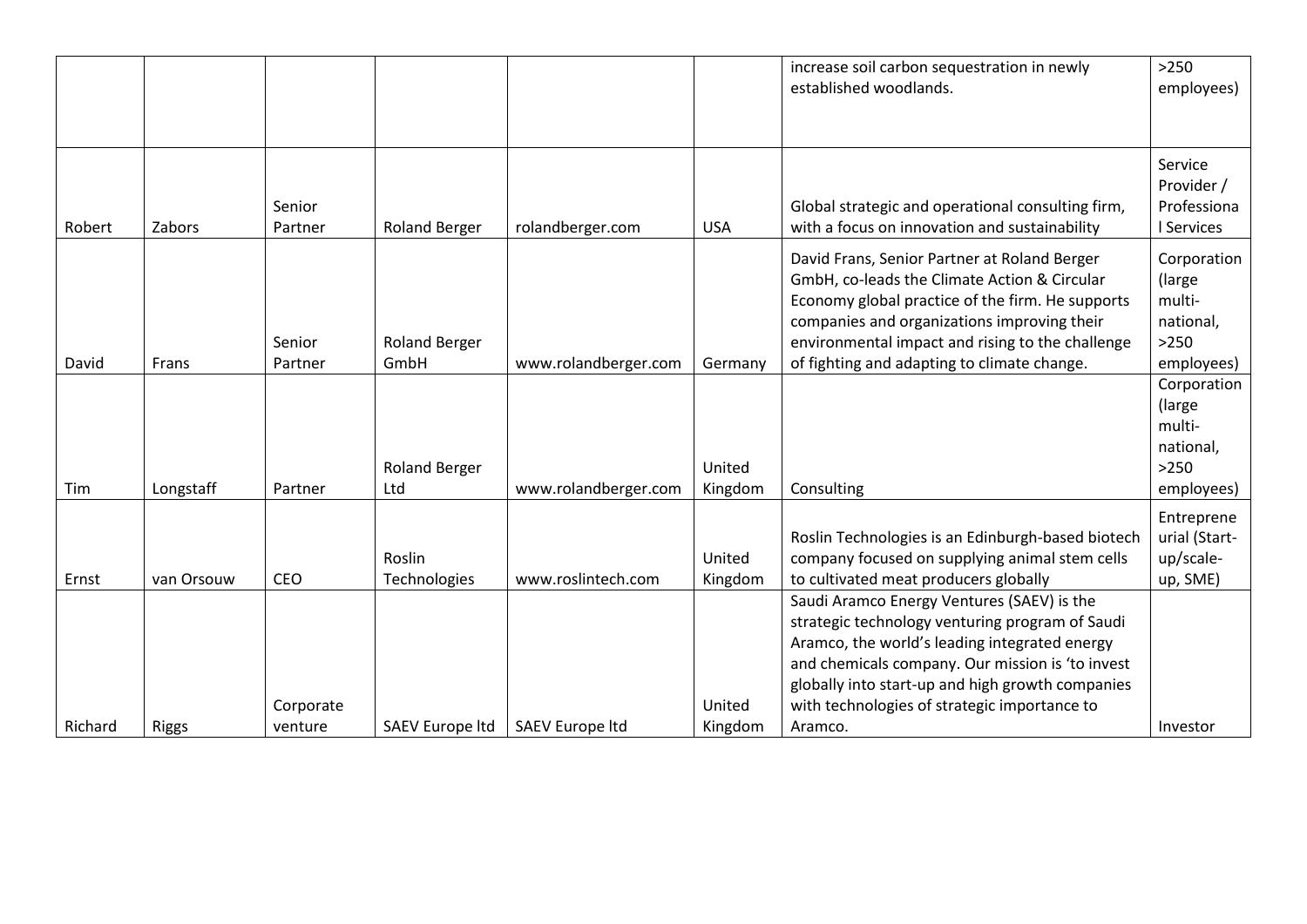| Claude-<br>Sébastien | Lerbourg     | External<br>ventures<br>manager,<br>Europe         | Saint-Gobain                             |                        | France            | Saint-Gobain is a worldwide leader in light and<br>sustainable construction. Through NOVA a CVC<br>structure Saint-Gobain plays an active role within<br>the global start-up ecosystem. NOVA's aim is to<br>set up strategic partnerships and acquire equity<br>stakes in start-ups to strengthen the relationship.            | Corporation<br>(large<br>multi-<br>national,<br>$>250$<br>employees) |
|----------------------|--------------|----------------------------------------------------|------------------------------------------|------------------------|-------------------|--------------------------------------------------------------------------------------------------------------------------------------------------------------------------------------------------------------------------------------------------------------------------------------------------------------------------------|----------------------------------------------------------------------|
| Arindam              | Bhattacharya | Managing<br>Director,<br>Schlumberge<br>r Ventures | Schlumberger                             | www.slb.com            | <b>USA</b>        | Energy technology leader focused on New Energy<br>and Cleantech spaces, with a strong strategic<br>mandate and flexible investment thesis,<br>supporting portfolio companies with technology<br>industrialization and scaleup expertise leveraging<br>an unmatched global footprint.                                           | Corporation<br>(large<br>multi-<br>national,<br>$>250$<br>employees) |
| Debashis             | Gupta        | Venture<br>Principal                               | Schlumberger                             | www.slb.com            | <b>USA</b>        | Schlumberger is global technology company                                                                                                                                                                                                                                                                                      | Corporation<br>(large<br>multi-<br>national,<br>$>250$<br>employees) |
| Marc                 | Strathie     | Head of<br>Research<br>and Policy                  | ScotlandIS                               |                        | United<br>Kingdom | ScotlandIS is the membership and cluster<br>organisation for the digital technologies industry<br>in Scotland, representing over 1000 companies<br>through our cluster ecosystem, with more than<br>300 within our core membership. We are at the<br>heart of Scotland's digital economy.                                      | Non-profit /<br><b>NGO</b>                                           |
| Mairi                | Henderson    | Project<br>Manager                                 | Scottish<br>Development<br>International | www.sdi.co.uk          | Scotland          | Scotland is going greener faster than anyone else.<br>If you're looking for sustainable investment that<br>deliver strong returns, there's never been a better<br>time to invest in Scotland's Green Investment<br>Portfolio. Benefit from low business rates,<br>straight-forward planning and dedicated investor<br>support. | Economic<br>Developme<br>nt Agency                                   |
| Louise               | Innes        | Project<br>Manager                                 | Scottish<br>Development<br>International | https://www.sdi.co.uk/ | United<br>Kingdom | Scottish Development International has more<br>than 30 offices around the world with our staff<br>ready to help you set up and grow your business<br>in Scotland.                                                                                                                                                              | Economic<br>Developme<br>nt Agency                                   |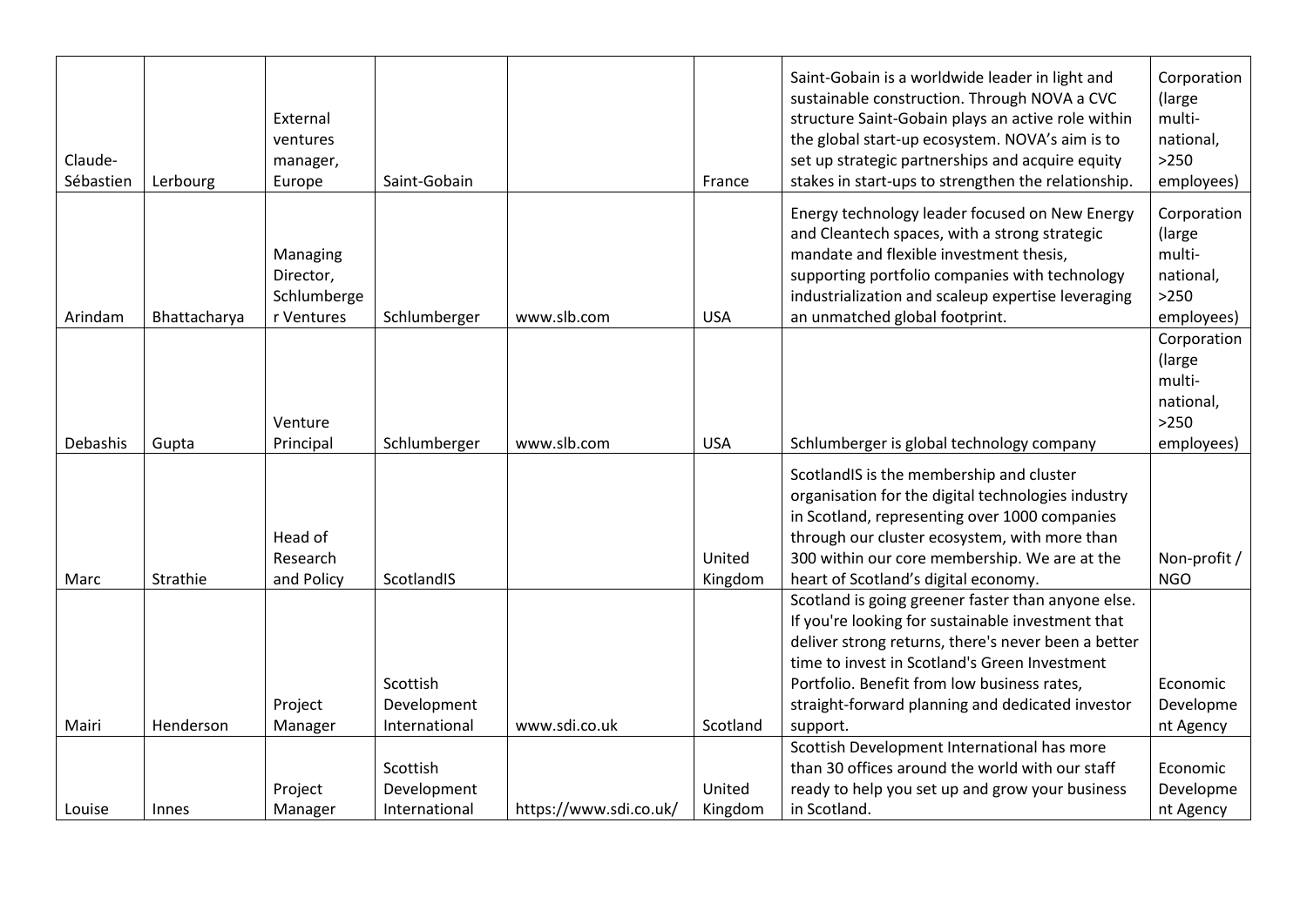|          |           |                    |               | https://www.scottish-      |          |                                                    |             |
|----------|-----------|--------------------|---------------|----------------------------|----------|----------------------------------------------------|-------------|
|          |           |                    |               | enterprise.com/support     |          | Scottish Enterprise is Scotland's national         |             |
|          |           |                    |               | -for-businesses/funding-   |          | economic development agency. We're committed       |             |
|          |           |                    |               | and-grants/accessing-      |          | to growing the Scottish economy for the benefit    | Economic    |
|          |           | Investment         | Scottish      | finance-and-attracting-    | United   | of all, helping create more quality jobs and a     | Developme   |
| Craig    | Waterson  | Manager            | Enterprise    | investment                 | Kingdom  | brighter future for every region.                  | nt Agency   |
|          |           | Director of        |               |                            |          | Scottish Enterprise is a non-departmental public   |             |
|          |           | Economic           |               |                            |          | body of the Scottish Government which              | Economic    |
|          |           | Opportunitie       | Scottish      | www.scottish-              |          | encourages economic development, enterprise,       | Developme   |
| Suzanne  | Sosna     | s & Climate        | Enterprise    | enterprise.com             | Scotland | innovation and investment in business.             | nt Agency   |
|          |           |                    |               |                            |          |                                                    |             |
|          |           |                    |               |                            |          | Scottish Enterprise is Scotland's national         |             |
|          |           |                    |               |                            |          | economic development agency. We're committed       |             |
|          |           |                    |               |                            |          | to growing the Scottish economy for the benefit    | Economic    |
|          |           | <b>Business</b>    | Scottish      | www.scottish-              | United   | of all helping create more quality jobs and a      | Developme   |
| Maria    | McKinney  | Partner            | Enterprise    | enterprise.com             | Kingdom  | brighter future for every region.                  | nt Agency   |
|          |           |                    | Scottish      |                            |          |                                                    |             |
| Adrian   | Gillespie | <b>CEO</b>         | Enterprise    |                            | Scotland |                                                    |             |
|          |           | Head of            |               |                            |          |                                                    |             |
|          |           | Investment         |               |                            |          |                                                    | Economic    |
|          |           | Managemen          | Scottish      | www.scottish-              | United   | Scottish Enterprise is Scotland's national         | Developme   |
| Michelle | Kinnaird  |                    | Enterprise    | enterprise.com             | Kingdom  | economic development agency                        | nt Agency   |
|          |           |                    |               |                            |          | Scottish Enterprise is Scotland's national         |             |
|          |           | Head of            |               |                            |          | economic development agency. We're committed       |             |
|          |           | Investment         |               |                            |          | to growing the Scottish economy for the benefit    | Economic    |
|          |           | Managemen          | Scottish      |                            | United   | of all helping create more quality jobs and a      | Developme   |
| Michelle | Howell    |                    | Enterprise    | <b>Scottish Enterprise</b> | Kingdom  | brighter future for every region.                  | nt Agency   |
|          |           |                    |               |                            |          |                                                    |             |
|          |           |                    |               |                            |          | Scottish Enterprise is a non-departmental public   |             |
|          |           |                    |               |                            |          | body of the Scottish Government which              | Economic    |
|          |           |                    | scottish      |                            | United   | encourages economic development enterprise         | Developme   |
| Morag    | Clark     | Specialist         | enterprise    | scottish enterprise        | Kingdom  | innovation and investment in business              | nt Agency   |
|          |           | <b>Board</b>       | Scottish      |                            |          |                                                    | Service     |
|          |           | Member &           | Enterprise &  |                            |          | We invest in entrepreneurial innovative solutions, | Provider /  |
| Dr       |           | Head of            | University of |                            |          | bringing change, developing people, growing        | Professiona |
| Poonam   | Malik     | <b>Investments</b> | Strathclyde   |                            | Scotland | companies and jobs and delivering impact           | I Services  |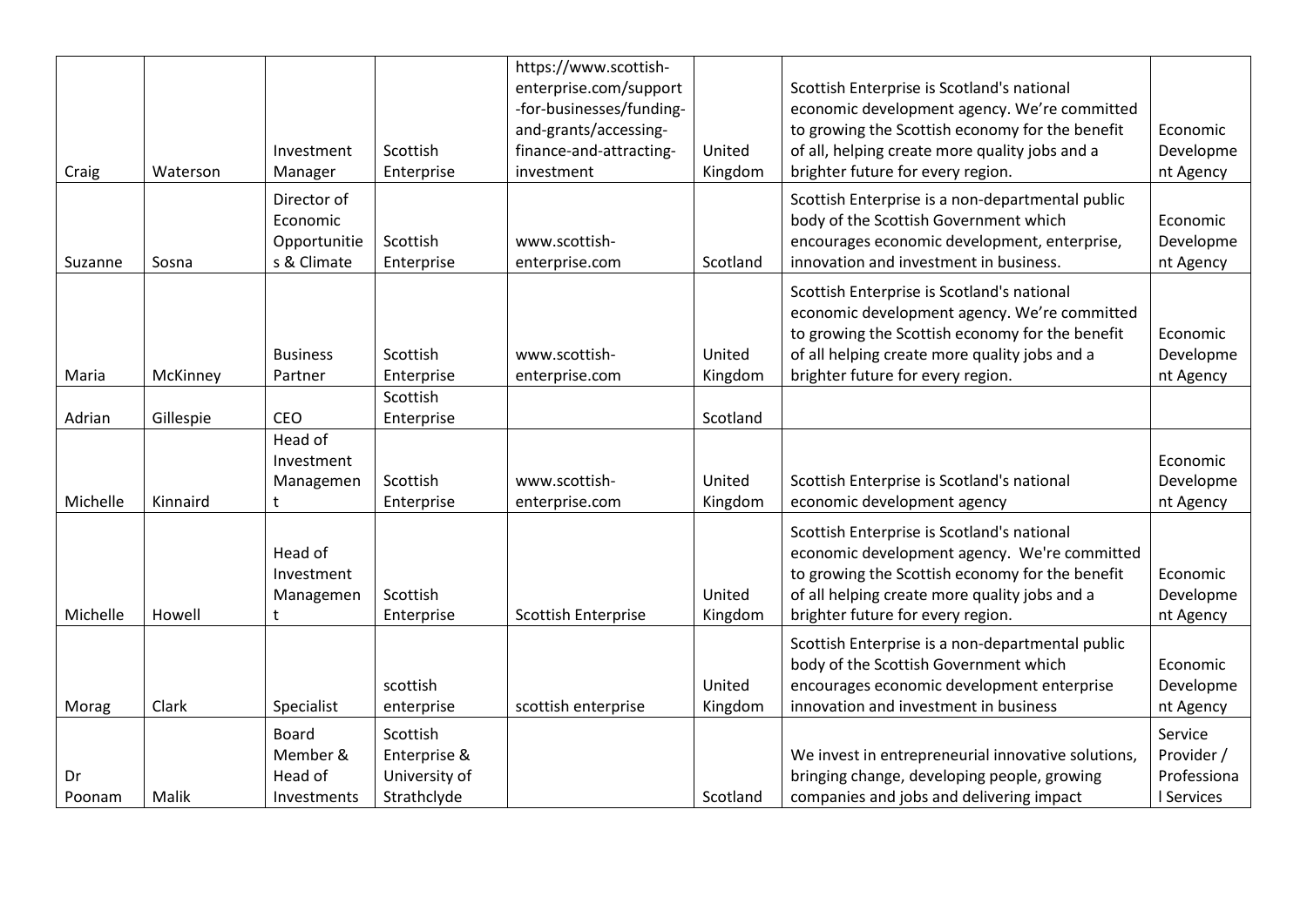| David   | McIntosh   | Associate<br>Director                                                                    | <b>Scottish Futures</b><br>Trust                  |                                                    | United<br>Kingdom | Scottish Government agency                                                                                                                                                                                                                                                                                            | Economic<br>Developme<br>nt Agency |
|---------|------------|------------------------------------------------------------------------------------------|---------------------------------------------------|----------------------------------------------------|-------------------|-----------------------------------------------------------------------------------------------------------------------------------------------------------------------------------------------------------------------------------------------------------------------------------------------------------------------|------------------------------------|
|         |            | Head of                                                                                  | Scottish                                          |                                                    |                   |                                                                                                                                                                                                                                                                                                                       |                                    |
| Melanie | McRae      | <b>Local Energy</b>                                                                      | Government                                        |                                                    |                   |                                                                                                                                                                                                                                                                                                                       |                                    |
| Stephen | O'Neill    | Deputy<br>Director,<br>Technology,<br>Innovation<br>and<br>Entrepreneu<br>rship Division | Scottish<br>Government                            |                                                    | Scotland          | The Division's overarching aim is to improve the<br>performance of the Scottish Economy by<br>supporting the Life Sciences sector, developing<br>policy on entrepreneurship, supporting the<br>development of the Scotland's digital economy<br>and exploring opportunities that the low carbon<br>transition offers. | Governmen                          |
|         |            | Head of                                                                                  |                                                   |                                                    |                   |                                                                                                                                                                                                                                                                                                                       |                                    |
| Claire  | jones      | Onshore<br>Electricity                                                                   | Scottish<br>Government                            |                                                    | Scotland          | Head of Onshore Electricity at Scottish<br>Government                                                                                                                                                                                                                                                                 | Governmen                          |
| Eddie   | McAvinchey | Executive<br>Director -<br>Sustainable<br>Investment                                     | Scottish<br>National<br>Investment<br>Bank        | www.thebank.scot                                   | United<br>Kingdom | The Bank was launched in November 2020 to be a<br>development investment bank for Scotland,<br>delivering patient, mission impact investment to<br>the Scottish economy.                                                                                                                                              | Investor<br>(VC, CVC,<br>angel)    |
| Mark    | Munro      | Executive<br>Director -<br>Sustainable<br>Developmen                                     | Scottish<br>National<br>Investment<br><b>Bank</b> | <b>Scottish National</b><br><b>Investment Bank</b> | United<br>Kingdom | Net Zero Mission Lead at the Scottish National<br>Investment Bank.                                                                                                                                                                                                                                                    | Investor<br>(VC, CVC,<br>angel)    |
| James   | Williamson | Executive<br>Director -<br>Sustainable<br>Investment                                     | Scottish<br>National<br>Investment<br><b>Bank</b> | <b>Scottish National</b><br><b>Investment Bank</b> | United<br>Kingdom | National development bank for Scotland providing<br>impact-led patient capital                                                                                                                                                                                                                                        | Investor<br>(VC, CVC,<br>angel)    |
|         |            | Project                                                                                  |                                                   | https://www.scottishwa                             | United            | Scottish Water Horizons is a commercial<br>subsidiary wholly owned by Scottish Water. The<br>company plays a key role in supporting the<br>development of Scotland's sustainable economy.<br>We support innovation in the water sector<br>through our Development Centres where we help                               | Governmen                          |
| Kyle    | Mathieson  | Coordinator                                                                              | <b>Scottish Water</b>                             | terhorizons.co.uk/                                 | Kingdom           | innovators test their innovations.                                                                                                                                                                                                                                                                                    |                                    |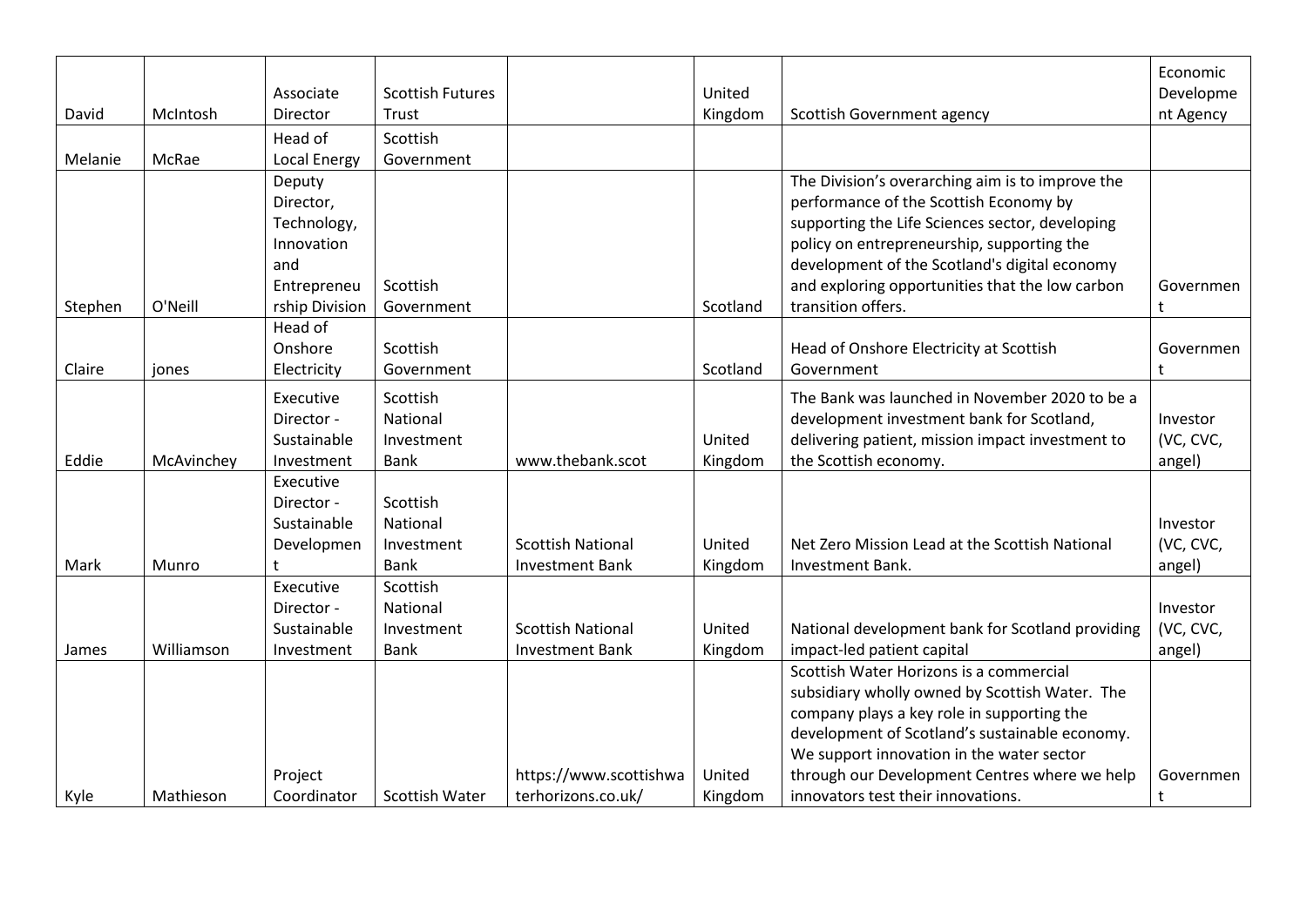|          |          |            |                       |                        |           | Scottish Water Horizons is a commercial              |             |
|----------|----------|------------|-----------------------|------------------------|-----------|------------------------------------------------------|-------------|
|          |          |            |                       |                        |           | subsidiary wholly owned by Scottish Water. The       |             |
|          |          |            |                       |                        |           | company plays a key role in supporting the           |             |
|          |          |            |                       |                        |           | development of Scotland's sustainable economy.       |             |
|          |          |            |                       |                        |           | We support innovation in the water sector            |             |
|          |          | Project    | <b>Scottish Water</b> | https://www.scottishwa | United    | through our Development Centres where we             | Governmen   |
| Kerry    | Simcock  | Manager    | Horizons              | terhorizons.co.uk/     | Kingdom   | innovators can test their innovations.               | t           |
|          |          |            |                       |                        |           | SET Ventures Since 2007 Amsterdam-based SET          |             |
|          |          |            |                       |                        |           | Ventures invests in European technology              |             |
|          |          |            |                       |                        |           | companies that positively impact the energy          |             |
|          |          |            |                       |                        |           | system transition. SET Ventures focus on             |             |
|          |          |            |                       |                        |           | exceptional teams that address the climate crisis    | Investor    |
|          |          | Managing   |                       |                        | Netherlan | through digital technologies and disruptive          | (VC, CVC,   |
| Wouter   | Jonk     | Partner    | <b>SET Ventures</b>   | www.SETVentures.com    | ds        | business models.                                     | angel)      |
|          |          |            |                       |                        |           |                                                      | Corporation |
|          |          |            |                       |                        |           |                                                      | (large)     |
|          |          |            |                       |                        |           |                                                      | multi-      |
|          |          | Senior     |                       |                        |           |                                                      | national,   |
|          |          | Investment |                       |                        | United    |                                                      | >250        |
| Liliia   | Chechel  | Advisor    | Shell                 | Shell                  | Kingdom   | Shell PLC                                            | employees)  |
|          |          |            |                       |                        |           |                                                      | Investor    |
|          |          |            |                       |                        | Netherlan |                                                      | (VC, CVC,   |
| Carolien | De Graaf | <b>CFO</b> | <b>Shell Ventures</b> |                        | ds        | Corporate VC of Shell                                | angel)      |
|          |          |            |                       | https://www.shell.com/ |           |                                                      |             |
|          |          |            |                       | energy-and-            |           |                                                      |             |
|          |          |            |                       | innovation/new-        |           | Shell Ventures is the VC arm of Shell plc, operating |             |
|          |          | Managing   |                       | energies/shell-        | United    | globally from 8 office locations with a recently     |             |
| Jurgen   | Hornman  | Director   | <b>Shell Ventures</b> | ventures.html          | Kingdom   | added \$1.4bn investment mandate                     | Investor    |
|          |          |            |                       |                        |           |                                                      | Corporation |
|          |          |            |                       |                        |           | Siemens Financial Services is the investing arm of   | (large)     |
|          |          |            |                       | https://new.siemens.co |           | Siemens. The equity business is a well established   | multi-      |
|          |          |            | <b>Siemens</b>        | m/global/en/company/   |           | and experienced infrastructure investor with a       | national,   |
|          |          | Equity     | Financial             | about/businesses/finan |           | successful track record in project finance,          | $>250$      |
| Benedikt | Stolz    | Manager    | Services              | cial-services.html     | Germany   | infrastructure platform and fund investments.        | employees)  |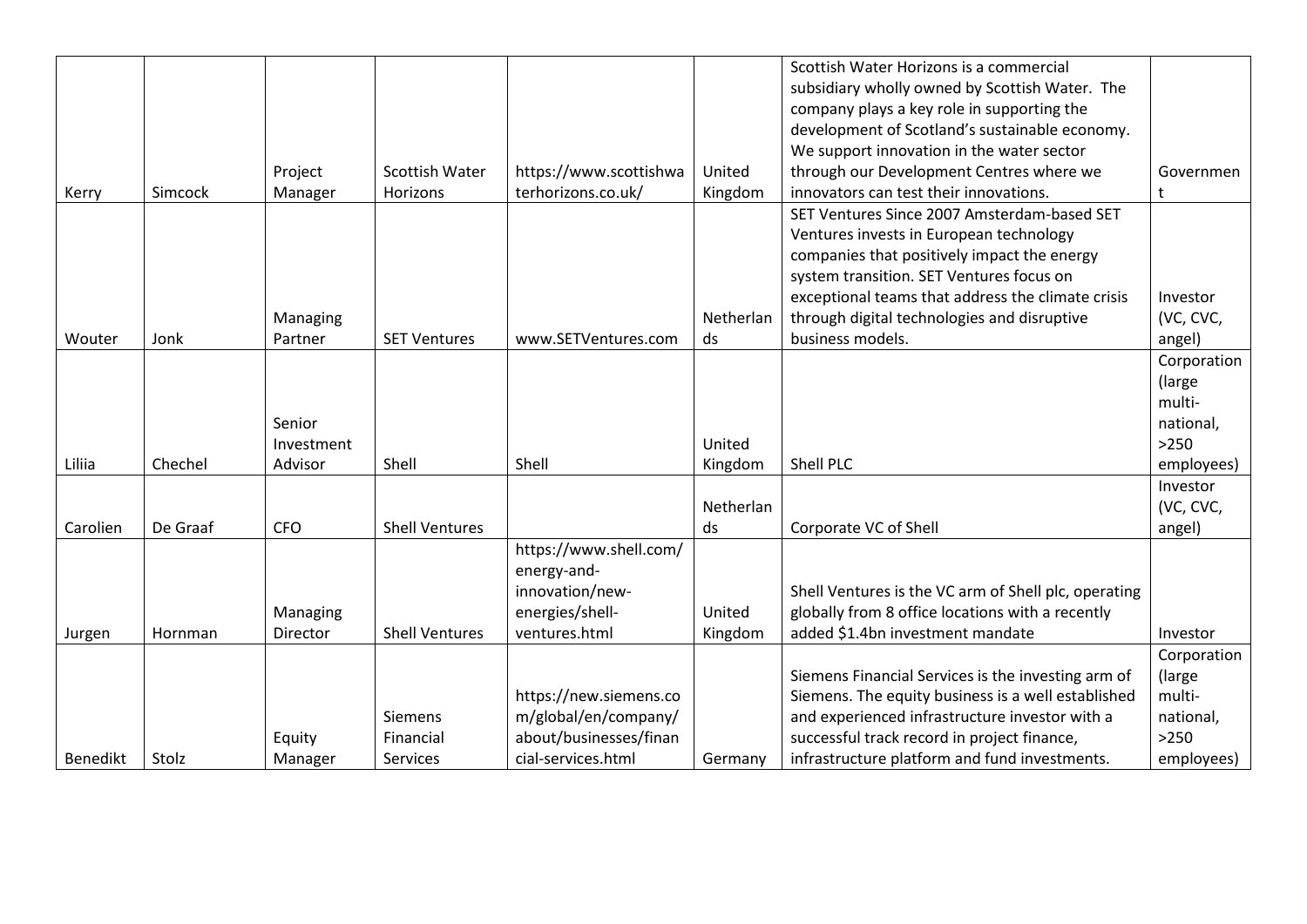| Faisal  | Ghani      | CEO and<br>Founder                             | SolarisKit Ltd            | https://solariskit.com                | United<br>Kingdom | SolarisKit has developed the world's first flat-<br>packable, self-assembled solar thermal collector.<br>A device which is able to convert sunlight directly<br>into hot water. It has been developed to unlock<br>the potential of solar energy to decarbonise heat<br>in both developing and industrialised nations.       | Entreprene<br>urial (Start-<br>up/scale-<br>up, SME) |
|---------|------------|------------------------------------------------|---------------------------|---------------------------------------|-------------------|------------------------------------------------------------------------------------------------------------------------------------------------------------------------------------------------------------------------------------------------------------------------------------------------------------------------------|------------------------------------------------------|
| Richard | Smith      | Innovation<br>and<br>Entrepreneu<br>rship Lead | SOSE                      | www.southofscotlande<br>nterprise.com | United<br>Kingdom | South of Scotland Enterprise (SOSE) is the<br>economic and community development agency<br>for Dumfries and Galloway and the Scottish<br>Borders.                                                                                                                                                                            | Economic<br>Developme<br>nt Agency                   |
| Alexis  | Moyer      | <b>ESG Data</b><br>Lead                        | Space<br>Intelligence Ltd | www.Space-<br>Intelligence.com        | United<br>Kingdom | Space Intelligence is a climate tech company<br>providing information to prioritise, establish and<br>monitor the impact of Nature Based Solutions<br>globally. Winners of Shell's GameChanger<br>competition, and suppliers of Scotland's official<br>landcover maps, we're rapidly expanding to<br>achieve climate impact. | Entreprene<br>urial (Start-<br>up/scale-<br>up, SME) |
| Lucy    | Kennedy    | CEO                                            | Spottitt Ltd.             | www.spottitt.com                      | United<br>Kingdom | Spottitt helps utilities increase the reliability and<br>efficiency of their transmission and distribution<br>services, by providing effective and scalable<br>satellite derived inspections to monitor more than<br>20 risks fully remotely.                                                                                | Entreprene<br>urial (Start-<br>up/scale-<br>up, SME) |
| Gavin   | Park       | CEO                                            | StorTera Ltd              | https://www.stortera.c<br>om/         | United<br>Kingdom | StorTera are an innovative energy storage<br>solutions provider who are developing the next<br>generation of battery technology                                                                                                                                                                                              | Entreprene<br>urial (Start-<br>up/scale-<br>up, SME) |
| Josh    | Gilbert    | CEO & Co-<br>Founder                           | <b>Sust Global</b>        | www.sustglobal.com                    | <b>USA</b>        | Satellite-validated climate data via scalable API<br>integrations                                                                                                                                                                                                                                                            | Entreprene<br>urial (Start-<br>up/scale-<br>up, SME) |
| Mikael  | Fjällström | Senior<br><b>Business</b><br>Developer         | Swedish Energy<br>Agency  | www.energimyndighete<br>n.se          | Sweden            | National authority for energy policy issuesSorts<br>under Ministry of the infrastructureGovernment<br>fundedAround 460 employees16 billion SEK a year<br>for efforts in research development and business<br>development                                                                                                     | Governmen<br>t                                       |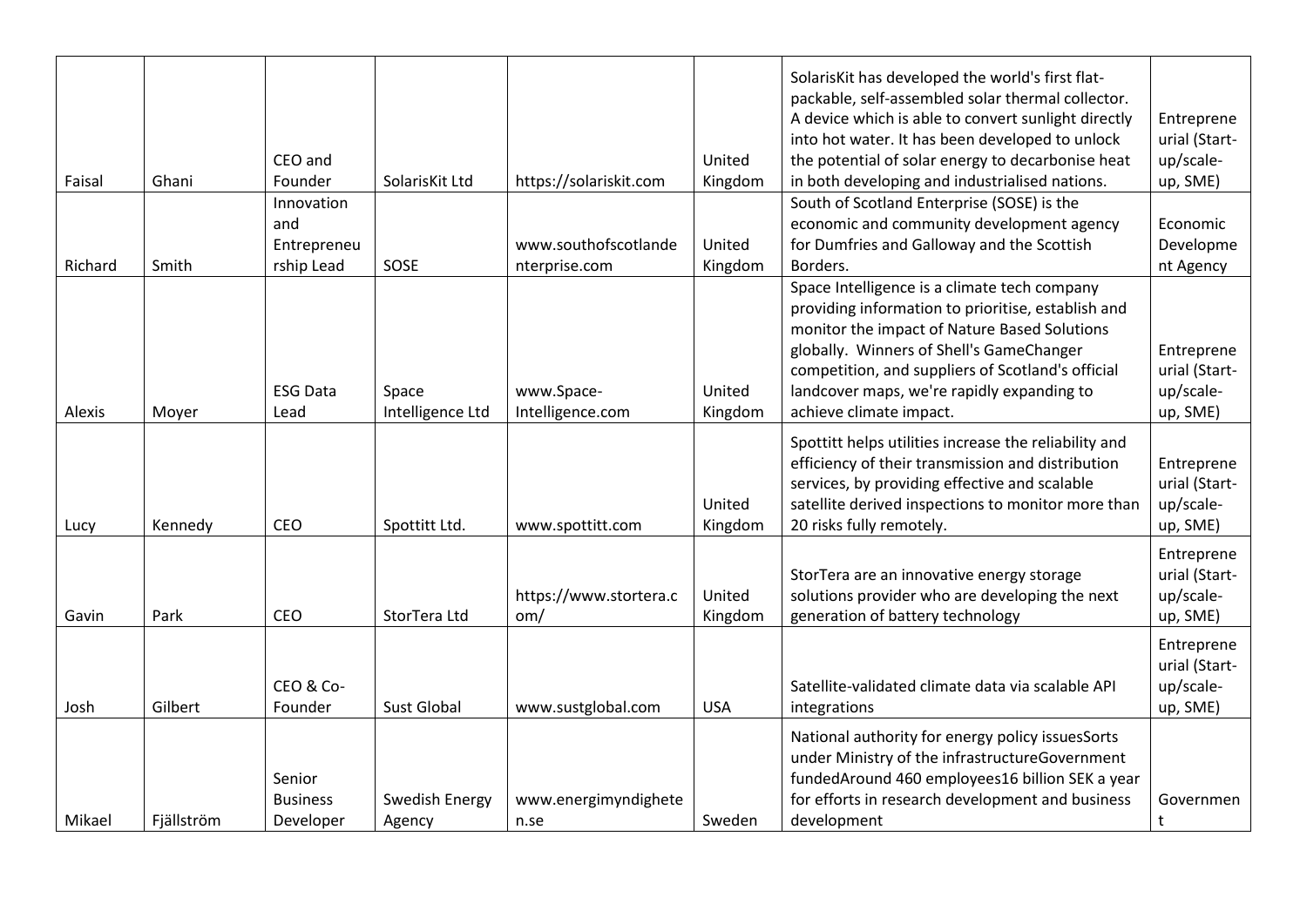| <b>Nicolas</b> | De Witt | Partner                        | <b>Taylor Wessing</b>                             |                                      | France            | Taylor Wessing is a global law firm. With more<br>than 1000 lawyers in 29 offices in 17 different<br>jurisdictions Taylor Wessing is a truly international<br>law firm exceptionally placed to serve clients<br>across the world's most dynamic economies                                                    | Academic                                                             |
|----------------|---------|--------------------------------|---------------------------------------------------|--------------------------------------|-------------------|--------------------------------------------------------------------------------------------------------------------------------------------------------------------------------------------------------------------------------------------------------------------------------------------------------------|----------------------------------------------------------------------|
| Howard         | Palmer  | Partner                        | <b>Taylor Wessing</b><br><b>LLP</b>               | <b>Taylor Wessing LLP</b>            | United<br>Kingdom | Partner in the corporate technology team advising<br>on venture capital investments, particularly within<br>the cleantech and fintech sectors                                                                                                                                                                | Corporation<br>(large<br>multi-<br>national,<br>$>250$<br>employees) |
| Peter          | Hellich | Partner                        | <b>Taylor Wessing</b><br>PartG mbB                | https://www.taylorwess<br>ing.com/en | Germany           | Our venture capital team is recognised as one of<br>the strongest in Europe, advising our clients<br>across all stages of their lifecycle from "cradle to<br>liquidity". Our international offering includes<br>many of the major tech hubs, such as Silicon<br>Valley, London, Berlin, Paris and Amsterdam. | Service<br>Provider                                                  |
| Hao            | Yin     | CEO                            | <b>TEGnology ApS</b>                              | www.TEGnology.dk                     | Denmark           | TEGnology converts heat into electricity to supply<br>power to wireless sensors so that the sensors are<br>truly autonomous and wireless. We have unique<br>advantages in handling novel materials and<br>producing them in large scale.                                                                     | Entreprene<br>urial (Start-<br>up/scale-<br>up, SME)                 |
| Tim            | Boudot  | Senior<br>Associate            | Temasek<br>International                          |                                      | United<br>Kingdom | Global investment company with a net portfolio<br>value of S\$381 billion (US\$283b) as at 31 March<br>2021.                                                                                                                                                                                                 | Investor<br>(VC, CVC,<br>angel)                                      |
| Yi-Lin         | Khoo    | Assistant<br>Vice<br>President | Temasek<br>International<br><b>Europe Limited</b> |                                      | United<br>Kingdom | Temasek is a global investment company<br>headquartered in Singapore with a multinational<br>staff of over 800 people.                                                                                                                                                                                       | Corporation<br>(large<br>multi-<br>national,<br>$>250$<br>employees) |
| Dominic        | Tantram | Partner                        | Terrafiniti LLP                                   | www.terrafiniti.com                  | United<br>Kingdom | A specialist international sustainability<br>consultancy with an outstanding track record in<br>innovation and developing best practices,<br>Terrafiniti helps companies navigate the<br>complexities of sustainability to deliver ambitious<br>results.                                                     | Service<br>Provider /<br>Professiona<br>I Services                   |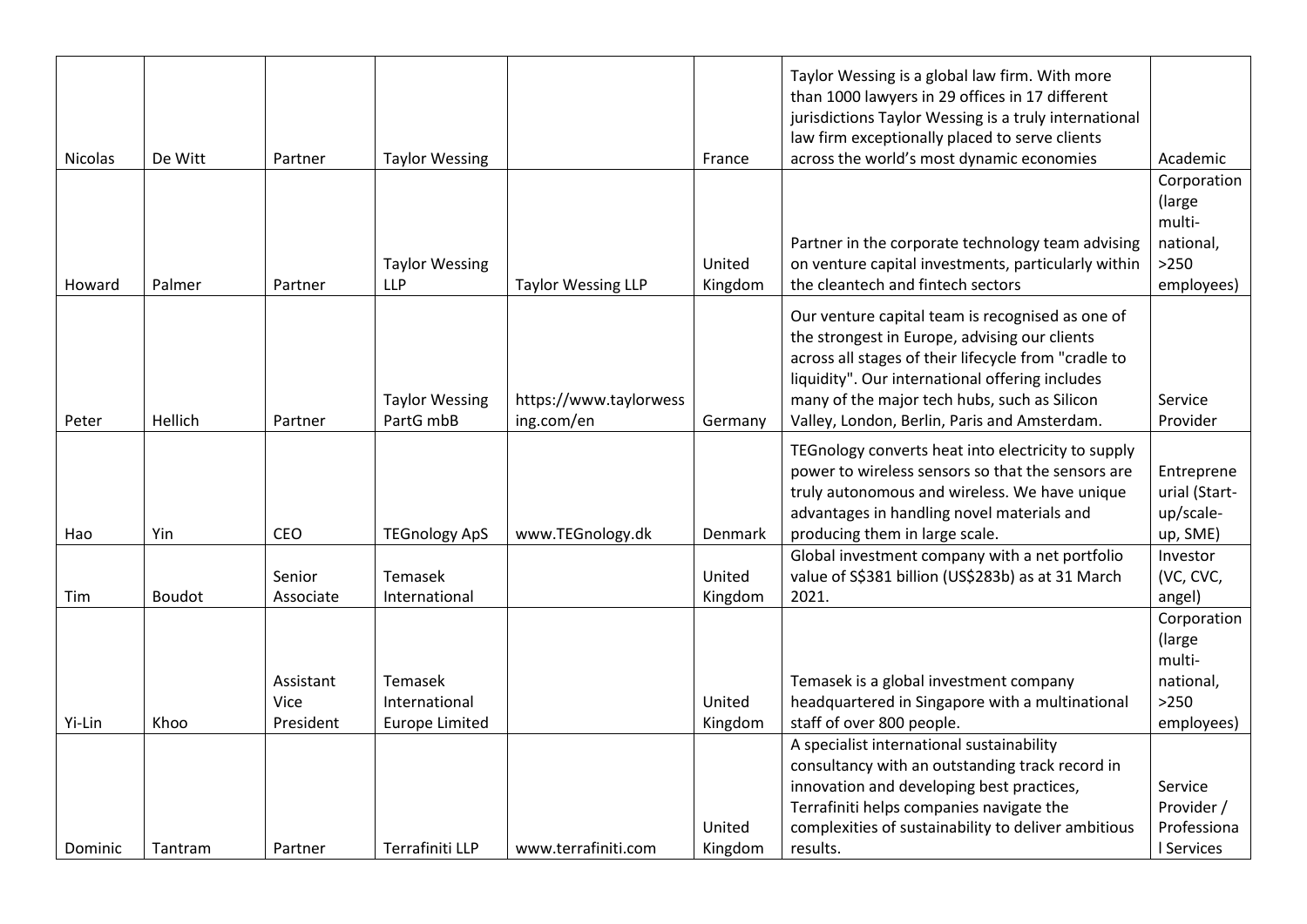| Matthew        | Willis           | Incubation<br>Manager<br>Incubation                   | The Carbon<br>Trust<br>The Carbon  |                                           | United<br>Kingdom | We provide solutions to the climate crisis. We<br>support organisations globally as they accelerate<br>towards Net Zero. From target setting, Net Zero<br>pathways, assurance and footprinting, to policy<br>advice, strategy setting and programme delivery,<br>we seek smarter ways to turn intent into impact.<br>The Carbon Trust is an expert partner for<br>businesses, governments and organisations<br>around the world - helping them decarbonise and | Corporation<br>(large<br>multi-<br>national,<br>$>250$<br>employees)<br>Non-profit / |
|----------------|------------------|-------------------------------------------------------|------------------------------------|-------------------------------------------|-------------------|----------------------------------------------------------------------------------------------------------------------------------------------------------------------------------------------------------------------------------------------------------------------------------------------------------------------------------------------------------------------------------------------------------------------------------------------------------------|--------------------------------------------------------------------------------------|
| Ross           | <b>Bruton</b>    | Manager<br>Cabinet                                    | Trust                              |                                           |                   | accelerate to Net Zero                                                                                                                                                                                                                                                                                                                                                                                                                                         | <b>NGO</b>                                                                           |
| Michael        | Matheson         | Secretary for<br>Net Zero,<br>Energy and<br>Transport | The Scottish<br>Government         |                                           |                   |                                                                                                                                                                                                                                                                                                                                                                                                                                                                |                                                                                      |
| Olivier        | Pernet           | TotalEnergie<br>s Ventures<br>Manager                 | TotalEnergies                      | <b>TotalEnergies</b>                      | France            | Manager at TotalEnergies Ventures                                                                                                                                                                                                                                                                                                                                                                                                                              | Corporation<br>(large)<br>multi-<br>national,<br>$>250$<br>employees)                |
|                |                  |                                                       |                                    |                                           |                   | TotalEnergies Ventures is the venture capital arm                                                                                                                                                                                                                                                                                                                                                                                                              |                                                                                      |
| Thuy           | <b>BUI</b>       | Principal                                             | TotalEnergies<br>Ventures          | https://ventures.totalen<br>ergies.com/en | France            | of TotalEnergies, focused on finding, funding and<br>fostering high-potential start-ups which will<br>contribute to creating a low carbon future.                                                                                                                                                                                                                                                                                                              | Investor<br>(VC, CVC,<br>angel)                                                      |
|                |                  | Senior                                                | Wintershall Dea                    |                                           |                   | Wintershall Dea Technology Ventures is the<br>Corporate Venture Capital unit of Wintershall Dea<br>the leading independent European gas and oil<br>company. We invest in startups that can create                                                                                                                                                                                                                                                              | Investor                                                                             |
| Dr.<br>Carsten | <b>Brueckner</b> | Investment<br>Manager                                 | Technology<br><b>Ventures GmbH</b> | www.wintershalldea.ve<br>ntures           | Germany           | value for our core business including hydrogen<br>and carbon management.                                                                                                                                                                                                                                                                                                                                                                                       | (VC, CVC,<br>angel)                                                                  |
|                |                  |                                                       |                                    |                                           |                   | 350M Climate Tech VC - investing in startups with                                                                                                                                                                                                                                                                                                                                                                                                              | Investor                                                                             |
|                |                  |                                                       |                                    |                                           | Netherlan         | the potential to abate 100MT of C02 (or                                                                                                                                                                                                                                                                                                                                                                                                                        | (VC, CVC,                                                                            |
| Victoria       | McIvor           | Associate                                             | World Fund                         |                                           | ds                | equivalent).                                                                                                                                                                                                                                                                                                                                                                                                                                                   | angel)                                                                               |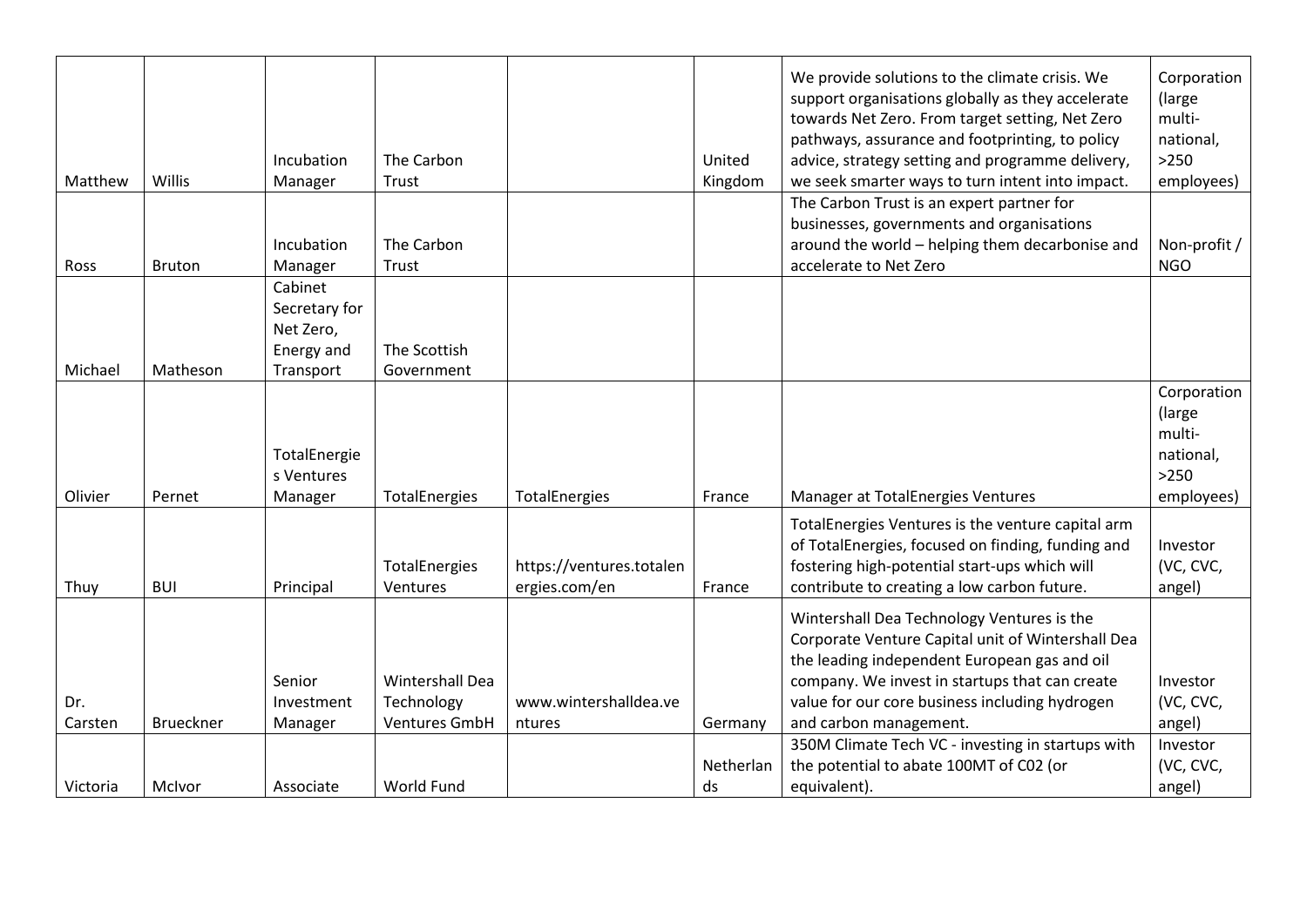| Simon   | Hombersley     | CEO                  | Xampla                                | www.xampla.com                | United<br>Kingdom | CEO of Xampla, making replacements for single-<br>use plastics and microplastics from natural<br>polymers                                                                                                                                                                                                               | Entreprene<br>urial (Start-<br>up/scale-<br>up, SME)                 |
|---------|----------------|----------------------|---------------------------------------|-------------------------------|-------------------|-------------------------------------------------------------------------------------------------------------------------------------------------------------------------------------------------------------------------------------------------------------------------------------------------------------------------|----------------------------------------------------------------------|
| Pierre  | De Vuyst       | Executive<br>Advisor | YOKOGAWA<br>Middle East and<br>Africa | https://www.yokogawa.<br>com/ | Japan             | Yokogawa is a Process Automation Solutions<br>Provider. To help customers drive costs down and<br>eliminate emissions the company provides "Smart<br>Manufacturing Solutions" and drives the IA2IA<br>(Industrial Automation to Industrial Autonomy)<br>concept. IA2IA allows factories to be completely<br>autonomous. | Corporation<br>(large<br>multi-<br>national,<br>$>250$<br>employees) |
| Pippa   | Gawley         | Director             | Zero Carbon<br>Capital                | zerocarbon.capital            | United<br>Kingdom | We back extraordinary companies building<br>innovative, scientific solutions to the biggest,<br>hardest challenges of decarbonisation.                                                                                                                                                                                  | Investor<br>(VC, CVC,<br>angel)                                      |
| Zakia   | Moulaoui       |                      |                                       |                               |                   |                                                                                                                                                                                                                                                                                                                         |                                                                      |
| Jordan  | Silverman      |                      |                                       |                               |                   | Inclusive Energy aims to disrupt the global energy<br>access space. Our remote monitoring and<br>analytics solutions for solar and biogas are already<br>working in 17 countries, and provide the digital<br>bridge between off-grid energy providers, end-<br>users and carbon markets.                                |                                                                      |
| Izzy    | Conway         |                      |                                       |                               |                   |                                                                                                                                                                                                                                                                                                                         |                                                                      |
| Frank   | Verbeek        |                      |                                       |                               |                   | IMPROVED is a leading international Corporate<br>Finance firm for mid-market cross-border<br>transactions supporting industry-leading<br>entrepreneurs and founders in the Technology,<br>Energy Transition, and Mobility (TEM) sectors.                                                                                |                                                                      |
| Sian    | Downes         |                      |                                       |                               |                   |                                                                                                                                                                                                                                                                                                                         |                                                                      |
| Samir   | Alhendi        |                      |                                       |                               |                   |                                                                                                                                                                                                                                                                                                                         |                                                                      |
| Mariam  | <b>Bakenne</b> |                      |                                       |                               |                   |                                                                                                                                                                                                                                                                                                                         |                                                                      |
| Boris   | Starchenko     |                      |                                       |                               |                   | First Imagine! is a European based venture capital<br>firm looking for investment opportunities in the<br>energy transition sector all over Europe and Israel.                                                                                                                                                          |                                                                      |
| Jessica | Graham         |                      |                                       |                               |                   |                                                                                                                                                                                                                                                                                                                         |                                                                      |
| Arindam | Das            |                      |                                       |                               |                   |                                                                                                                                                                                                                                                                                                                         |                                                                      |